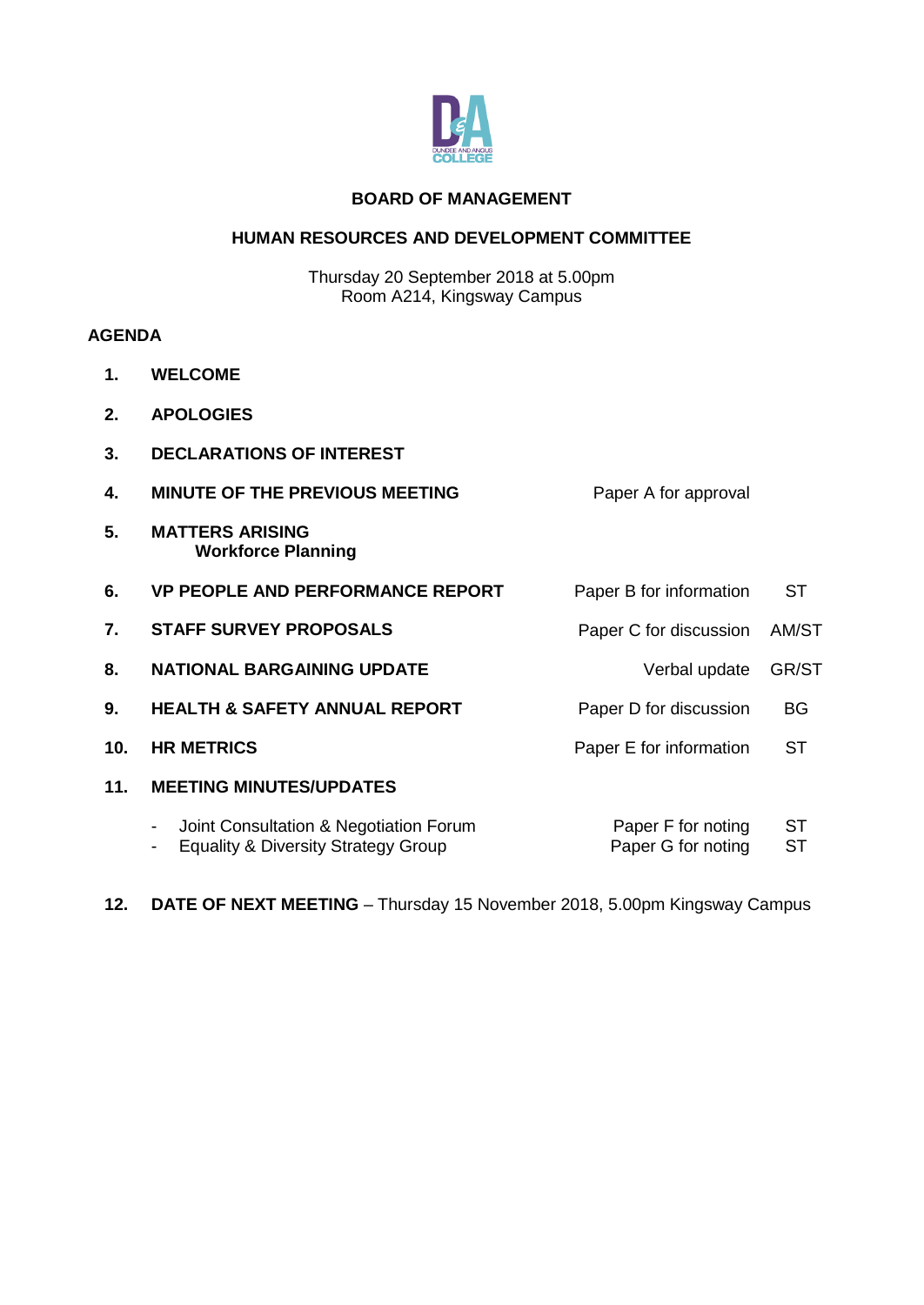

## **Human Resources and Development Committee**

### **Thursday 20 September 2018**

### **PAPER A**

**Minute of Previous Meeting**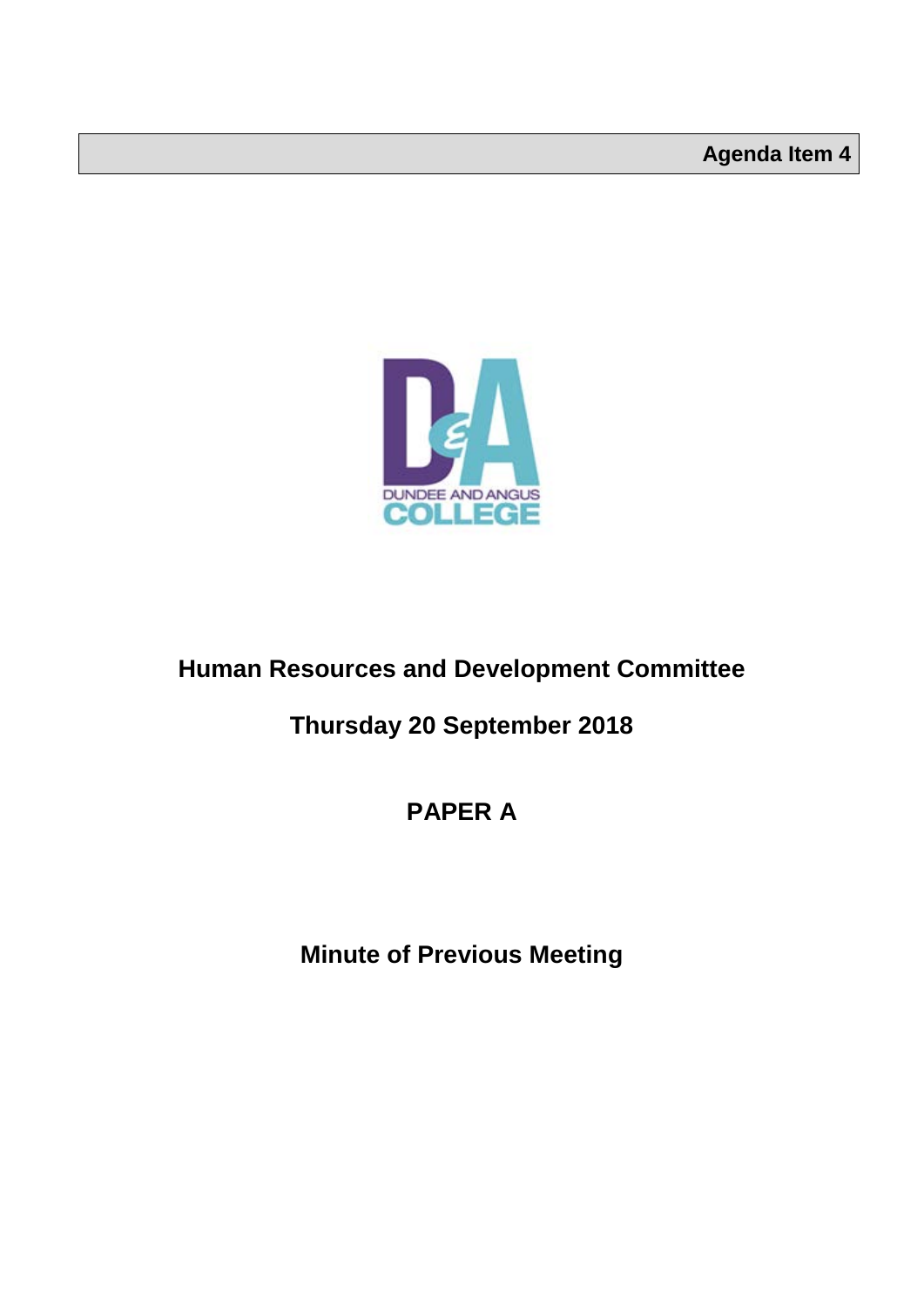

#### **BOARD OF MANAGEMENT HUMAN RESOURCES AND DEVELOPMENT COMMITTEE MEETING**

Minute of the Human Resources and Development Committee meeting held on Thursday 10 May 2018 at 5.00pm in Room A214, Kingsway Campus.

| <b>PRESENT:</b> | P Milne   | A O'Neill        |  |
|-----------------|-----------|------------------|--|
|                 |           |                  |  |
|                 | T Pirie   | L Addison        |  |
|                 | D Fordyce | <b>G</b> Ritchie |  |
|                 |           |                  |  |

| <b>IN ATTENDANCE:</b> | S Taylor (Vice Principal)  | C Blake (Vice Principal)  |
|-----------------------|----------------------------|---------------------------|
|                       | A Mawhirt (Head of People) | S Hewitt (Vice Principal) |

#### **1. WELCOME**

P Milne welcomed members.

#### **2. APOLOGIES**

Apologies were received from M Galloway and B Grace.

#### **3. DECLARATIONS OF INTEREST**

A declaration of interest from G Bisset was noted and he did not attend the meeting.

#### **4. MINUTE OF PREVIOUS MEETING**

The minute of the meeting held on 22 February 2018 was approved as an accurate record.

#### **5. MATTERS ARISING**

All matters arising were complete or included in the agenda.

#### **6. STRATEGIC SAVINGS PLANS**

G Ritchie summarised the final savings proposals paper and noted that, as previously, this had been followed up with a series of staff briefing meetings.

G Ritchie advised that the planned savings would achieve almost all of the £1 million savings required from the 2018/19 budget. This included implementation of the changes to Gardyne Theatre Ltd.

G Ritchie stated that there had been some changes made to the initial plans, particularly in respect of International and Enterprise activities. It was confirmed that these changes had arisen from the consultation feedback.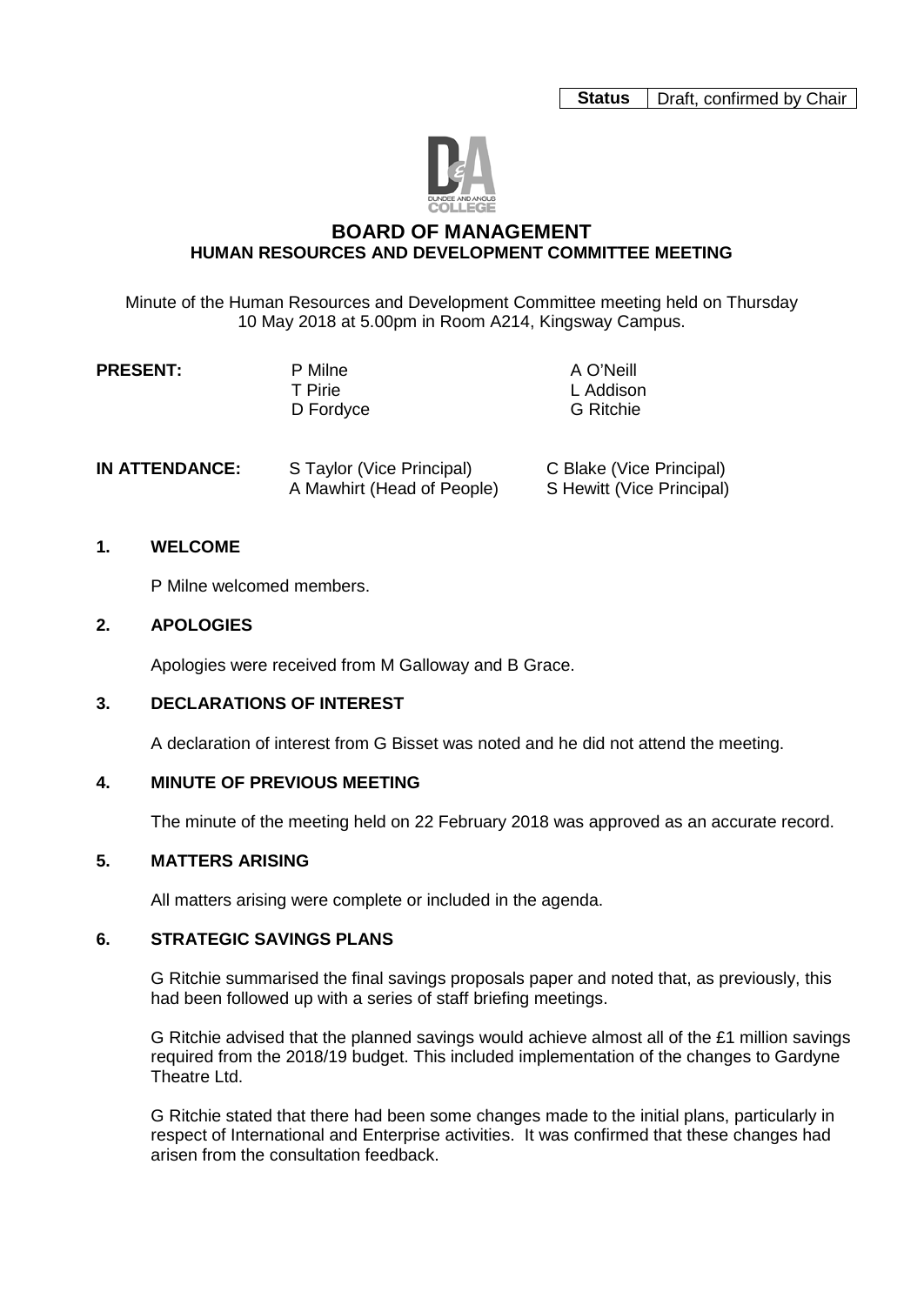G Ritchie stated that the savings outlined in the paper would make a significant impact on the future financial projections of the College. These savings, and the impact of this, would be discussed at the next Finance and Property Committee.

P Milne asked how future salary increases would impact on the savings noted. It was confirmed that funding had been received to cover most of the costs of national bargaining, but that "cost of living" increases were not covered.

G Ritchie stated that there were still some voluntary severance applications to be progressed and noted that there would be some gaps to be filled by new ways of working as a result of staff leaving.

D Fordyce asked if the role left by V Lynch would be replaced. G Richie confirmed that it would.

Reference to the potential reduction in mileage rates was discussed and T Pirie asked if the College had investigated any potential for a preferential rate from local fuel stations. It was agreed that this would be investigated. **A Mawhirt to progress.**

The potential to develop sponsorship for the Incubator unit was also discussed and would be considered further. **G Ritchie to progress.**

The impact of funding across the sector was discussed and G Ritchie highlighted a number of issues that had arisen for colleges as a result.

The current position in respect of salary negotiations was summarised and it was noted that (for academic staff) and impasse had been reached. G Ritchie advised that an offer had been made that incorporated the increases already noted alongside a mix of consolidated and non-consolidated awards worth c£3,500 over a 3-year period (2017, 2018 and 2019). It was noted that the counter position from the unions was a demand for a c£9,000 award (£6,000 of which was consolidated) over the same period.

The impact of the savings plan on staff morale was discussed, and G Ritchie noted that this had had an impact, but that it was hoped that this would settle now that outcomes were known.

#### **7. WORKFORCE PLANNING**

A Mawhirt outlined the final draft workforce planning document highlighting changes made since the original draft and noting that the document was designed to support planning in respect of a range of other strategies and priorities, including the financial strategy, digital strategy and Good to Great plans.

D Fordyce stated that this was a good document and welcomed the updates made. T Pirie stated that she liked the format and was pleased to see reference to the need to manage overall staff turnover.

P Milne noted the comparative figures around academic and support staffing and asked if there was anything underpinning the relative difference between these over time. S Taylor noted that project funded staffing for the Energy Skills Partnership and DYW groups were underpinning the increase in staffing. It was agreed that the wording be updated to explain this. **A Mawhirt to progress.**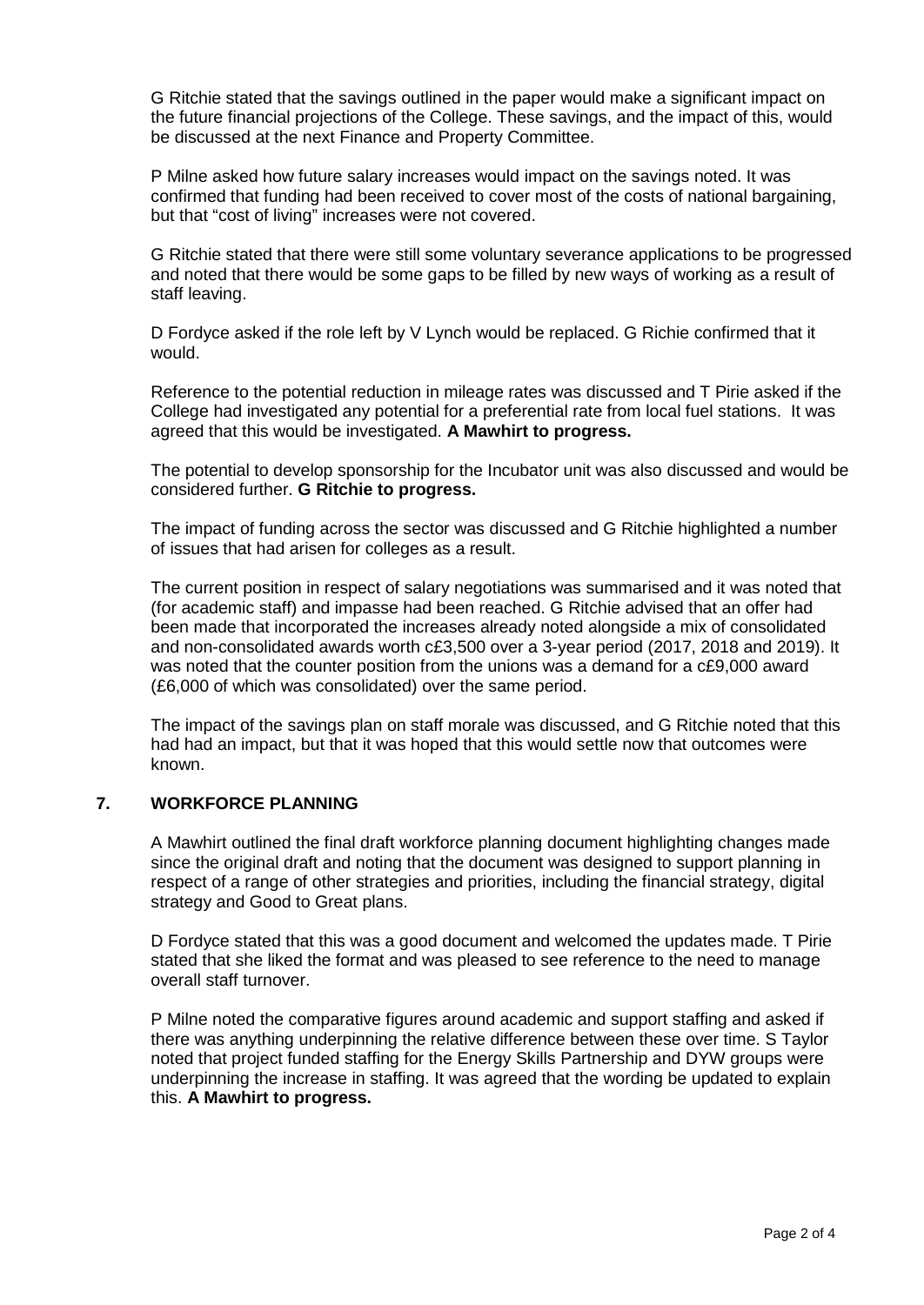P Milne stated that the document gave a good sense of the direction being followed by the College and asked if it was to be submitted to the Scottish Funding Council. S Taylor noted that it was not, but that it would underpin work being undertaken by Audit Scotland and would be reviewed as a part of an internal audit on workforce development planned for later in the year.

The workforce plan was approved.

#### **8. VP PEOPLE AND PERFORMANCE REPORT**

S Taylor summarised his report, confirming the outcomes of the national adjudication exercise on the matching of promoted posts to the new national salary scales.

Changes to the structure of the People Team were noted, alongside implementation of the new union contribution deduction arrangements (DOCAS) under the terms of the Trade Union Act 2016.

A Mawhirt summarised developments around the on-line exit interview process and work progressing to develop the June Learning Festival and launch of the new Digital Strategy.

G Ritchie noted developments in respect of the D&A Attributes programme and a short update of progress of the Good to Great strategy was given. It was confirmed that an update on this would be provided at the Board meeting in June.

#### **9. NATIONAL BARGAINING UPDATE**

G Ritchie stated that most of the update had been provided under the savings paper item.

S Taylor noted that an intensive "away day" negotiation session had been held with the support unions, with further discussions and work still to progress.

#### **10. HR METRICS**

S Taylor summarised the metrics produced, highlighting that the FTE figures now reflected a monthly figure compared with the equivalent month the previous year.

Other metrics were noted and the current gender pay gap (6.3%) was discussed.

#### **11. MEETING MINUTES/UPDATES**

The minutes of the Joint Consultation Forum, People @ D&A (People Strategy Group), and the Health, Safety and Wellbeing Committee, were noted with interest.

S Taylor highlighted that the College HMI, (Peter Connolly) had attended the People@D&A meeting as a part of his regular scrutiny of College activities.

#### **12. DATE OF NEXT MEETING**

The next Human Resources and Development Committee meeting will take place on Thursday 30 August 2018.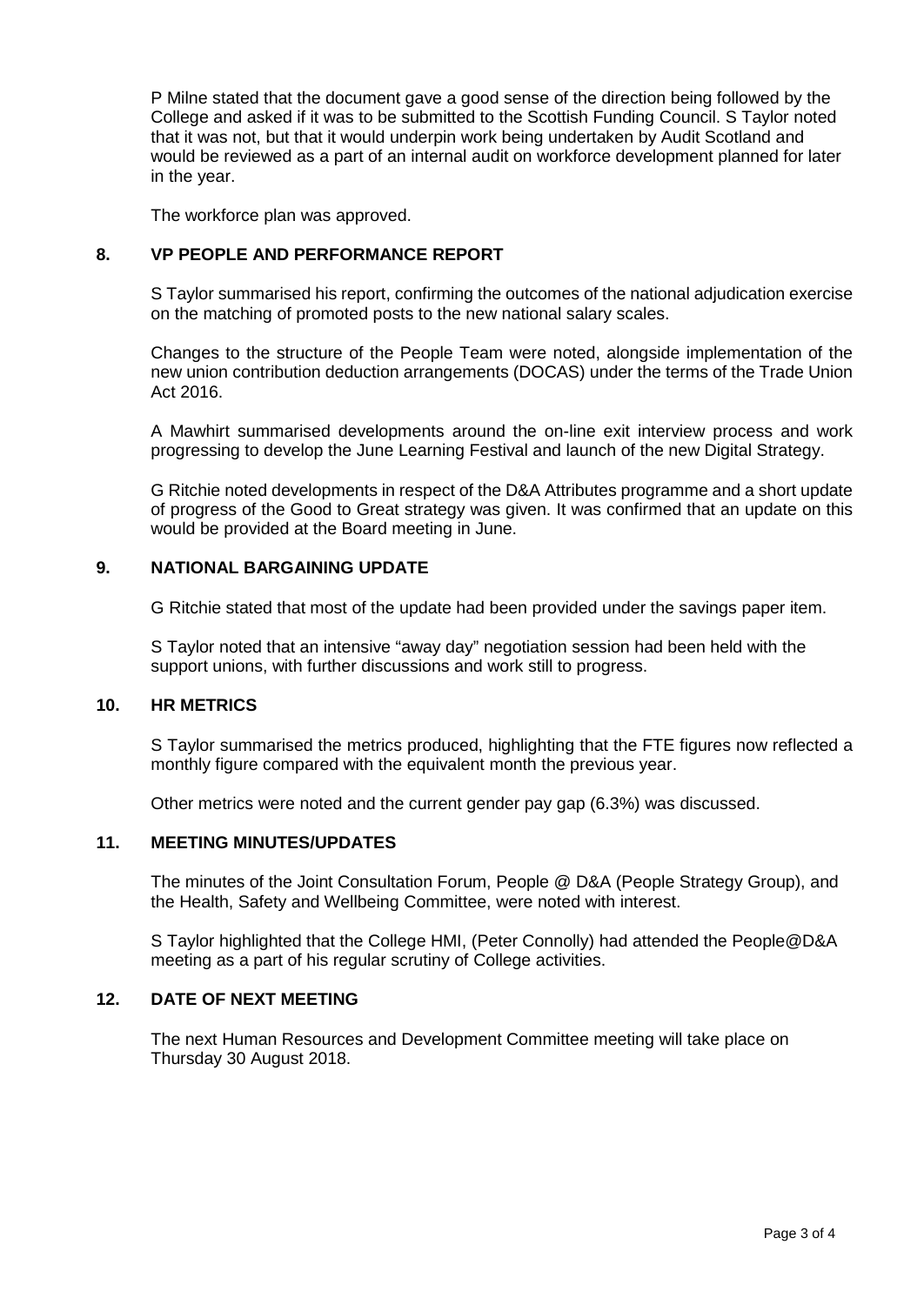| <b>Action Point Summary</b>                                             |                       |                |
|-------------------------------------------------------------------------|-----------------------|----------------|
| <b>Action</b>                                                           | <b>Responsibility</b> | <b>Date</b>    |
| Potential for preferential fuel costs arrangement to be<br>investigated | A Mawhirt             | 30 August 2018 |
| Potential sponsorship for Incubator unit to be<br>considered            | <b>G</b> Ritchie      | 30 August 2018 |
| Final Workforce Planning document to be updated                         | A Mawhirt/S Taylor    | 31 May 2018    |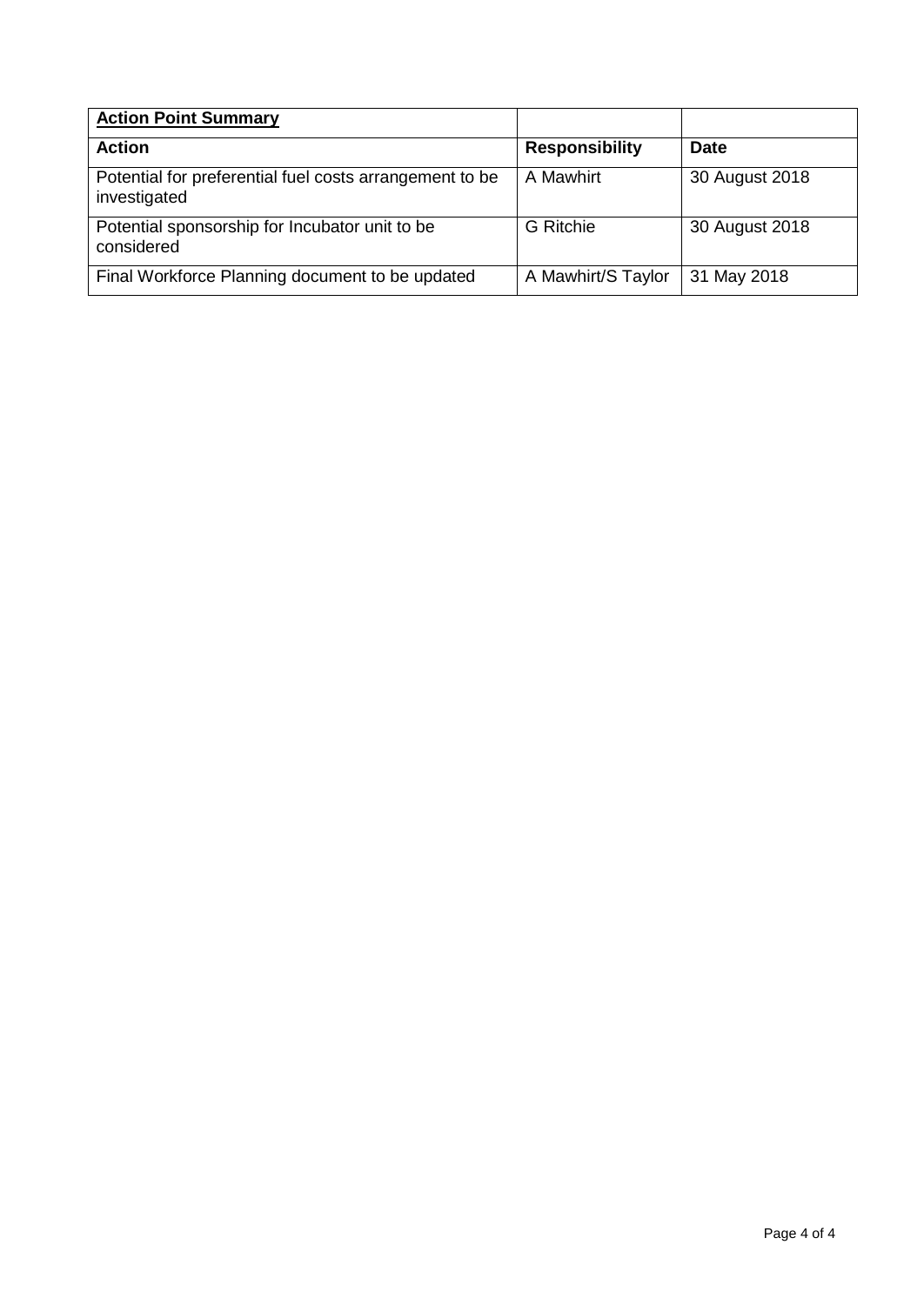

### **Human Resources and Development Committee**

### **Thursday 20 September 2018**

### **PAPER B**

### **VP People & Performance Report**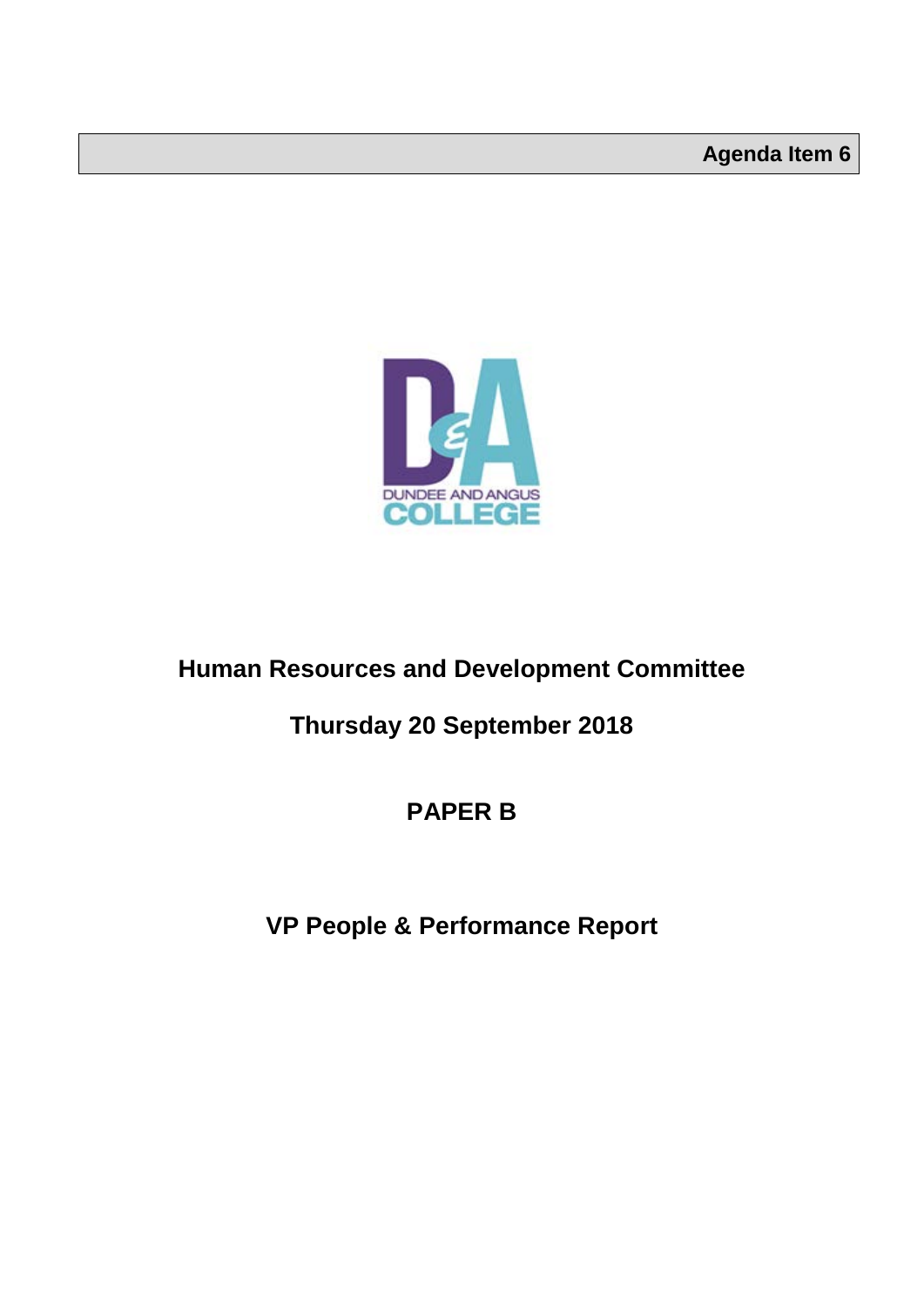### **People Team / VP People and Performance Report 20 September 2018**



#### **1. Voluntary Severance Scheme**

The Voluntary Severance scheme linked to the College savings plan closed in May 2018. This scheme attracted 30 applications (in addition to the 32 applications to the January scheme) (11 academic staff and 19 support staff). Six applications were approved (two academic and 4 support/management). In total VS costs were £85k with full year salary savings of £210k.

This brings the total costs and salary savings from VS during session 2017/18 to 774k.

It is planned that Voluntary Severance will relaunch later in the current calendar year alongside proposals for changes to the core academic structure. A paper in respect of this will be brought to the September 2018 Board meeting.

#### **2. National Bargaining**

An update in national bargaining is included as an agenda item, with a detailed update planned for the September Board meeting.

#### **3. Trade Union Consultation**

Following discussions with our trade unions in June 2018 around the People Team Strategy and the Workforce Plan we have made some joint changes to the way in which we seek to work together.

In practical terms these include organising occasional 'no agenda' Joint Consultation Forum (JCF) meetings where we can openly share views on how we want to communicate and work together and pick up on any issues or approaches that are impacting on this.

The first of these sessions was held on 24 August 2018 and proved to be very positive and productive. From this discussion it was agreed that a short joint guidance note would be developed outlining preferred approaches such as:

- Early communication and sharing of information, changes or concerns
- Recognising the importance of face-to-face communication and the role of informal and early discussion on possible issues.
- Promoting the importance of the visibility of managers (senior and middle).
- The importance of developing shared partnership approaches to build trust and avoid 'blame'.
- The importance of financial awareness a separate detailed financial briefing is to be scheduled.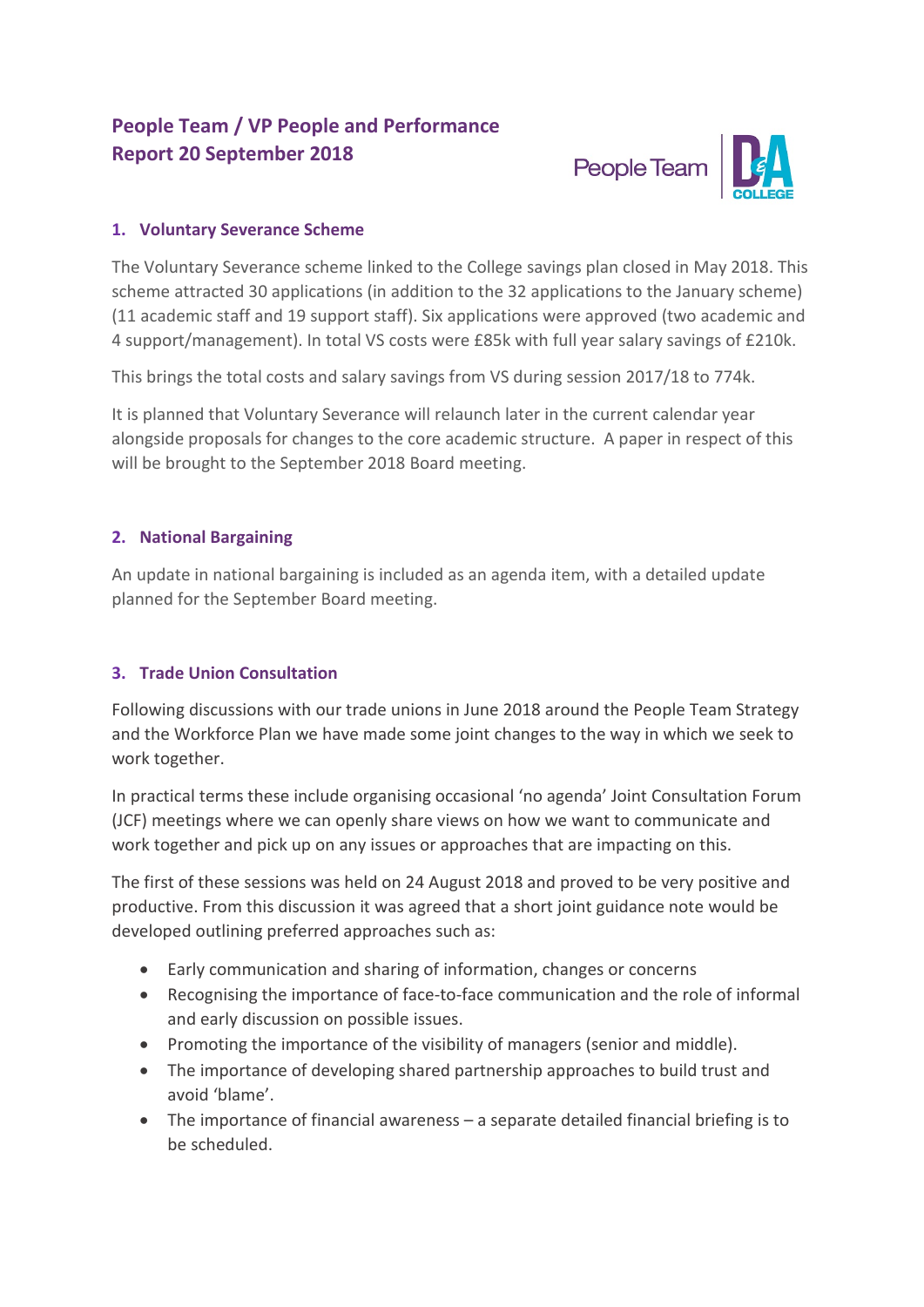Work on this will progress over the coming weeks alongside more frequent meeting of the JCF.

#### **4. Trade Union Regulation Changes**

As a result of changes arising through the Trade Union Act 2016 the College has signed agreements to support the continued deduction of contributions at source (DOCAS/Checkoff). These include provision for the College to make a small charge for provision of this service.

Following changes made in the Trade Union (Facility Time Publication) Regulations 2017 recognised unions are required to record the time spent on trade union duties and activities where paid time is provided by the employer. The College is required to report on this time, and the associated costs, within our annual accounts.

Following from these regulations, it is estimated that our recognised unions spend the following time per annum on duties/activities:

| GMB    | 281 hours   |
|--------|-------------|
| Unison | 290 hours   |
| EIS    | 1,100 hours |

Exact details and costs will be incorporated into the annual accounts to be approved by the full Board at its December 2918 meeting.

This will include a recommended statement from the Scottish government outlining the benefits of trade union recognition and the value that this brings to organisational arrangements.

#### **5. Occupational Health Services**

Following a framework procurement processes the College has appointed People Asset Management Ltd as the providers of Occupational Health services for 3 years with the option of renewing for a further 2 years thereafter. This is a new supplier for the College following the withdrawal from this market by the University of Dundee.

#### **6. Leadership Development Arrangements**

Following a review of College meetings structures and development arrangements for core management group members, revised arrangements have been adopted for session 2018/19.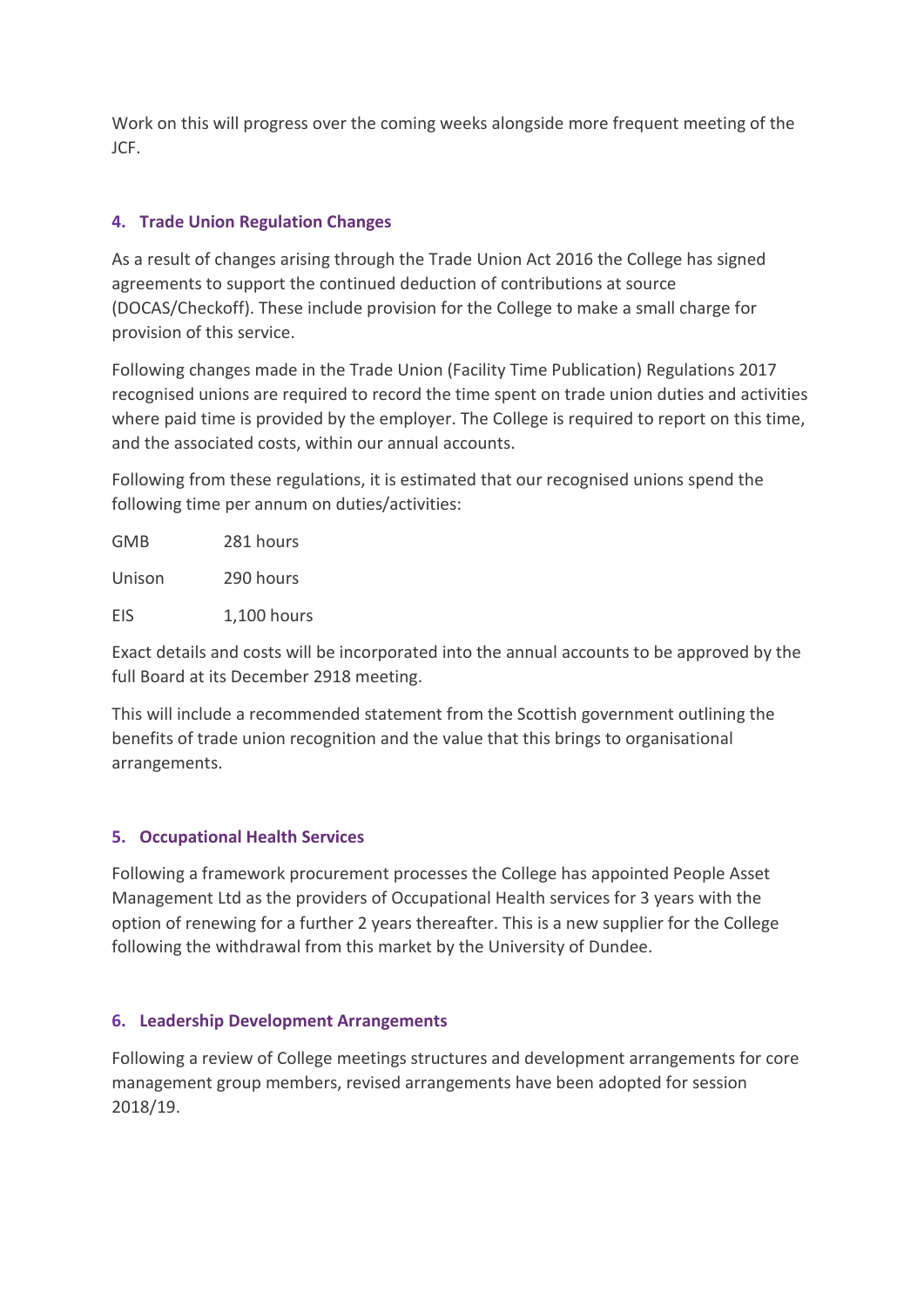This includes removing the separate Senior Leadership Team meetings, changes to the Leadership Development Forum and supporting greater involvement of managers within the cycle of Executive Team meetings, with managers invited to attend and contribute to the full Executive Team meeting.

The Leadership Development Forum (c30 managers) will now meet twice per term, with one meeting focused on strategic and significant operational developments, and the other focused on collective leadership and management development. These changes are designed to support better communication and create clearer linkages between key strategic/operational needs and the underpinning leadership priorities and practices.



The Leadership Excellence Framework has been revised for this year to include this overview of strategy into operational for teams:

The college strategic priority is **more successful students.** Our leadership priorities are:

- **Do 1:1s** (Building Trust and Relationships People)
- **Work Collaboratively** (Cross-Department Working Solution Focused)
- **Be Accountable for Outcomes** (Personal Leadership Responsibility Effectiveness)

#### **7. Wellbeing Project**

Jane Cooper is leading the staff element of the College's Good to Great Wellbeing Project, alongside Sarah Ramminger who is leading the student side of the project.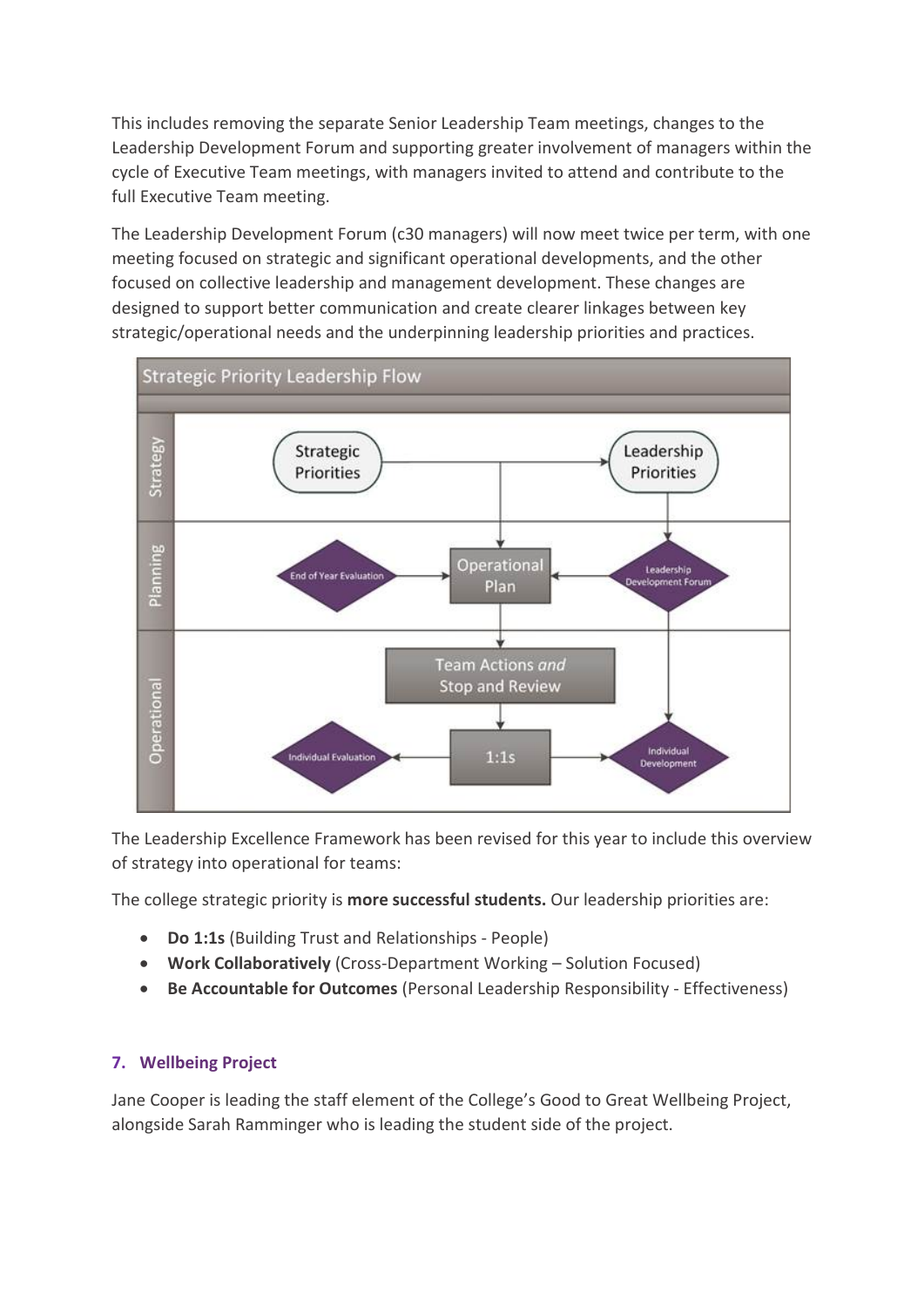This work has gained significant support and engagement from staff across the College following successful launch events in June 2018 followed by highly successful input to the whole staff event in August 2018. Using the hashtag #DAwellbeing, the project aims to develop awareness of positive wellbeing practices across all staff and students and provide access to a broad range of support materials, information and practical guidance on wellbeing and resilience.

As a part of this work a number of staff have attended train the trainer sessions in Wellbeing and Resilience Action Planning (WRAP) approaches, with WRAP training to be rolled out across the College.

As a part of this work Jane and Sarah have produced an introductory video outlining the project and some of the underpinning information around wellbeing and related issues. A link to this video is **[here](http://staffportal.dundeeandangus.ac.uk/estates/hs/hw/PublishingImages/Lists/HWL%20Announcements/AllItems/Final%20Entire%20wellbeing%20Movie/Final%20Entire%20wellbeing%20Movie.mp4)**. NB this will need you to be logged into your College account.

#### **8. Learning Festival**

The June Learning festival delivered over 60 sessions for staff on topics from managing individual wellbeing, learning and teaching CPD on flipped learning, active learning and questioning techniques to health and safety and policy updates. We have maintained similar spend and activity on CPD through 2018-19 as in 2017-18, which has been a welcome challenge in the current fiscal climate.

An integral part of the Festival was the Staff Awards, where staff and College achievements over the last academic session were recognised by students, colleagues and the Executive.

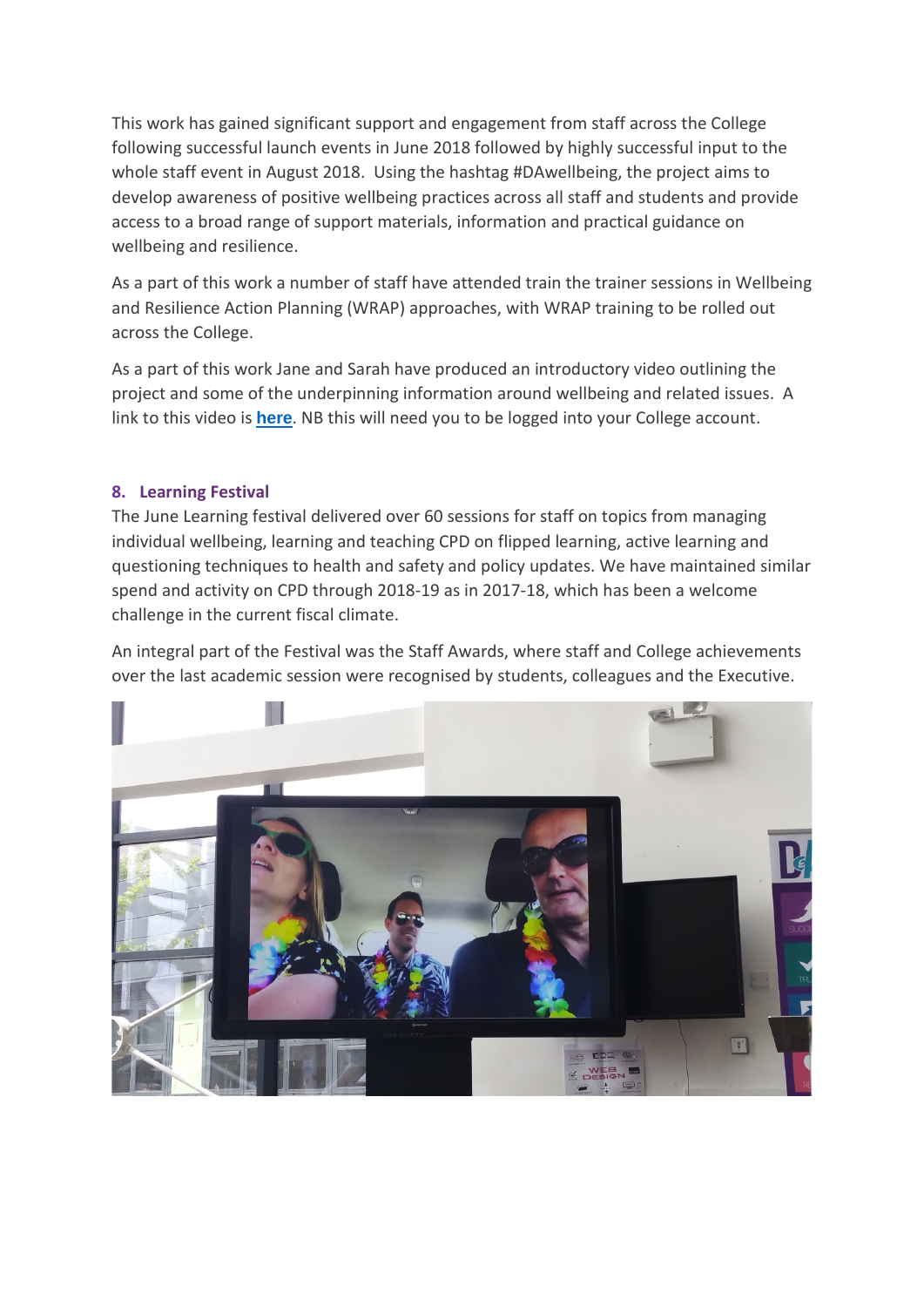#### **9. Welcome Back Event**

On 14th August, Gardyne played host to over 400 staff returning from summer vacation to hear project and systems updates for the year ahead. The event was well attended and received by staff, with the Wellbeing Project slot getting a lot of positive press.

In addition, updates were provided on Administration and Student Services support, including information on the new Help Points, as well as important strategic updates and even a joke filled update on GDPR.





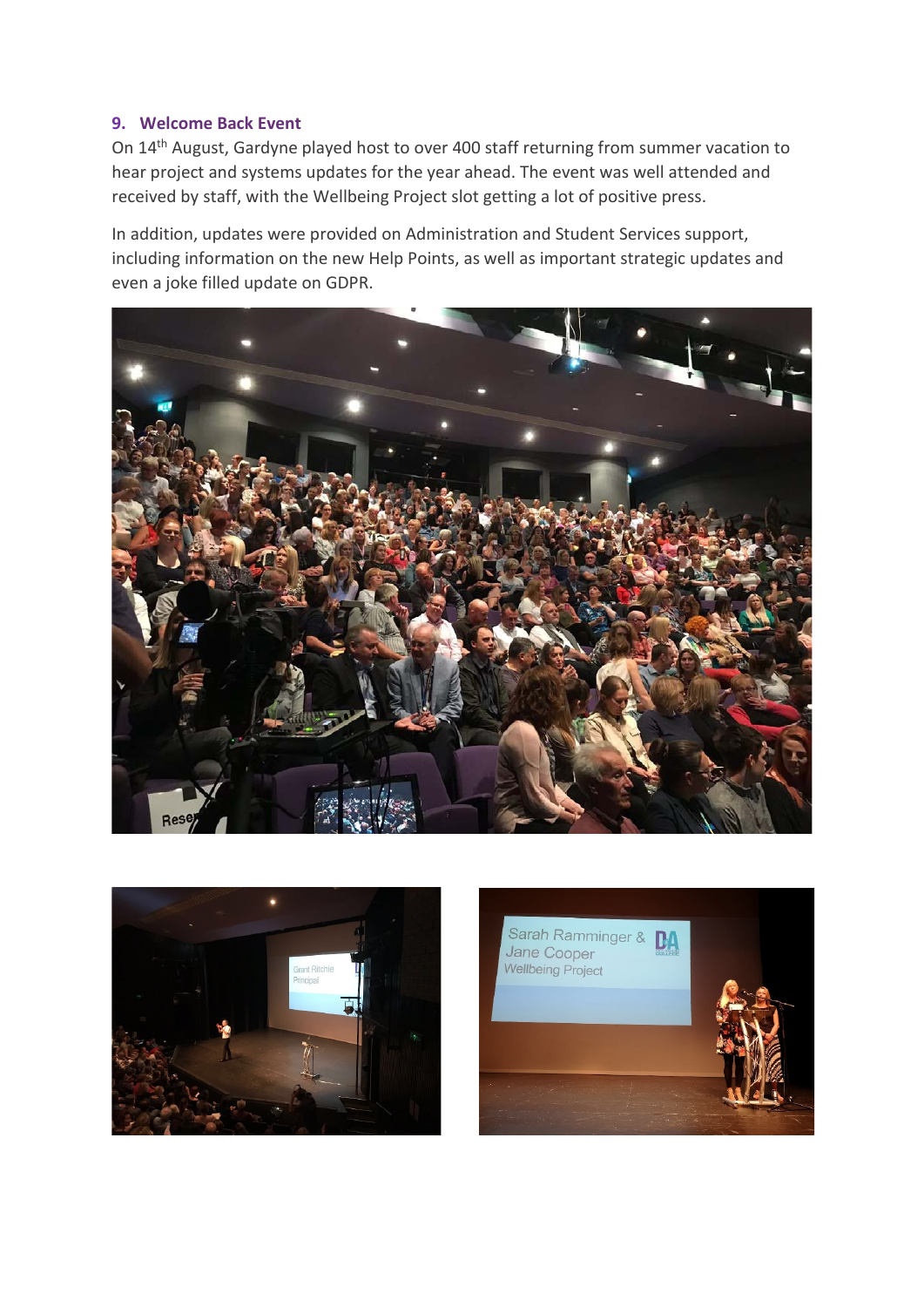#### **10. Further Information**

Further information in respect of HR&OD matters is available for Board members by contacting Steve Taylor, Vice Principal People & Performance, s.taylor@dundeeandangus.ac.uk.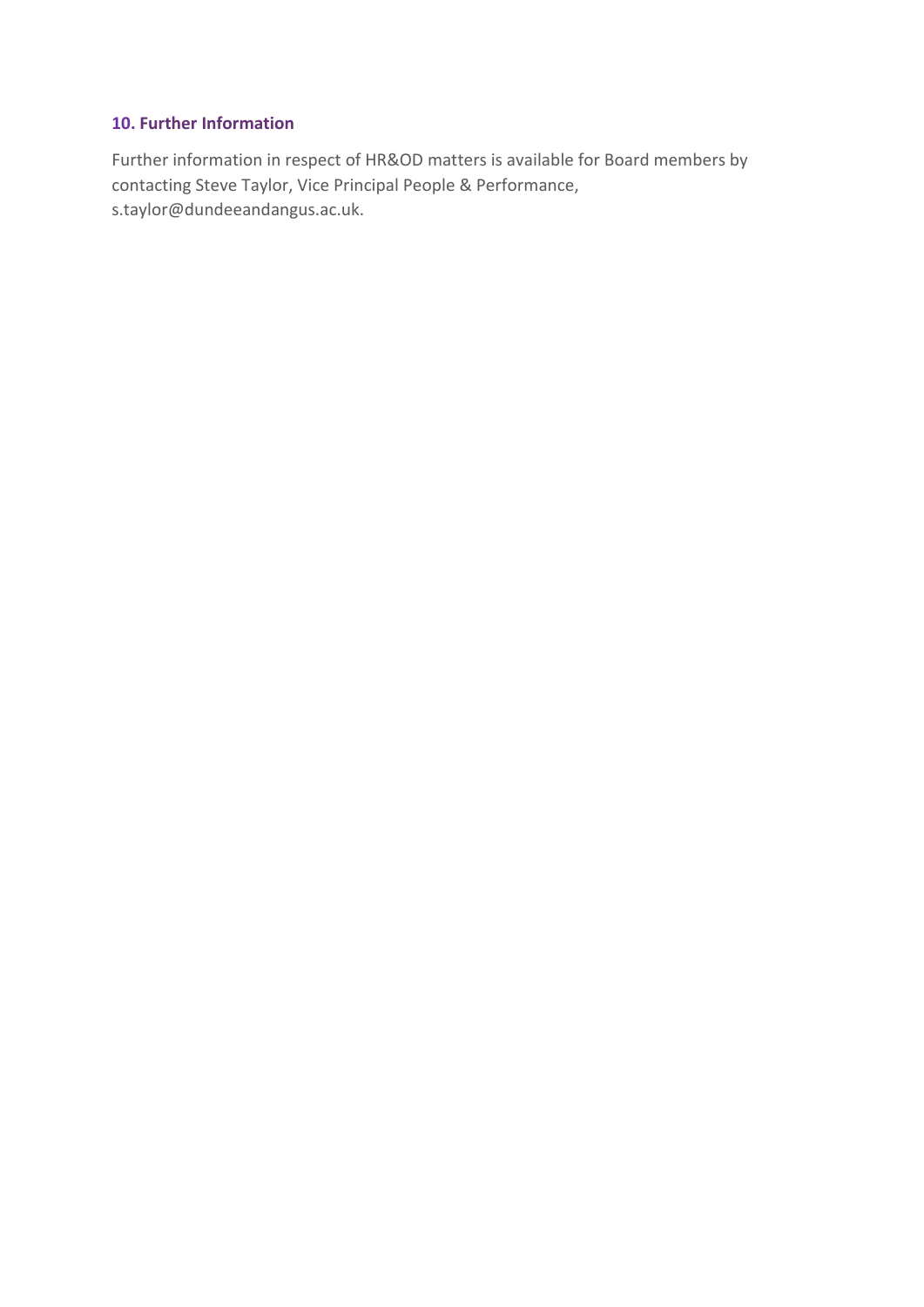

### **Human Resources and Development Committee**

### **Thursday 20 September 2018**

### **PAPER C**

## **Staff Survey Proposals**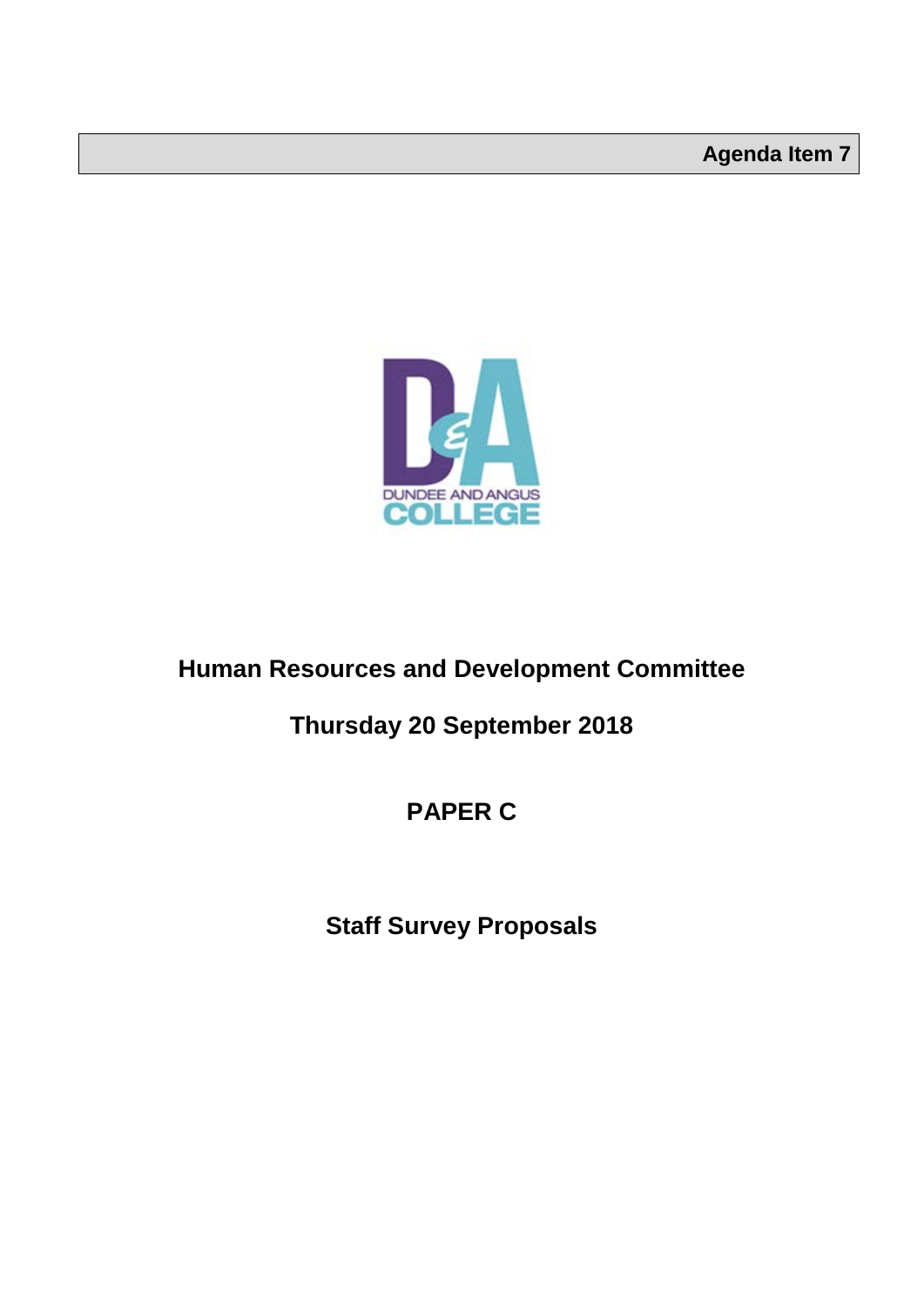

#### **HUMAN RESOURCE AND DEVELOPMENT COMMITTEE SEPTEMBER 2018**

#### **STAFF ENGAGEMENT SURVEY PROPOSALS**

#### **1. Introduction**

The following paper summarises proposals for the organisation, content and reporting on the staff engagement survey.

#### **2. Survey Proposals**

Following a break of two years, it is planned that the College's staff engagement survey will open in October 2018.

The format of the survey is as previously, a Peachy Mondays anonymous questionnaire, comprising Likert statements relating to college life, including rating how well we demonstrate our values. This year it is planned that additional specific wellbeing questions are included. These questions follow on from an initial wellbeing index benchmarking pilot undertaken in April 2018 as a part of the Good to Great wellbeing project.

To maintain consistency and comparability with previous surveys the survey questions are:

- I have good relationships at work.
- I feel I can be myself at work.
- I believe I am trusted to do my job effectively.
- My work is important, and has clear purpose and meaning
- I am appreciated for the work I do.
- Mostly, it is up to me to decide how to do my work.
- I believe my opinion at work matters.
- I am satisfied with my learning and development opportunities.
- In general, I receive feedback that helps me do my job better.
- I have an effective relationship with my manager.
- My manager encourages my development.
- My manager shows genuine interest in my wellbeing
- In general, I feel happy when I am at work.
- I rarely feel stressed, tense or worried
- I believe Dundee and Angus College cares about my wellbeing.
- Overall, I am satisfied with my work-life balance.
- In general, I feel my wellbeing is good
- In general, I am aware of how to manage my wellbeing
- I am proud to tell others I work for Dundee and Angus College.
- I feel a strong personal attachment to Dundee and Angus College.
- I would recommend Dundee and Angus College as a great place to work.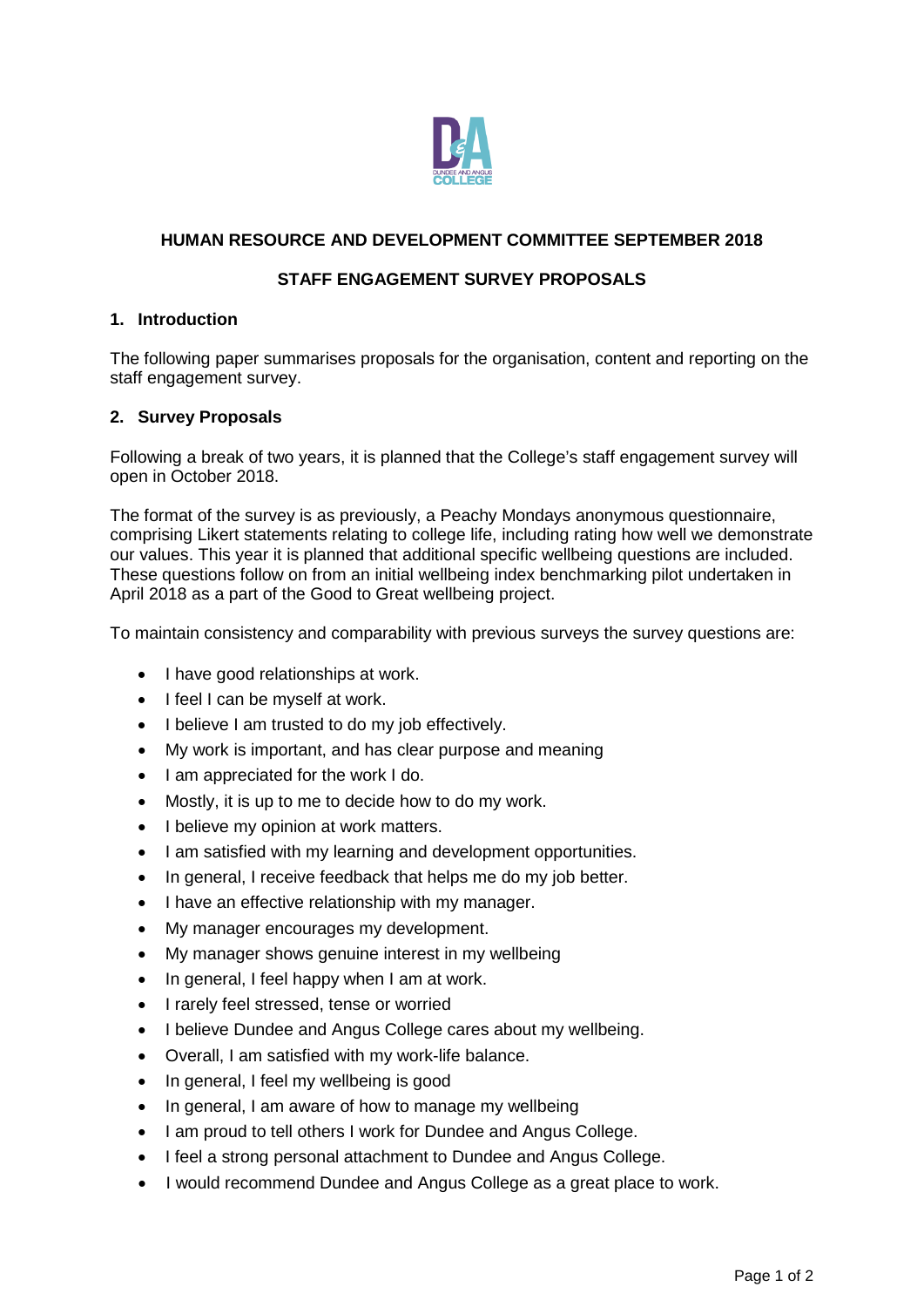These questions will be supported by a Free Text Question:

"Please use this space for anything else you want to add. This could be something you would like to see changed or implemented."

A further question seeking a rating on the how well the college reflects our values (a Values Rating) will also be asked as follows – considering the College value and description, rated on a Likert Scale (1-5, Strongly Disagree to Strongly Agree) regarding how well we fit that description:

- 1. **Inspiration**: We impact others in a positive way.
- 2. **Innovation**: We lead rather than follow.
- 3. **Trust**: We act in the best interests of one another and the College.
- 4. **Respect**: We demonstrate mutual respect through our words and actions.
- 5. **Success**: We work hard and aim high.

As with previous years, the survey will be open for a three-week period; expected to run from Monday 22<sup>nd</sup> October to Sunday 11<sup>th</sup> November.

#### **3. Survey Reporting**

The Peachy Mondays system allows significant flexibility in reporting with survey responses able to be broken down to individual team (where >12 responses are available) level and also by campus, sector, staff type etc.

Team results are shared with the relevant managers and the People Team will advise and support on follow up work as appropriate at individual team level.

Overall results will be shared with the Board of Management and will inform Leadership Development Forum Priorities and CPD activities.

Whole College use will be made of outcomes to inform leadership and management priorities and approaches.

#### **4. Further Information**

Further information in respect of HR&OD matters is available for Board members by contacting Steve Taylor, Vice Principal People & Performance, s.taylor@dundeeandangus.ac.uk.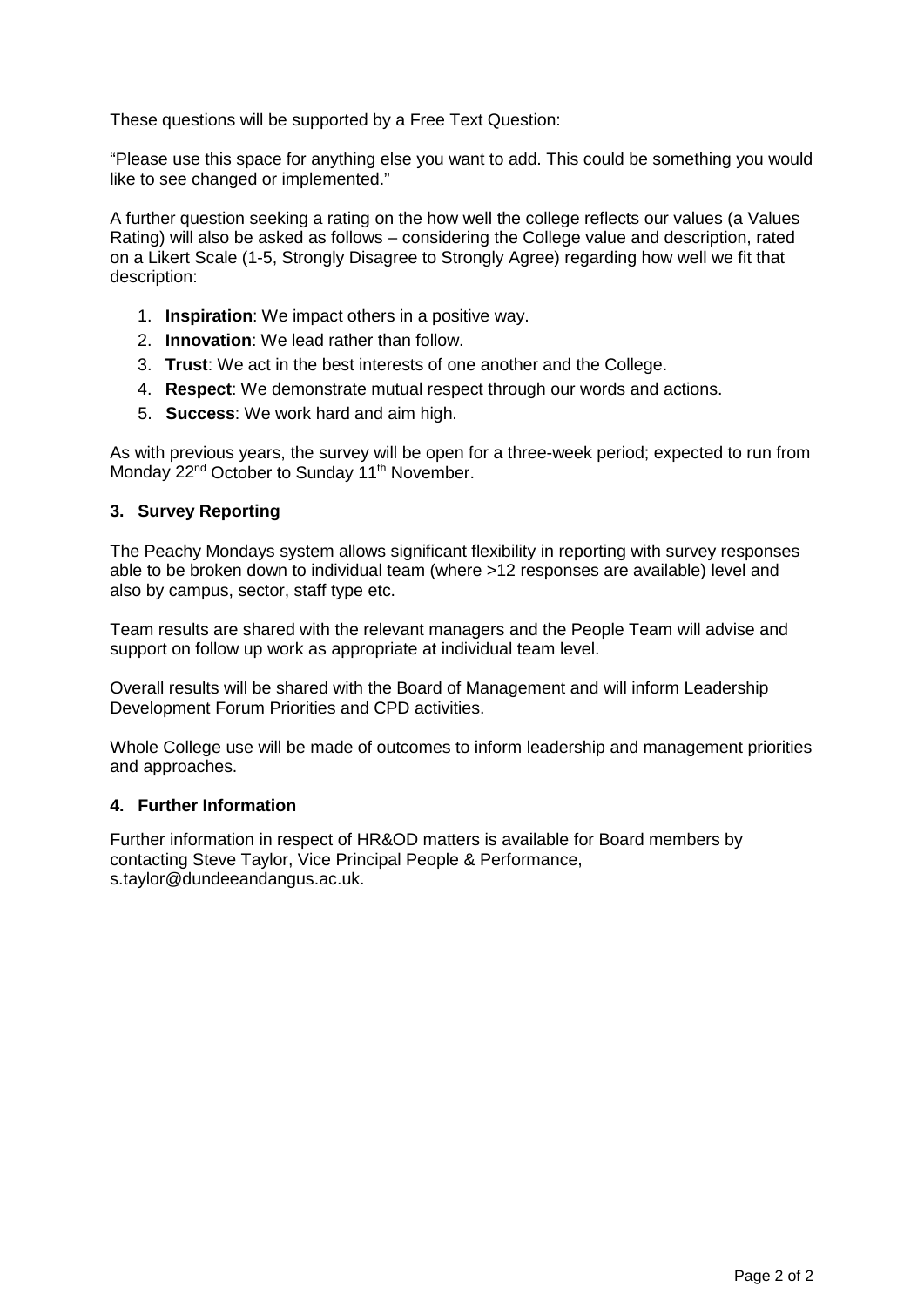

### **Human Resources and Development Committee**

### **Thursday 20 September 2018**

### **PAPER D**

### **Health & Safety Annual Report**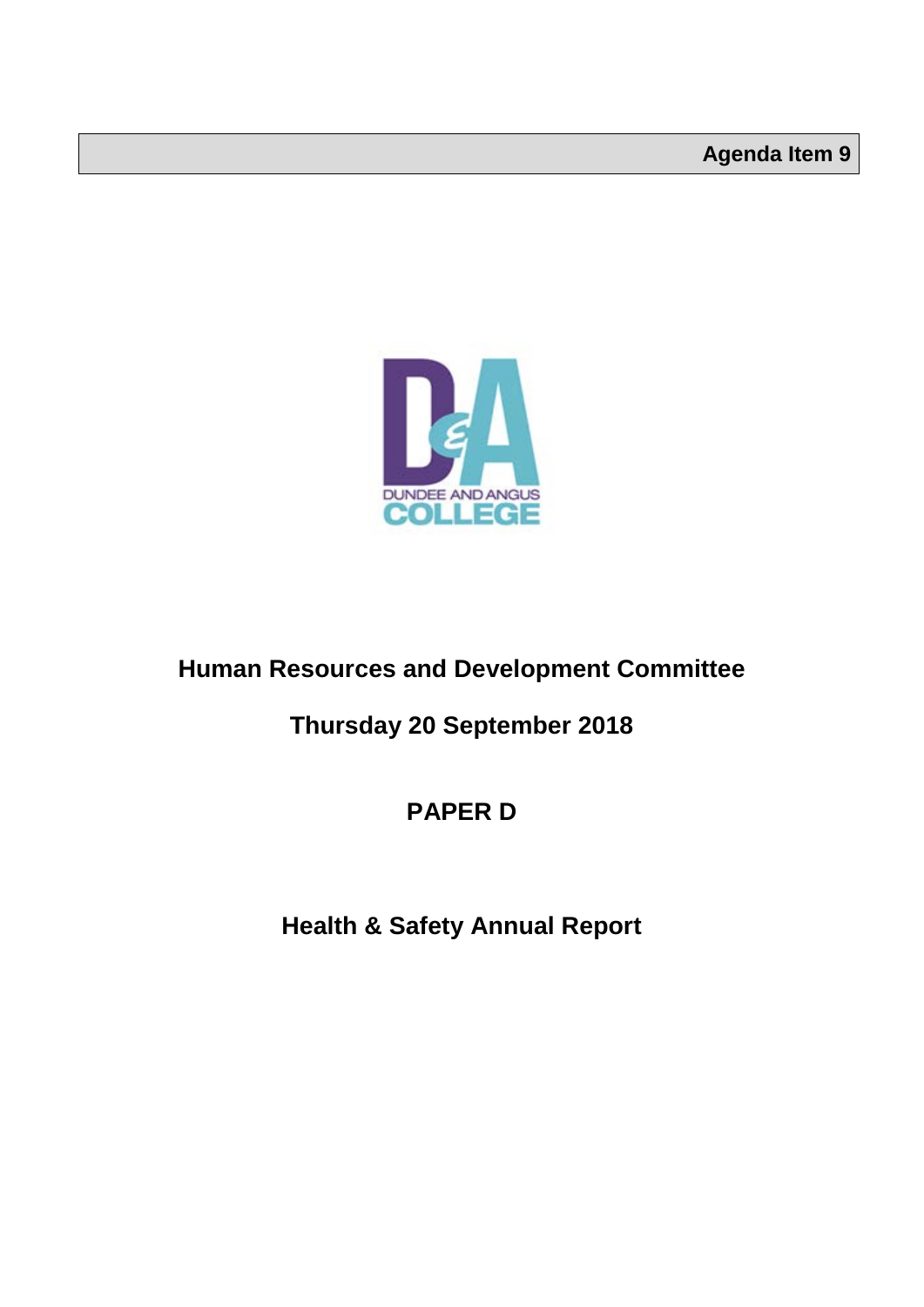

# **HEALTH AND SAFETY REPORT**

# **August 2017 – July 2018**

Aug 2018 Health and Safety Team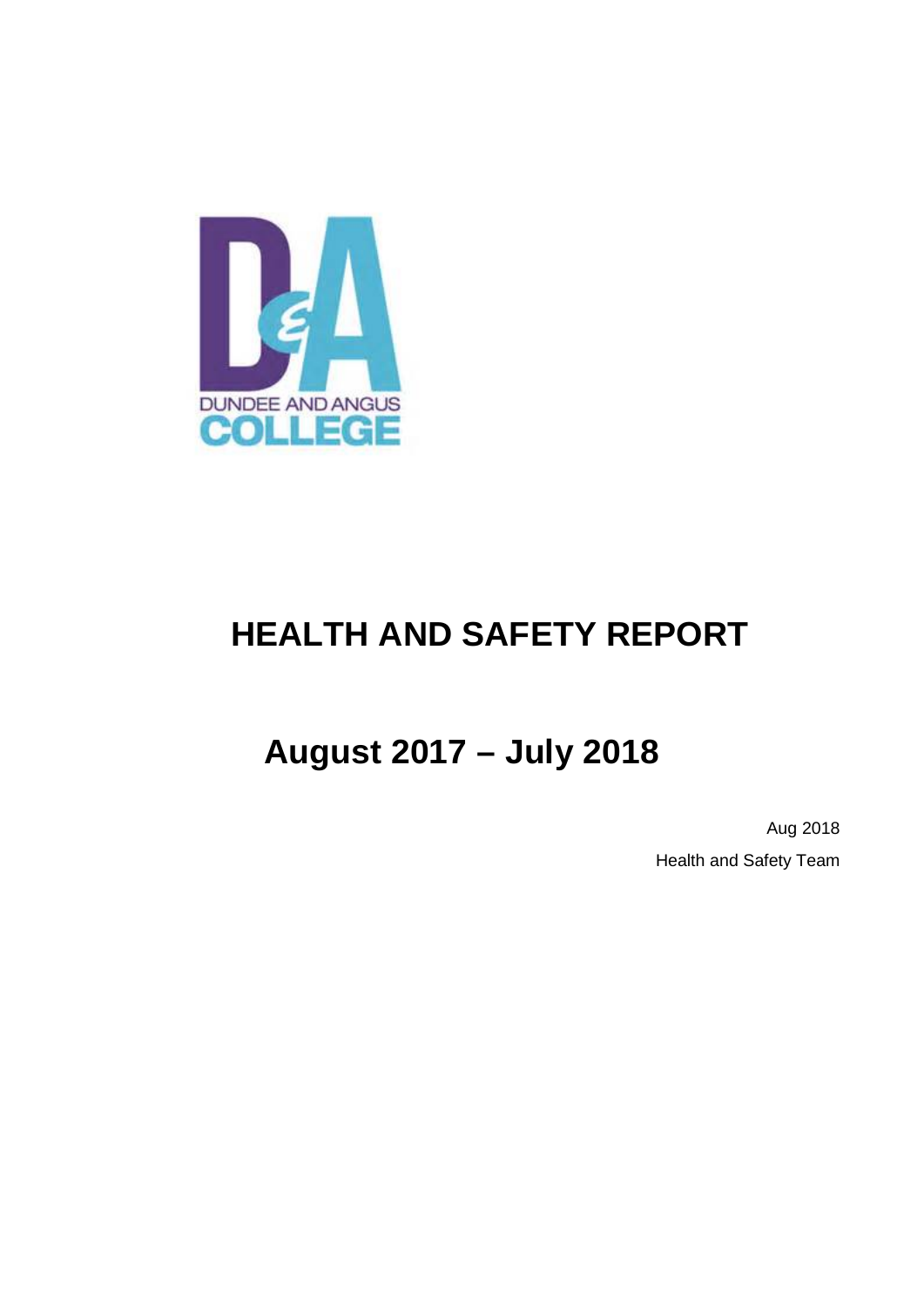### **Contents**

- **1. Introduction**
- **2. Executive Summary**
- **3. Advice and Support**
- **4. Health and Safety Training**
- **5. Workplace Inspections**
- **6. Fire Arrangements and Emergency Evacuation**
- **7. Accidents and Incidents**
- **8. Stress Risk Assessments**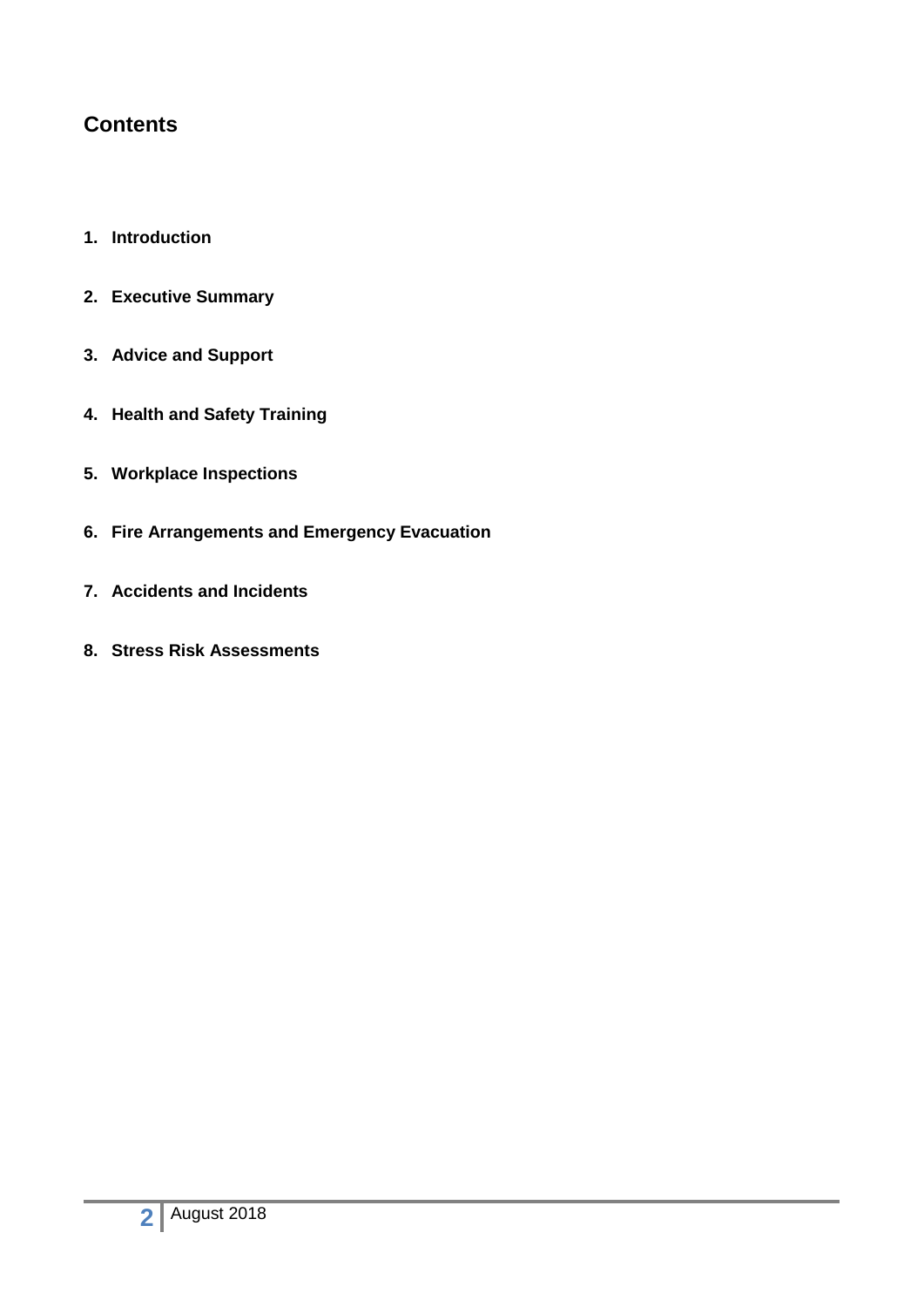#### **1. Introduction**

The annual Health and Safety report has been constructed to identify and document the College's Health and Safety team's performance and progress for the academic year 2017/18. This report augments the regular notes of the Health, Safety and Well-Being Committee.

Last year's report highlighted the deficiency, at all levels, of any significant improvement with induction and mandatory training. Actions have been taken to progress the induction process however some aspects of mandatory training have not improved. As mentioned in last year's report this needs to improve in order to fulfil our legal duty, meet the Colleges firm commitment to the Health, Safety and Well-being Policy and improve the safety culture of our organisation.

#### **2. Executive Summary**

The Health and Safety Team have been actively involved with a number of activities during the period under review. For example:

- 22% increase with assisting in the health and safety elements of relevant curriculum programmes.
- 15 Working Safely @ Dundee and Angus College days for staff were arranged. 13 dates were cancelled due to no or lack of uptake. 7 staff completed the course which is a significant shortfall on last year. 5 IOSH Managing Safely courses were also delivered. Participants were all from external organisations. Only one College manager applied but didn't complete the course. 11 IOSH Working Safely courses were delivered to external clients. 102.5 contact hours were attained in supporting the lecturers by delivering curriculum units. A slight increase from last year.
- The online Workrite training is ongoing. There are currently 826 members of staff on the online training database although some staff still require to complete their training.
- There were no fire incidents of note or emergency evacuations. Drills were successfully completed at all campuses. 34 PEEPs were carried out for learners.
- 4 accidents were reported to RIDDOR within this report period, none of which would have merited an enforcement visit by the Health and Safety Executive. A detailed report of incidents can be found within section 7 of this report.
- Some safety tours were carried out this year along with a workplace inspection in conjunction with a EIS Safety Representative.
- Fire Risk assessments have raised the issue that there is still some out of date portal appliance test (PATs) cross campus. The consideration of fire detection in the Clova Building, Glebe, E Block Kingsway and the Outreach Centres is another prominent action.

#### **3. Advice and Support**

The Health and Safety Team provide advice and assistance to all staff on various issues working towards fostering and maintaining a safe working environment. On average, there has been Health and Safety support at each campus 3 times a week and Outreach centre visits are conducted at least twice a year.

The team's core work involves: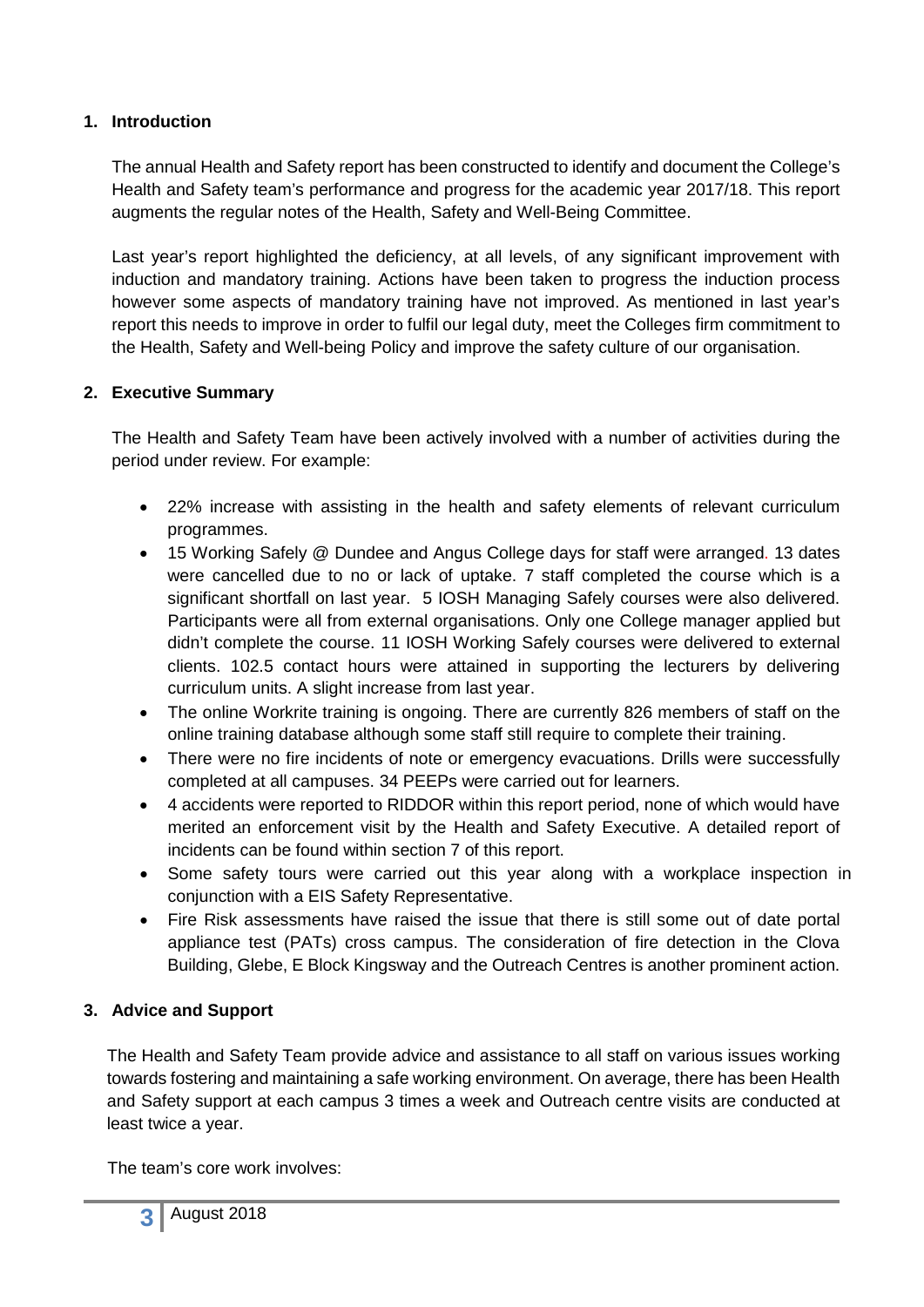- The provision of advice and support
- Assessing new and proposed Health and Safety legislation and its impact on the college
- Accident investigation
- Health and Safety Training; inductions
- Supporting curriculum delivery
- Workplace Inspections
- Fire Risk Assessment
- Consulting and producing policy, systems, guidance and procedures
- Attending relevant meetings. Internally and externally
- Provision of statistics and appropriate reports for relevant meetings
- Administration of first aid requirements
- Administration of occupation health surveillance
- Control of Asbestos

#### **4. Health and Safety Training**

The primary courses delivered by the Health and Safety team are now:

| $\bullet$ | <b>NEBOSH General Certificate</b>            | (External)                           |
|-----------|----------------------------------------------|--------------------------------------|
|           | • Working Safely at Dundee and Angus College | (Staff)                              |
|           | • IOSH Managing Safely                       | (External and Line Management Staff) |
|           | • IOSH Working Safely                        | (External)                           |
|           | • Fire (on-line)                             | (Staff)                              |
|           | • DSE (on-line)                              | (Staff)                              |
|           | • COSHH (on-line)                            | (Staff)                              |
|           | • H & S Course                               | (Cleaning Staff)                     |

There has been a small increase in the number of IOSH Working Safely courses being delivered from the previous report. This course is only for external clients and generates income. The increase is as follows; 4 during 2014/2015, 9 during 2015/2016, 10 during 2016/17 and 11 for 2017/18

Below is a table that illustrates the number of "in house" Working Safely courses arranged and the attendance figures for this report period. A large number were cancelled due to no or lack of uptake. Only 2 courses ran out of the 15 planned with a total of only 7 staff in attendance.

#### **Working Safely at Dundee and Angus College**

| Dates      | 16/8/17 | 24/8/17 | 19/9/17 | 20/10/17 | 10/11/17 | 19/12/17 | 19/1/18 | 15/2/18 |
|------------|---------|---------|---------|----------|----------|----------|---------|---------|
| Attendance | n/a     | n/a     | n/a     | n/a      | n/a      | n/a      | n/a     | 4       |

| <b>Working Safely at Dundee and Angus College (cont.)</b> |         |         |         |         |         |         |         | Total |
|-----------------------------------------------------------|---------|---------|---------|---------|---------|---------|---------|-------|
| Dates                                                     | 20/3/18 | 17/5/18 | 12/6/18 | 13/6/18 | 20/6/18 | 21/6/18 | 26/6/18 | 15    |
| Attendance                                                | n/a     | n/a     | n/a     | n/a     | 3       | n/a     | n/a     |       |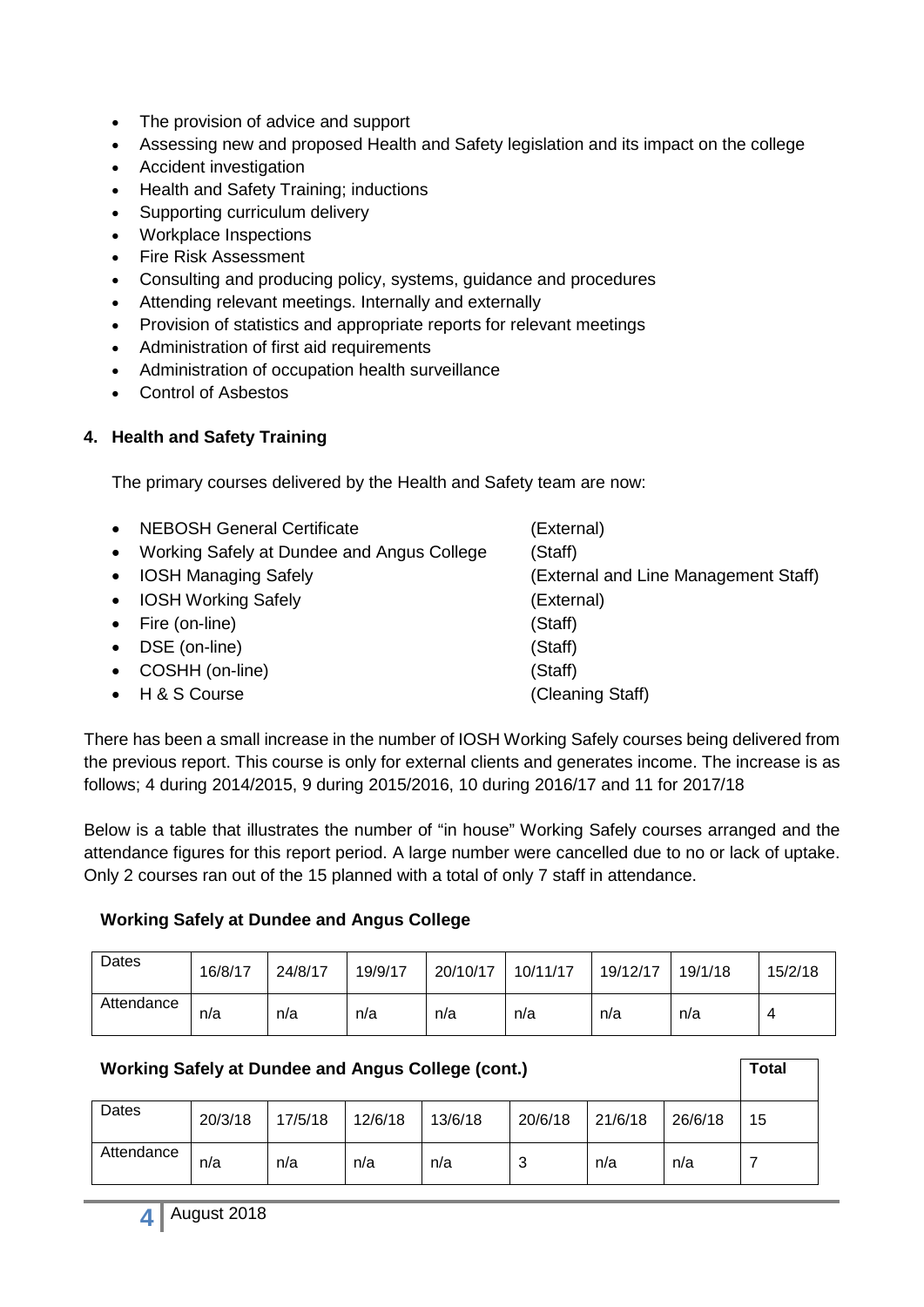#### **IOSH Managing Safely**

5 courses were delivered by the Health and Safety Team generating income. Only 1 College manager attended the first day of training but did not complete the course.

#### **IOSH Working Safely**

The Health and Safety Team deliver these courses for external clients. 11 courses were delivered during this review period generating income.

#### **Curriculum Based**

The Health and Safety Team have supported a number of department lecturers across all campuses in the delivery of Health and Safety units that are within the learner's course. During this report period, 102.5 contact hours were delivered. This is a 22% increase from last year. The work on the LOcHER Project continues to gain momentum with other departments embracing this initiative along with a local High School. These achievements were recognised at a Scottish Parliament event in March 2018 and at the staff awards for innovation.

#### **Online Training**

There are currently 826 members of staff on the online training database. The figures run for the purposes of this report, on 4<sup>th</sup> July 2018, were not conducive to this training being mandatory. Only just over 50% of academic staff have completed their online training, with Support staff at 70%. Another deadline, endorsed by the Executive, for completion should be announced shortly after the beginning of academic year 2018-19.

The H & S training for the Kingsway cleaning staff was successfully completed.

#### **5. Workplace Inspections**

The Health and Safety team carried out periodic safety tours of areas. Any unsafe practices were discussed with the appropriate line manager.

A specific workplace inspection was carried out alongside the EIS union safety representative based on concerns raised by staff. Some actions raised from this are still to be instigated. The Health and Safety team are liaising with all parties to ensure that these concerns are addressed.

#### **6. Fire Arrangements and Emergency Evacuation**

Fire drills continued to be carried out at least twice a year at each Campus building and Outreach Centre. The drills take place a few weeks after the beginning of each semester, weather permitting. There were no major issues with the majority of evacuations apart from during the malicious activation at Gardyne in March, which resulted in some staff refused to leave the building due to inclement weather. The individual's line managers addressed this matter. The tables below details the dates and evacuation times of these drills & false alarms for the main campuses

#### **Arbroath**

|          | <b>ESK</b> | <b>ISLA</b> | <b>CALC</b> | <b>CLOVA &amp; CSW</b> | <b>Nurserv</b> |
|----------|------------|-------------|-------------|------------------------|----------------|
| 17/10/17 | 3m 25sec   | 4m 21sec    | 3m 45sec    | 4m 10sec               | 55sec          |
| 27/10/17 |            |             |             | malicious              |                |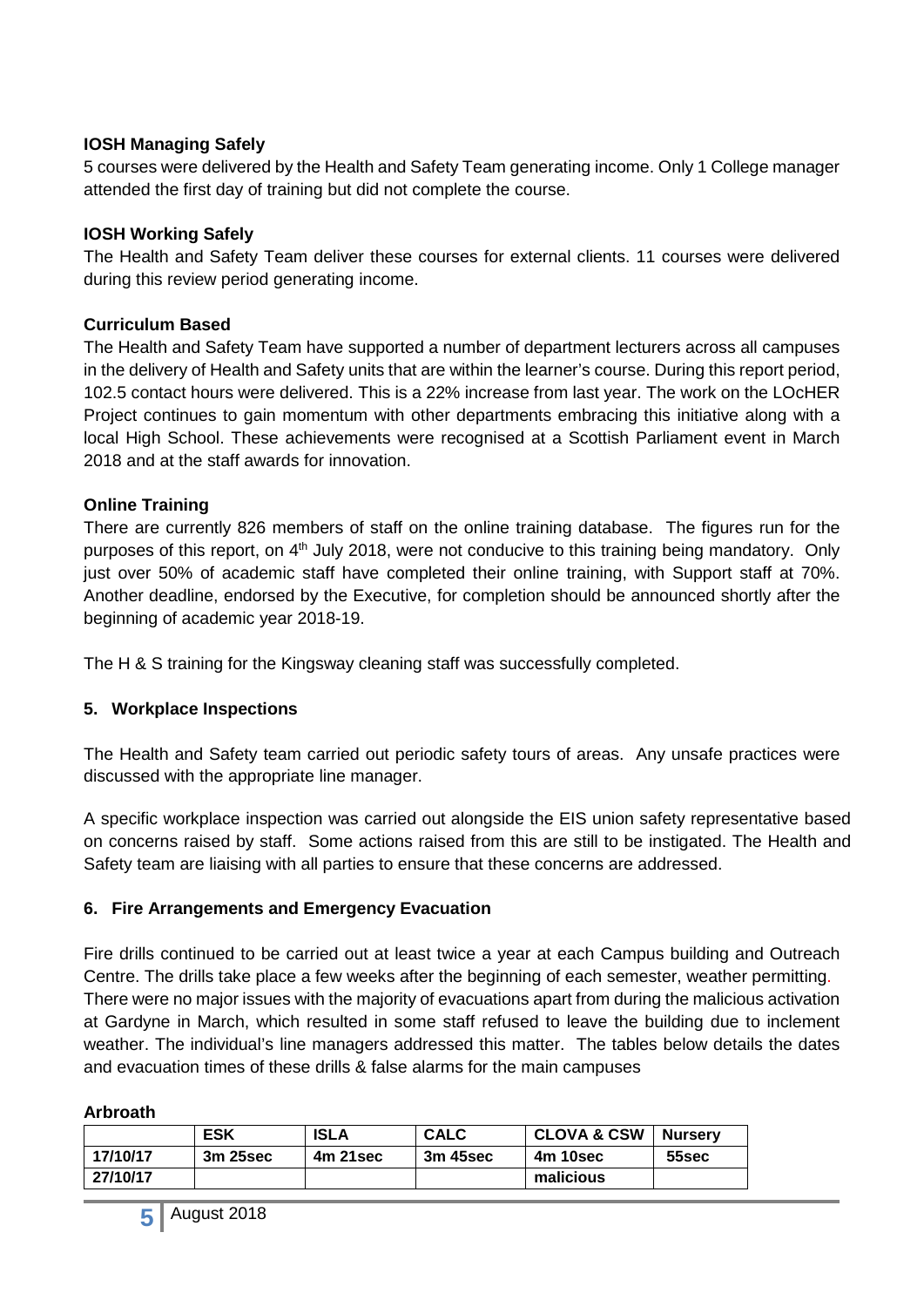| 23/1/18 |          |          |          | <b>False alarm</b> |          |
|---------|----------|----------|----------|--------------------|----------|
| 31/1/18 | 2m 56sec | 2m 36sec | 3m 25sec |                    | 1m 10sec |

#### **Kingsway**

|          | <b>TOWER</b> | <b>SPACE</b> | <b>ANNEX</b>       | <b>CONSTRUCTION</b> | <b>E BLOCK</b> |
|----------|--------------|--------------|--------------------|---------------------|----------------|
| 23/1/17  |              |              | 3m 12sec           |                     |                |
| 30/10/17 |              | 2m 45sec     |                    | 2m 44sec            | 3m 10sec       |
| 3/11/17  | 4m 43sec     |              |                    |                     |                |
| 12/9/17  |              |              | <b>False Alarm</b> |                     |                |
| 14/2/18  |              | 2m 37sec     |                    | 2m 52sec            | 3m 08sec       |

#### **Gardyne**

|          | <b>MAIN BUILDING</b> | <b>ANNEX</b>     |
|----------|----------------------|------------------|
| 28/9/17  | <b>Malicious</b>     |                  |
| 18/10/17 | 8m 40sec             | 2m 11sec         |
| 1/2/18   | 8m 10sec             | 2m 20sec         |
| 30/3/18  |                      | <b>Malicious</b> |

The majority of fire risk assessments were carried out during the summer break. Each room in each campus and outreach centre is assessed and the findings recorded and stored electronically. The Building and Estates and/or College department are notified of any remedial requirements. Out of date portal appliance test (PATs) has seen a slight improvement. The consideration of fire detection in the Clova Building, Glebe, E Block Kingsway and the Outreach Centres is another prominent action.

34 Personal Emergency Evacuation Plans (PEEPs) were carried out with learners who may have difficulty in evacuating a building compared to 45 last year. The aim should be to continue to provide ground floor classrooms for the learners, which would allow them to exit the building rather than use one of the designated refuge points.

#### **7. Accidents and Incidents**

First aid rotas are working well at Gardyne and Kingsway, however we have had a significant number of staff step down at Arbroath and a recruitment drive will take place via the Portal at the start of the academic year. To lessen the burden on the rota, we have trained first aiders within the higher risk areas and they will be the designated people for their departments. We have also reached out to newer technicians during induction to see if they will take on this role. It is becoming increasingly more difficult to sustain the rota system so we may need to look for an alternative arrangement

4 accidents were reported to RIDDOR during the academic term. Two were for students being sent to hospital directly from College for treatment. The other 2 were as a result of visitors falling in the communal areas, namely car parks. One due to a trip caused by their own footing and the other due to inclement weather conditions during the Christmas break. There were 6 recorded incidents of a near miss.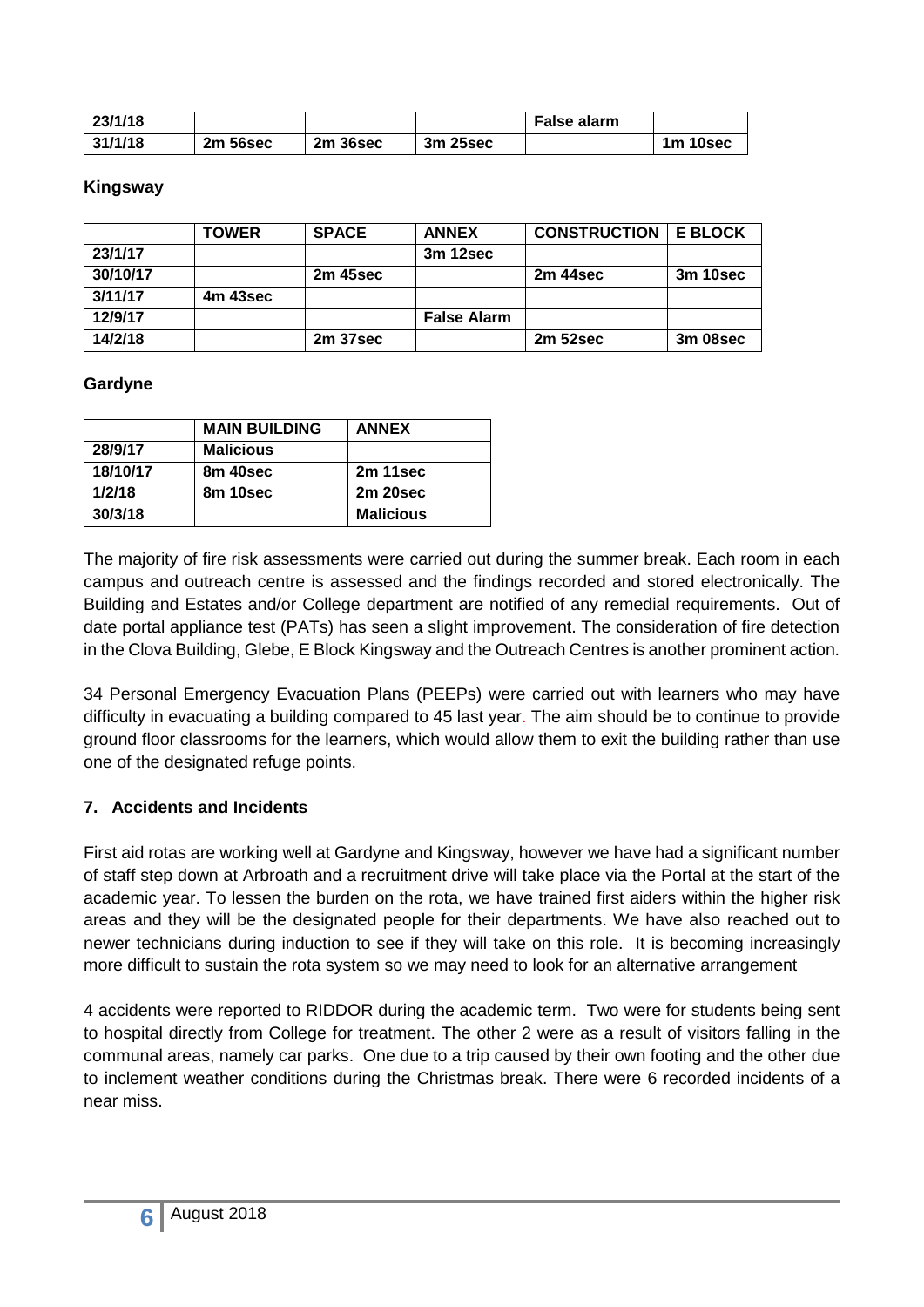Figure 1 below shows the breakdown in percentage of the 38-recorded accidents from all 3 campuses between August 2017 and July 2018. Figure 2 represents the number of recorded accidents since merger. It is important to note that the period 2013-2014 figures are only represented from November to July.



**Figure 1**



#### **8. Stress Risk Assessment**

During session 2017/18, the focus was on the Administration Department. Meetings were held with the teams then their line managers across the 3 campuses. Action plans have been created and discussed with the Head of Administrative Operations. A meeting with the Supported Education staff was planned but then cancelled by the Head of Learning due to operational issues.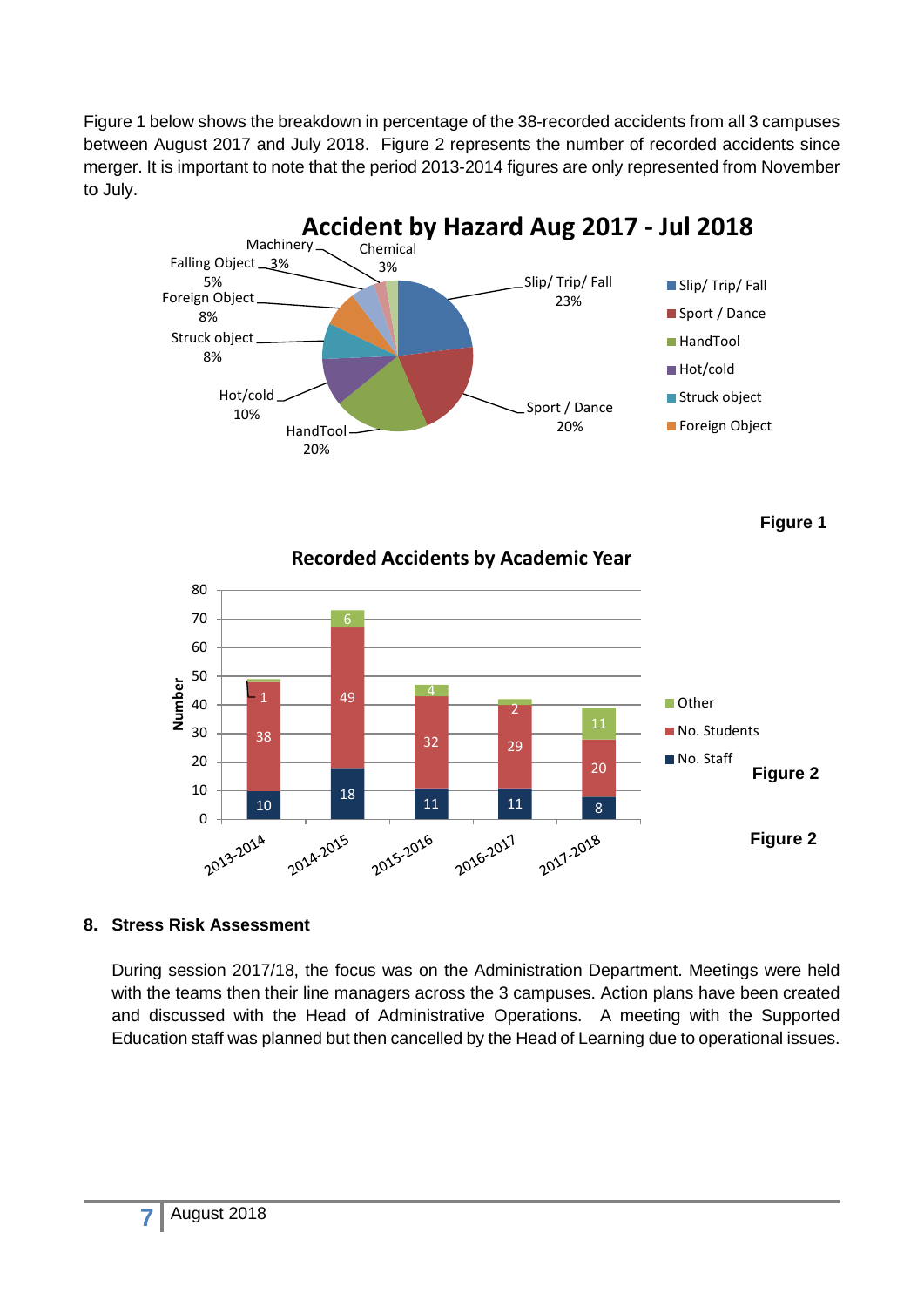

### **Human Resources and Development Committee**

### **Thursday 20 September 2018**

### **PAPER E**

**HR Metrics**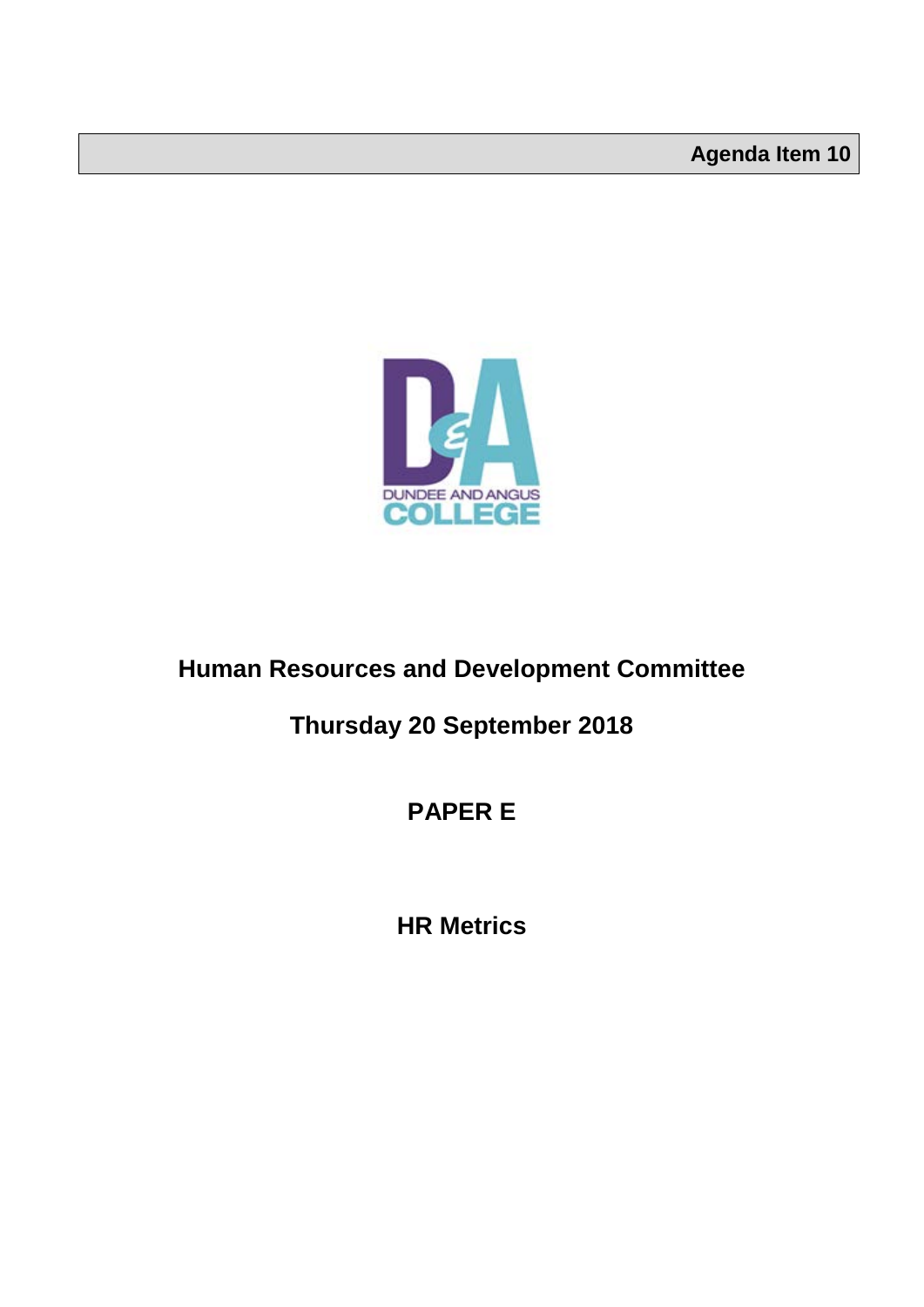#### **1. Introduction**

The HR&D Committee have agreed a series of standardised HR&OD metrics that are made available to Committee members at each meeting. The template for these metrics is designed to give Board members an easy to read picture of the College's core human resource information.

Some of the information is presented as an annual figure and will detail comparisons with previous years. This is of particular importance in identifying trends and changes over time.

Other data is presented on a quarterly basis and taken as a snapshot of the status at that point in time.

A full annual report will be presented to each November Committee with quarterly updates reported to the remaining three Committees meetings.

#### **2. HR Metrics**

| Headcount    |      | % Split | July 17 | <b>FTE</b> |       | % Split | July 17 |
|--------------|------|---------|---------|------------|-------|---------|---------|
| Teaching     | 489  | 45.3%   | 490     | Teaching   | 262.3 | 42.4%   | 266.0   |
| <b>Other</b> | 591  | 54.7%   | 621     | Other      | 355.9 | 57.6%   | 381.4   |
| Total        | 1080 |         | 1111    | Total      | 618.2 |         | 647.4   |

| Staff FTE: Credit Ratios 2018/2017* |           |       |                     |          |         |
|-------------------------------------|-----------|-------|---------------------|----------|---------|
| 2017/18<br>2017/18<br>2016/17       |           |       |                     |          | 2016/17 |
| l Total Staff FTE:                  | $1:178^*$ | 1:176 | Teaching Staff FTE: | $1:420*$ | 1:435   |
| Credits                             |           |       | Credits             |          |         |

\* Provisional figures pending credit audit and ASR figures

| <b>Female &amp; Male</b><br><b>Headcount</b> |      | % Split | July 17 | Temporary &<br><b>Permanent FTE</b> |       | % Split | July 17 |
|----------------------------------------------|------|---------|---------|-------------------------------------|-------|---------|---------|
| Female                                       | 694  | 64.3%   | 62.9%   | Temporary                           | 73.4  | 11.9%   | 19.6%   |
| Male                                         | 386  | 35.7%   | 37.1%   | Permanent                           | 544.8 | 88.1%   | 80.4%   |
| Other                                        |      | 0       | 0%      |                                     |       |         |         |
| Total                                        | 1080 |         | 1111    | Total                               | 618.2 |         |         |

| <b>Diversity Data Held</b> | $\frac{9}{6}$ |
|----------------------------|---------------|
| <b>Ethnicity/Race</b>      | 49.4%         |
| <b>Disability</b>          | 100%          |
| <b>Gender Pay Gap</b>      | 6.3%          |
| <b>Diversity Data Gaps</b> | 22%           |

#### **Staff Absence Data (rolling 12 months)**

This data has been updated to reflect that discussed at each Health, Safety and Wellbeing Committee.

|                                              | <b>Staff Absence Rolling</b><br>12 months to 31/07/18 | <b>Previous</b><br>period |
|----------------------------------------------|-------------------------------------------------------|---------------------------|
| Average working days lost per headcount      | 5.37                                                  | 5.3                       |
| <b>Working time lost</b>                     | 2.06%                                                 | 2.0%                      |
| <b>Comparison with sector/national rates</b> |                                                       |                           |
| UK All Sector rate (CIPD 2016)               | 3.3%                                                  |                           |
| UK Public Sector rate (Unison 2016)          | 3.4%                                                  |                           |

| <b>Absence Analysis</b> | Rolling year to 31   Previous Period |  |
|-------------------------|--------------------------------------|--|
|                         | <b>July 2018</b>                     |  |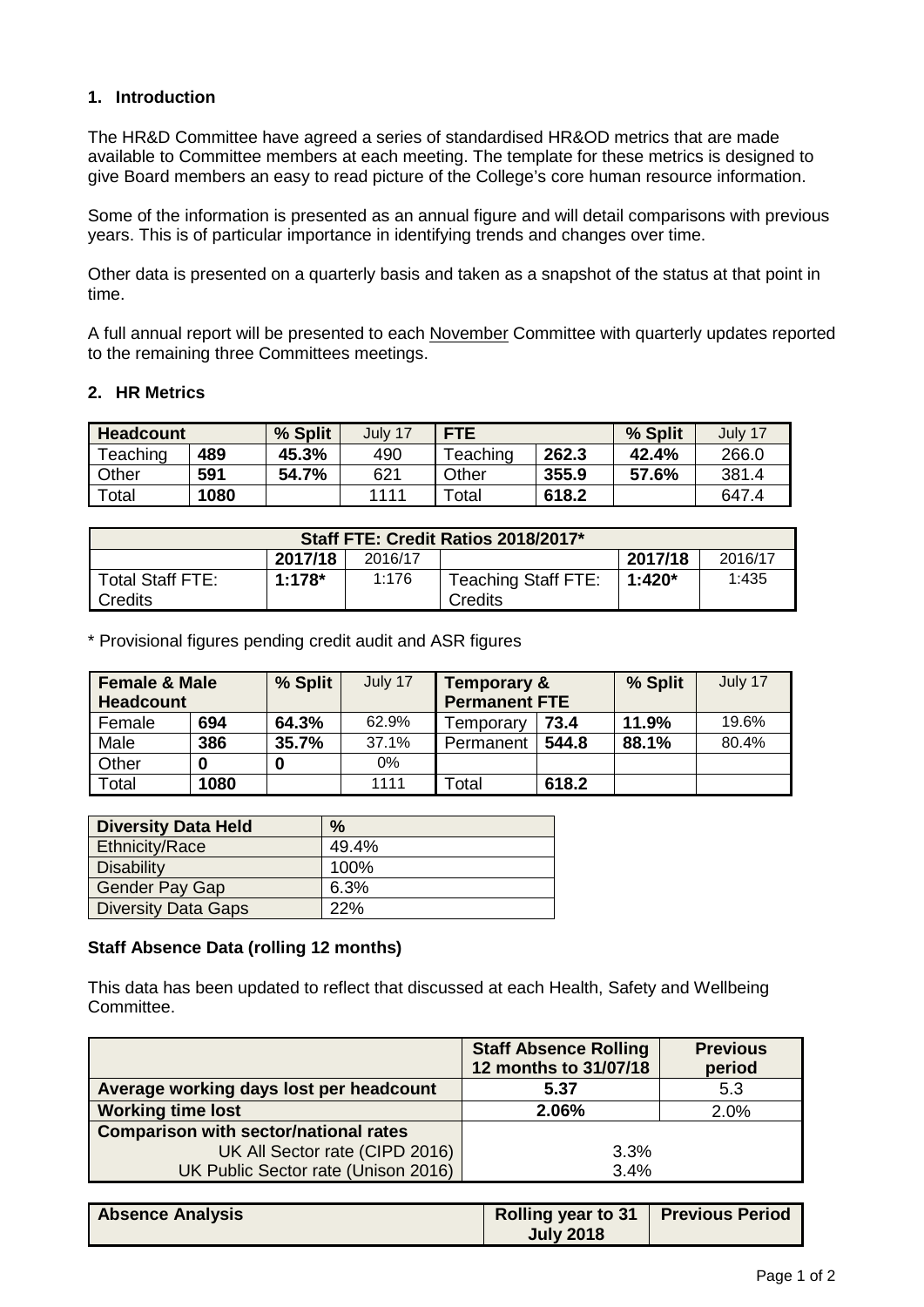| Long Term Absences (4 weeks or more)          | 69  | 67  |
|-----------------------------------------------|-----|-----|
| <b>Short Term Absences</b>                    | 790 | 860 |
| <b>Stress Related Absences - Work related</b> | 20  |     |
| Stress Related Absences - Non-work related    | 54  | 53  |

#### **Other HR Metrics**

|                                         | 2017/18 to date | 2016/17 |
|-----------------------------------------|-----------------|---------|
| <b>Staff Turnover Rate (non-forced)</b> | 1.2%            | 2.4%    |
| <b>Employee Hearings</b>                |                 |         |
| <b>Discipline</b>                       |                 |         |
| <b>Grievance</b>                        |                 |         |
| <b>Tribunal Actions</b>                 |                 |         |
| <b>Recruitment Exercises</b>            | 82              | 112     |
| <b>Current Vacancies</b>                |                 | -       |

#### **3. OD Metrics**

|                                                                                                                                                  | 2017/18 to<br>date                 | 2016/17                  |
|--------------------------------------------------------------------------------------------------------------------------------------------------|------------------------------------|--------------------------|
| <b>Engagement with Leading Learning Academy</b><br>(per team)                                                                                    | 100%                               | 100%                     |
| Number of internal CPD events delivered and<br>external events supported                                                                         | 634                                | 1086                     |
| Number of attendances at internal and                                                                                                            | 3993                               | 3493                     |
| external CPD events per employee headcount                                                                                                       | 3.6                                | 3.4                      |
| <b>Organisational Development budget per</b><br>employee headcount                                                                               | £137                               | £137                     |
|                                                                                                                                                  | <b>Survey to</b>                   | Happiness Index: 68      |
| <b>Engagement survey ratings (annual/periodic)</b>                                                                                               | run in late<br>2018                | Engagement Index: 68     |
| <b>Employees participating in College-wide</b><br>strategy and working groups % of employee<br>headcount                                         | 12%                                | 13%                      |
| <b>Employees with health and safety certification</b><br>(this is in addition to mandatory obligations -<br>all new employees have H&S briefing) | See H&S<br>Annual<br><b>Report</b> | See H&S Annual<br>Report |
| Employee benefits take up rates                                                                                                                  | All staff<br>registered            | All staff registered     |

#### **Induction**

| Induction 2017/18 to<br><b>Date</b> | <b>Not Started</b> | In progress:<br><b>On Track</b> | In progress:<br><b>Behind</b> | <b>Total</b>   |
|-------------------------------------|--------------------|---------------------------------|-------------------------------|----------------|
| <b>Academic</b>                     |                    | 12                              |                               | 15             |
| Support                             |                    | 13                              |                               | 1 <sub>5</sub> |

#### **4. Information**

Further information in respect of HR&OD matters is available for Board members by contacting Steve Taylor, Vice Principal People & Performance, [s.taylor@dundeeandangus.ac.uk.](mailto:s.taylor@dundeeandangus.ac.uk)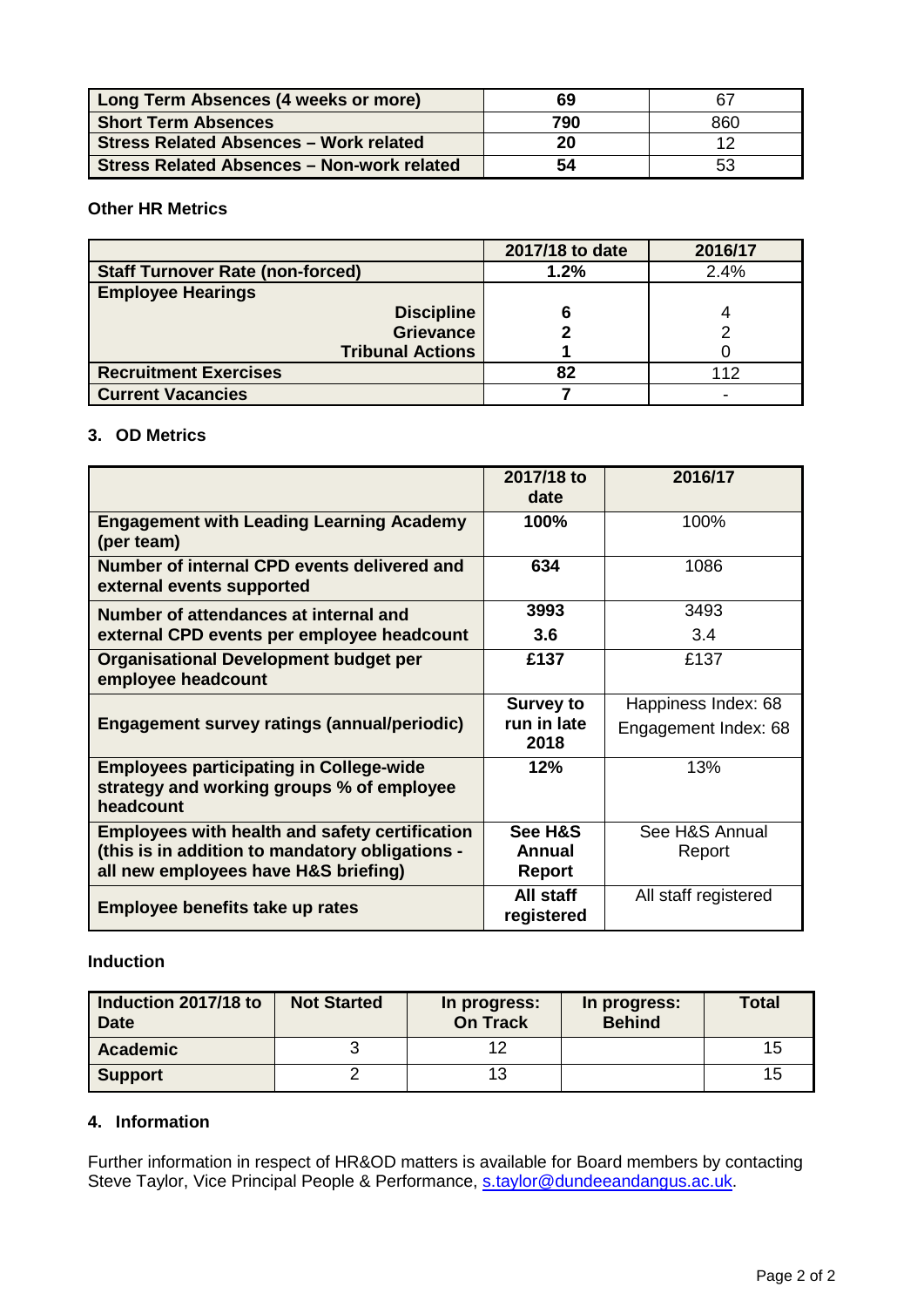

### **Human Resources and Development Committee**

### **Thursday 20 September 2018**

### **PAPER F**

### **Meeting Minutes / Updates**

**Joint Consultation Forum** 

**-27 April 2018 -14 June 2018 -24 August 2018**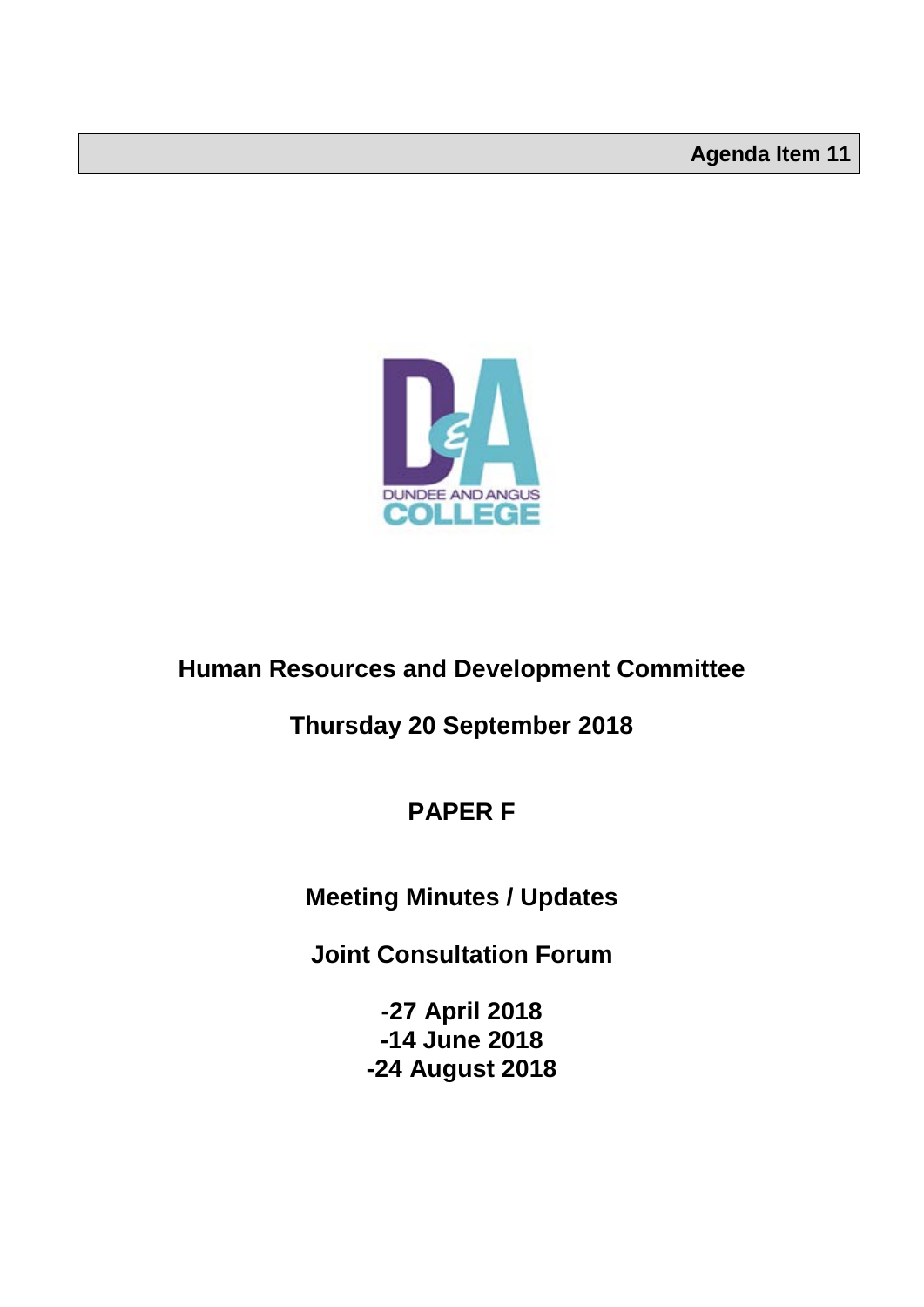

### **JOINT CONSULTATION FORUM**

#### **Friday 27 April 2018 at 2:00pm Arbroath Campus**

N Steff<br>S Hewitt A Mawhirt D Deans<br>
G McAteer 
S Y Cargill G McAteer J Oliver

**PRESENT:** G Ritchie A O'Neill<br>C Blake A O'Neill S Taylor S Taylor<br>J Dick G McGillivray<br>D Deans

| $\mathbf{1}$ . | <b>Apologies</b>                                                                                                                                                                                                                                                                                                         | <b>Action</b> |
|----------------|--------------------------------------------------------------------------------------------------------------------------------------------------------------------------------------------------------------------------------------------------------------------------------------------------------------------------|---------------|
|                |                                                                                                                                                                                                                                                                                                                          |               |
|                | Apologies were received from Alex Williamson and Celeste Mackie.                                                                                                                                                                                                                                                         |               |
| 2.             | Minute of Last Meeting - 16 March 2018                                                                                                                                                                                                                                                                                   |               |
|                | The minute of the meeting held on 16 March 2018 was approved as an<br>accurate record; actions completed and or / confirmed.                                                                                                                                                                                             |               |
|                | Noted that not all confirmations of VS decisions have the reasons included.<br>This will be actioned by the People Team.                                                                                                                                                                                                 | ΑМ            |
| 3.             | <b>Matters Arising</b>                                                                                                                                                                                                                                                                                                   |               |
|                | 3.1<br><b>Promoted Post Matching Exercise</b>                                                                                                                                                                                                                                                                            |               |
|                | National adjudication committee has made decision, CL matched to Level 1<br>and HoL Level 2. Official notification has been received and decision<br>communicated. Updated salary scales will be published including a reminder<br>on changes to the transitional scale for other staff.                                 | <b>ST</b>     |
|                | 3.2<br>£100 payment                                                                                                                                                                                                                                                                                                      |               |
|                | This has been agreed nationally and will be paid (pro rata for part-time staff)<br>to those in post as at 31 march 2016. This will be paid in May wages.                                                                                                                                                                 | payroll       |
| 4.             | <b>College Finance</b>                                                                                                                                                                                                                                                                                                   |               |
|                | <b>4.1 Financial Strategy Update</b>                                                                                                                                                                                                                                                                                     |               |
|                | C Blake confirmed the strategy was approved by the Board in late March.<br>2018-19 budget build process is being worked on, with the strategy providing<br>the framework for this. Final allocations from the Funding Council are due on<br>4 <sup>th</sup> May), therefore any adjustments required will be known then. |               |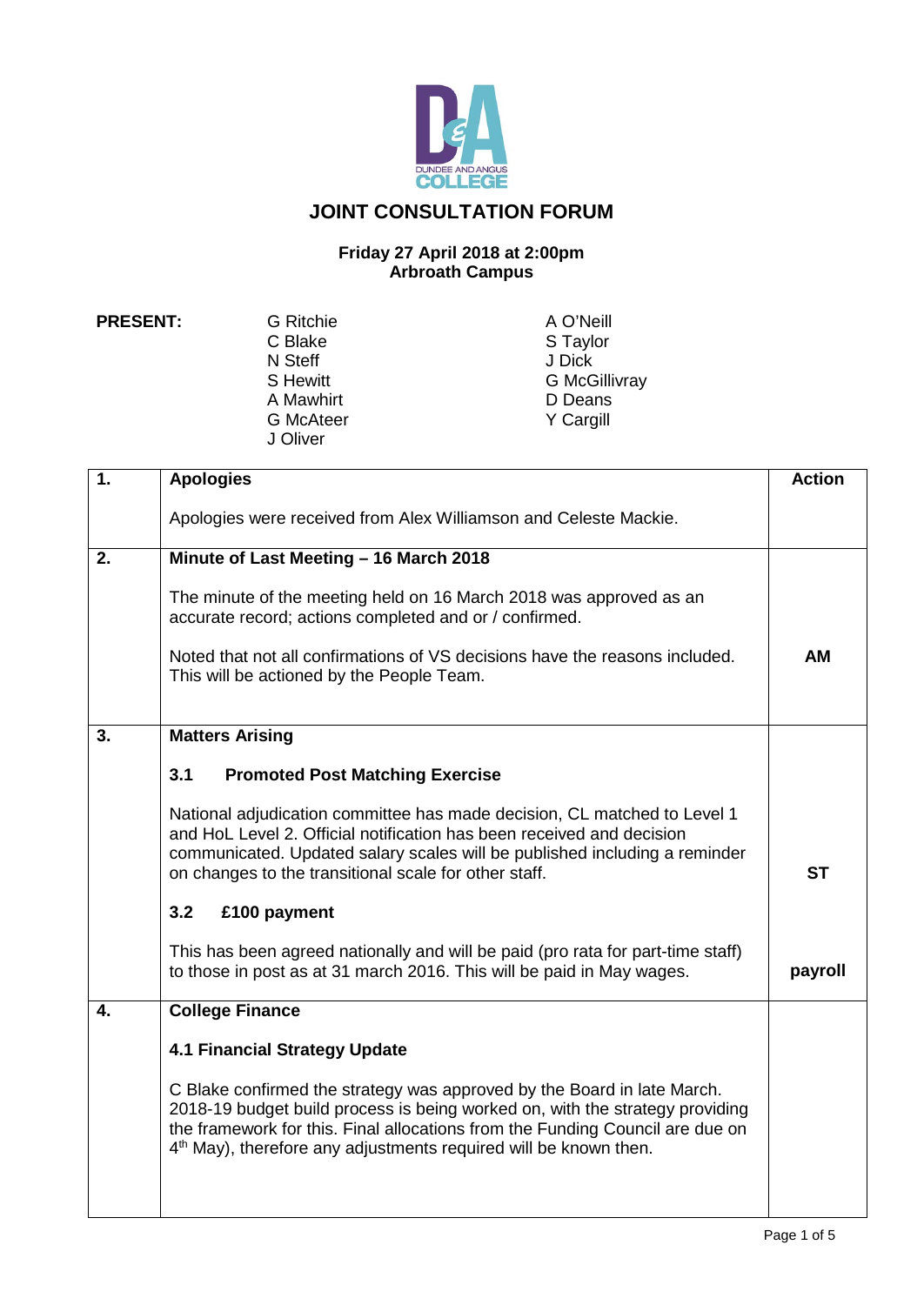| <b>4.2 Draft Savings Paper</b>                                                                                                                                                                                                                                                                                                                                                                                                                                                                                                                                  |           |
|-----------------------------------------------------------------------------------------------------------------------------------------------------------------------------------------------------------------------------------------------------------------------------------------------------------------------------------------------------------------------------------------------------------------------------------------------------------------------------------------------------------------------------------------------------------------|-----------|
| Final version of the savings paper was circulated for this meeting.<br>Consultation responses have all been considered and responded to and<br>relevant changes included within the paper.                                                                                                                                                                                                                                                                                                                                                                      |           |
| G Ritchie noted there have been changes in the view on International,<br>retaining 1 FTE International Project Leader post and the 1 FTE International<br>Accountant role in Finance, pending a more detailed review.                                                                                                                                                                                                                                                                                                                                           |           |
| G Ritchie also noted that it is the College's wish to review the current mileage<br>rate of 0.45p per mile, noting that calculations have been done to assess<br>impact. J Oliver suggested a more transparent system for booking cars would<br>encourage better use. C Blake confirmed there are plans for a car sharing app<br>and a calendar is being tested to show when Kingsway's electric vehicle is<br>available for use. It was also noted that certain rooms will be specifically set<br>up for Skype / video meeting use to encourage other options. |           |
| G Ritchie suggested the mileage rate is reviewed as part of an overall travel<br>plan. It was agreed that the existing Travel and Expenses Policy should be<br>reviewed along with clearer enforcement of current rules, as well as<br>considering further developments if required.                                                                                                                                                                                                                                                                            |           |
| Further discussion covered a wide range of issues and concerns in respect of<br>the proposed change and it was agreed that a small joint negotiating group be<br>established to further discuss. This group would comprise one representative<br>from each union along with management representatives. Names to be<br>provide to S Taylor by 8 May 2018.                                                                                                                                                                                                       | All       |
| The People Team office move was discussed given concern noted over<br>confidentiality following a reasonable adjustment change. It was agreed that<br>confidentiality requirements would be reinforced for staff within neighbouring<br>offices.                                                                                                                                                                                                                                                                                                                | <b>ST</b> |
| The changes in the People Team covered in the paper were queried and it<br>was confirmed a reduction in FTE through VS delivers a saving.                                                                                                                                                                                                                                                                                                                                                                                                                       |           |
| N Steff raised a query around the plans for printers, particularly with a<br>reduction in printers at Gardyne library. This was noted                                                                                                                                                                                                                                                                                                                                                                                                                           | CB        |
| It was confirmed that merging streams would not take place across<br>campuses, but that a greater focus on this was required for session 2018/19<br>with an expectation that streams should be merged at the earliest possible<br>instance where numbers permitted.                                                                                                                                                                                                                                                                                             | <b>SH</b> |
| J Oliver sought clarification on the mentor arrangements detailed in the paper.<br>A Mawhirt confirmed arrangements for next year include OD support and<br>confirmed that (whilst changes to approaches would be required) this would<br>not impact adversely on teacher training or induction activities.                                                                                                                                                                                                                                                     |           |
| J Dick queried whether those affected by post removal would automatically<br>get a VS approval, however it was confirmed that these are still subject to the<br>same financial requirements. The complications in respect of pensions strain<br>costs were noted.                                                                                                                                                                                                                                                                                               |           |
|                                                                                                                                                                                                                                                                                                                                                                                                                                                                                                                                                                 |           |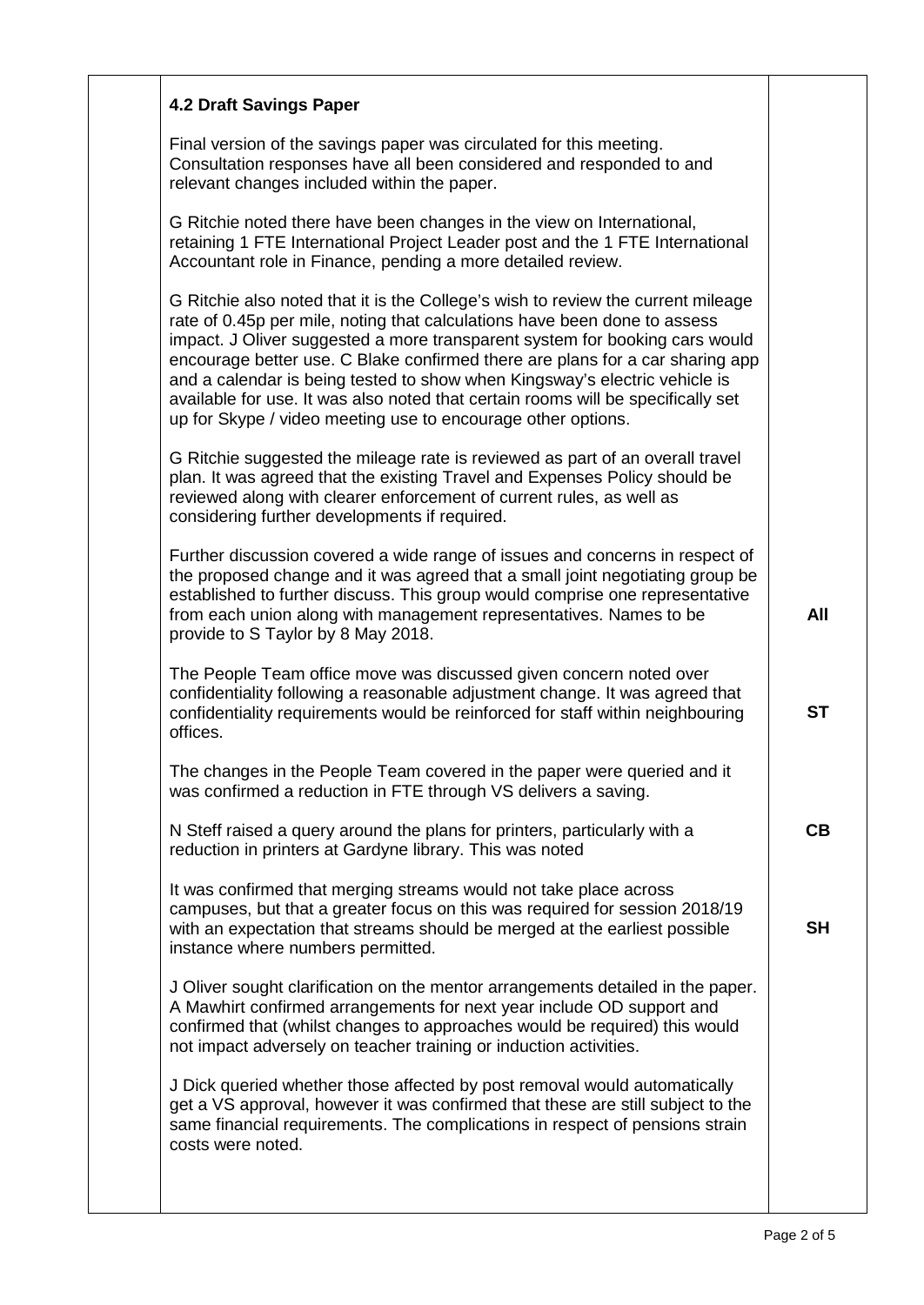|    | N Steff noted concern that services and teams could be reorganised without<br>the unions being advised that changes were taking place and asked that<br>advance warning be given of any major change plans so that unions could<br>consult properly with their members. This was agreed.                                                                                                                                                                                                          |           |
|----|---------------------------------------------------------------------------------------------------------------------------------------------------------------------------------------------------------------------------------------------------------------------------------------------------------------------------------------------------------------------------------------------------------------------------------------------------------------------------------------------------|-----------|
|    | The paper will be published early next week for final consultation, closing 11 <sup>th</sup><br>May.                                                                                                                                                                                                                                                                                                                                                                                              |           |
|    | 4.3 Voluntary Severance (VS) Scheme                                                                                                                                                                                                                                                                                                                                                                                                                                                               |           |
|    | S Taylor noted there are some applications awaiting a final decision and the<br>predominant reason for this is pending confirmation of pension strain costs,<br>confirmations from teams / managers in others. All who have applied have<br>been notified of any delay.                                                                                                                                                                                                                           |           |
| 5. | <b>Good to Great Strategy Update</b>                                                                                                                                                                                                                                                                                                                                                                                                                                                              |           |
|    | G Ritchie noted there is a great deal of G2G work taking place to change and<br>improve processes, though much of it may be behind the scenes. G Ritchie<br>outlined improvements to data dashboards and analysis which were<br>supporting Good to Great and College operations. Progress on applications<br>for 2018-19 under the G2G Recruitment theme was reported as very positive.                                                                                                           |           |
|    | Next meeting to include overview of data dashboards.                                                                                                                                                                                                                                                                                                                                                                                                                                              | <b>SH</b> |
|    | The themes of the G2G project were outlined as Digital, Learning and<br>Teaching, Recruitment, Retention and Customer Experience. Curriculum<br>review changes were noted, with significant progress through service design.<br>The procurement process for a new website has been successful with 70+<br>bids already.                                                                                                                                                                           |           |
|    | Digital Strategy is launching in May, with CPD available and self-assessment<br>tools available. The focus is on understanding the digital skills baseline and<br>giving all staff the opportunity to upskill, whilst keeping it simple and<br>accessible. N Steff queried the links to systems that are not currently<br>performing to maximum efficiency and it was noted that work was progressing<br>through the Systems Development team to prioritise projects and<br>communicate progress. |           |
|    | The G2G Wellbeing project will be addressing mental health issues and<br>student wellbeing and resilience. S Ramminger, S Thom and K Baxter are<br>involved in this project which will provide a toolkit for support. J Cooper is<br>leading on the staff side.                                                                                                                                                                                                                                   |           |
|    | Approx. 12 Student G2G Ambassadors have been identified to support the<br>project and will also be part of service design developments. The<br>Ambassadors will also feed their ideas into the project.                                                                                                                                                                                                                                                                                           |           |
|    | J Dick noted reference to a food services project and noted that this had not<br>been discussed with the catering managers. G Ritchie advised that some<br>projects were simply outline ideas and that discussions would be held with<br>relevant staff before these progressed into any actual plans.                                                                                                                                                                                            |           |
|    |                                                                                                                                                                                                                                                                                                                                                                                                                                                                                                   |           |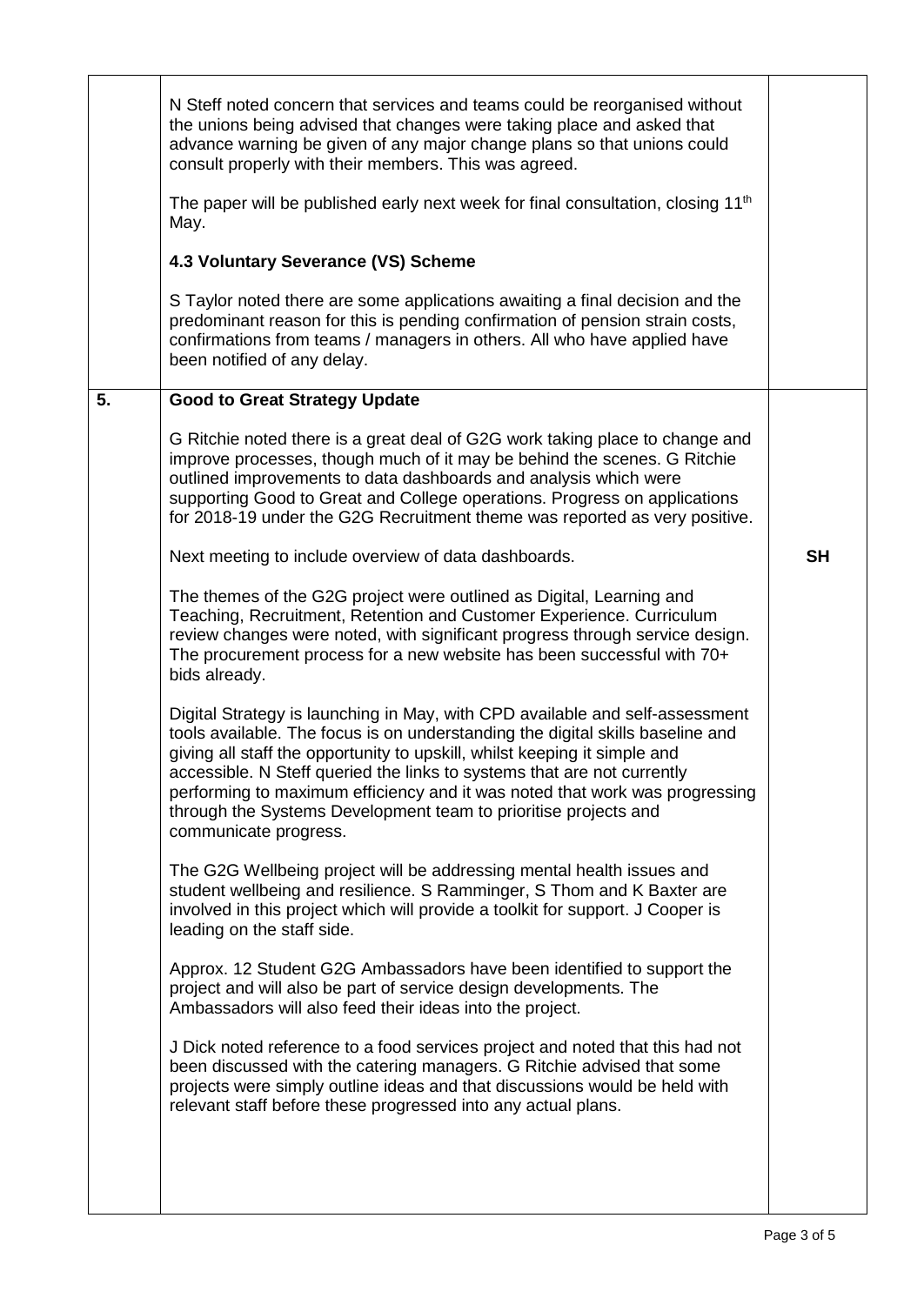| 6. | <b>Policy Review Group (PRG)</b>                                                                                                                                                                                                                                                                                                                                |           |
|----|-----------------------------------------------------------------------------------------------------------------------------------------------------------------------------------------------------------------------------------------------------------------------------------------------------------------------------------------------------------------|-----------|
|    | A Mawhirt noted there had not been a Policy Review Group meeting since the<br>last JCF, however the Timetabling guidance had been circulated to the PRG.                                                                                                                                                                                                        |           |
|    | It was noted that further discussion may be required with members of the<br>Timetabling Group to finalise documents for PRG sign off. This would be<br>taken forward                                                                                                                                                                                            | <b>SH</b> |
|    | Next PRG meeting will be scheduled to take place prior to the next JCF.                                                                                                                                                                                                                                                                                         | AM        |
| 7. | <b>National Bargaining</b>                                                                                                                                                                                                                                                                                                                                      |           |
|    | Cost of living increase for academic staff has not yet been agreed. Support<br>unions had an away day NJNC with some progress made and further<br>meetings to be held.                                                                                                                                                                                          |           |
|    | 7.1 Academic Annual Leave / Term Dates                                                                                                                                                                                                                                                                                                                          |           |
|    | S Taylor noted the change in leave entitlement for academic staff which has<br>an effect on the academic calendar. Agreement was confirmed on starting the<br>summer break one day earlier in session 2018, however further discussion will<br>take place on future arrangements. It was agreed that thoughts would be fed<br>back to S Taylor by end May 2018. | All       |
|    | This has an impact on PTV holiday pay, which has been implemented.                                                                                                                                                                                                                                                                                              |           |
|    | 7.2 Deduction of Contributions at Source                                                                                                                                                                                                                                                                                                                        |           |
|    | S Taylor noted there are changes of arrangements to DoCaS which means<br>employers must have an agreement in place with unions using these services.<br>A small charge must be made to the relevant union for this service.                                                                                                                                     |           |
|    | Template agreement available to be discussed and signed; the College will<br>invoice annually.                                                                                                                                                                                                                                                                  | <b>ST</b> |
| 8. | <b>Union Items</b>                                                                                                                                                                                                                                                                                                                                              |           |
|    | <b>8.1 Email Accounts</b>                                                                                                                                                                                                                                                                                                                                       |           |
|    | N Steff noted that access to work email accounts has taken place during<br>absence etc and it was proposed that a protocol should be created to support<br>this. It was noted that such access was very rare and only for defined reasons<br>and it was agreed that a protocol on this would be a useful step. Draft protocol<br>to be developed.               | CB        |
|    | 8.2 Modern Apprentices (MA)                                                                                                                                                                                                                                                                                                                                     |           |
|    | N Steff noted this is being discussed nationally, therefore is withdrawn from<br>the agenda. College discussions on the creation of a MA policy to inform<br>approaches were noted.                                                                                                                                                                             |           |
| 9. | <b>AOCB</b>                                                                                                                                                                                                                                                                                                                                                     |           |
|    | Y Cargill raised the student survey link recently sent out and highlighted<br>concern that the initial version included the names of two members of staff.<br>S Taylor noted apologies and the processes in place to ensure this is an<br>isolated incident.                                                                                                    |           |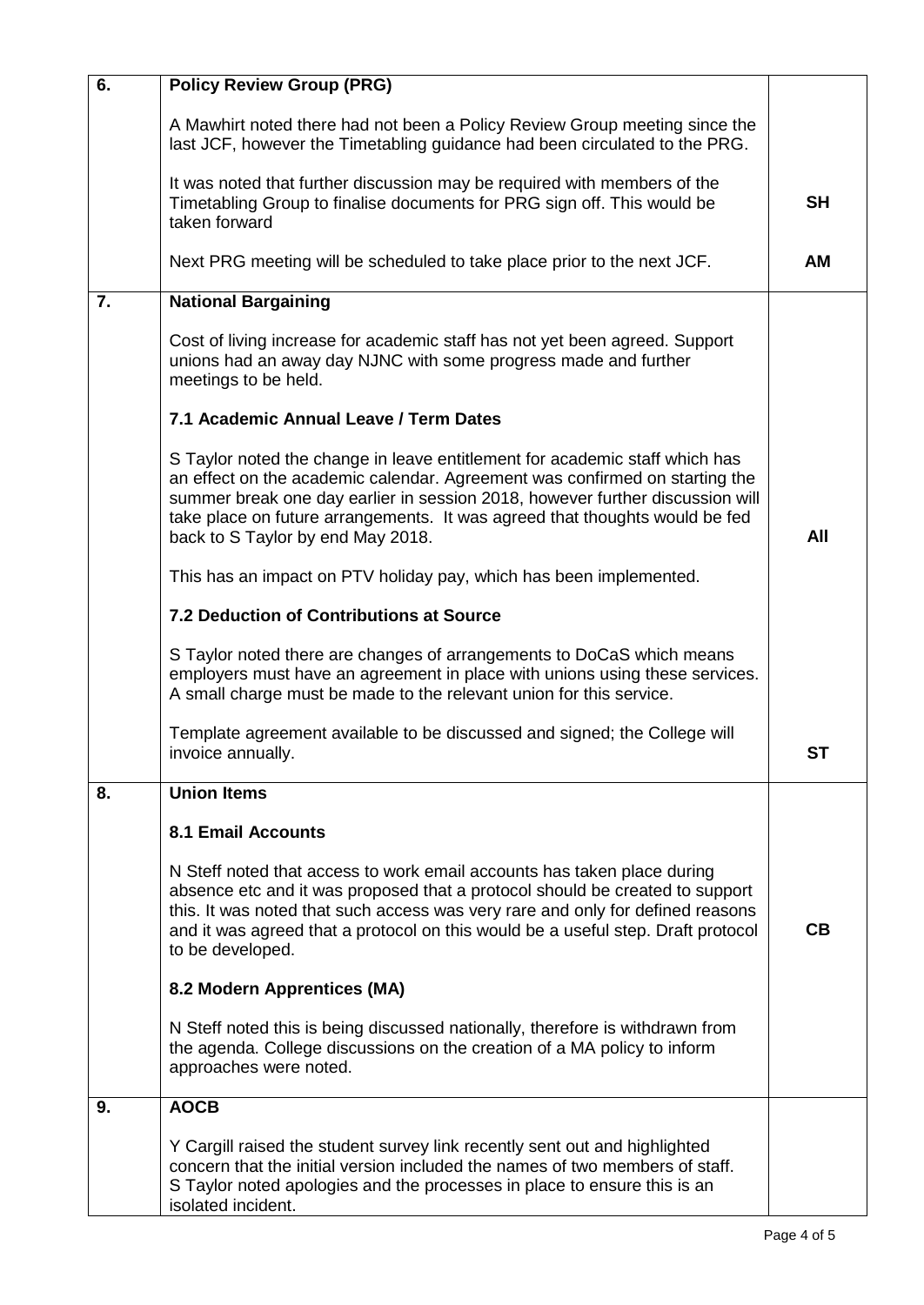|                 | Y Cargill noted the delay in issuing April payslips. C Blake confirmed that<br>payslips had been issued in line with statutory guidance, but that a system<br>issue caused a one day delay in issuing and apologised for any<br>inconvenience. |    |
|-----------------|------------------------------------------------------------------------------------------------------------------------------------------------------------------------------------------------------------------------------------------------|----|
|                 | J Dick queried whether there was any movement on access to annual salary<br>figures through payslips. C Blake noted that work will progress through the<br>Systems team, however it has been delayed by I Wilson's departure.                  |    |
|                 | G McGillivray noted there was an educational supplement in the Courier that<br>day and the College had not been mentioned. His would be noted to<br>marketing.                                                                                 | GR |
| 10 <sub>1</sub> | Date of Next Meeting                                                                                                                                                                                                                           |    |
|                 | NB the original planned date of 15 June 2018 clashes with the staff awards<br>and a suitable alternative date will be sought.                                                                                                                  |    |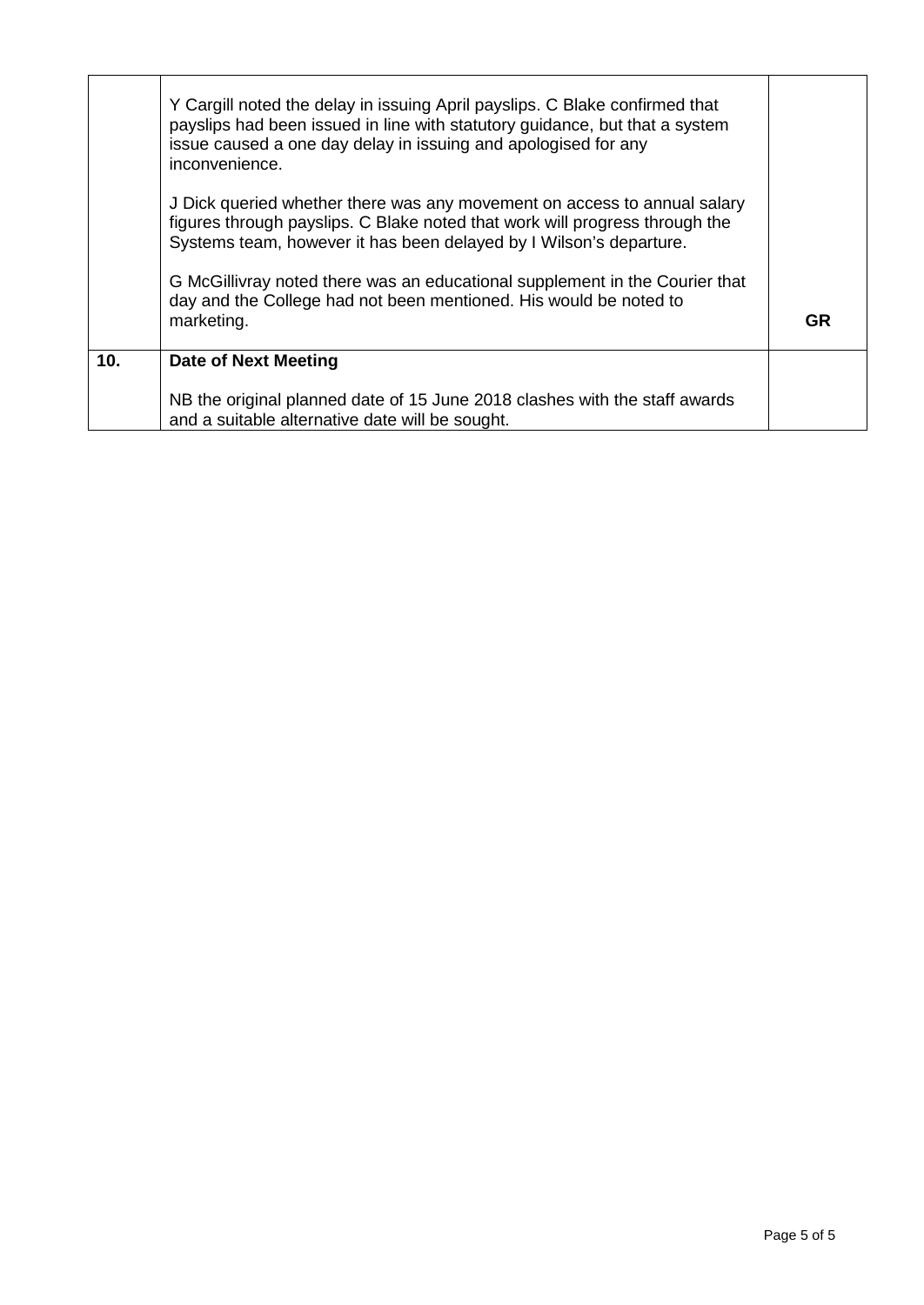

### **JOINT CONSULTATION FORUM**

#### **Thursday 14 June 2018 at 2:00pm Arbroath Campus**

C Blake S Taylor<br>
N Steff Steff Steff Steff Steff Steff Steff Steff Stefan Stefan Stefan Stefan Stefan Stefan Stefan Stefan Stefan Stefan Stefan Stefan Stefan Stefan Stefan Stefan Stefan Stefan Stefan Stefan Stefan Stefan N Steff J Oliver<br>
G McAteer G McGil A Mawhirt

**PRESENT:** G Ritchie A O'Neill<br>C Blake A O'Neill S Taylor G McGillivray<br>Y Cargill

| $\overline{1}$ . | <b>Apologies</b>                                                                                                                                                                                                                                                     | <b>Action</b> |
|------------------|----------------------------------------------------------------------------------------------------------------------------------------------------------------------------------------------------------------------------------------------------------------------|---------------|
|                  | Apologies were received from Simon Hewitt, Jennifer Dick and Dougie Deans                                                                                                                                                                                            |               |
|                  | GR noted recent discussions within the PRG and suggested that it would be<br>beneficial to all for the JCF to meet on an agenda free basis from time to time<br>to discuss how they wanted to work together and improve communication<br>between members of the JCF. |               |
|                  | The potential to increase the number of JCF sessions, and the need to better<br>time agenda and minute circulation was agreed.                                                                                                                                       |               |
| 2.               | Minute of Last Meeting - 16 March 2018                                                                                                                                                                                                                               |               |
|                  | The minute of the meeting held on 16 March 2018 was approved as an<br>accurate record following update to item 4.2 as requested by N Steff.                                                                                                                          |               |
| 3.               | <b>Matters Arising/Actions</b>                                                                                                                                                                                                                                       |               |
|                  | 3.1<br><b>Travel Expenses</b>                                                                                                                                                                                                                                        |               |
|                  | Discussions around travel policy and the mileage rate would be set up in the<br>new academic year. Unions to advise S Taylor of a representative to be<br>involved.                                                                                                  | All           |
|                  | 3.2<br>£100 payment                                                                                                                                                                                                                                                  |               |
|                  | This has been agreed nationally and paid (pro rata for part-time staff) to those<br>in post as at 31 March 2016 in the May wages.                                                                                                                                    |               |
|                  | The item on data dashboards would be carried over to the next meeting and<br>all other actions had been progressed.                                                                                                                                                  |               |
|                  |                                                                                                                                                                                                                                                                      |               |
|                  |                                                                                                                                                                                                                                                                      |               |
|                  |                                                                                                                                                                                                                                                                      |               |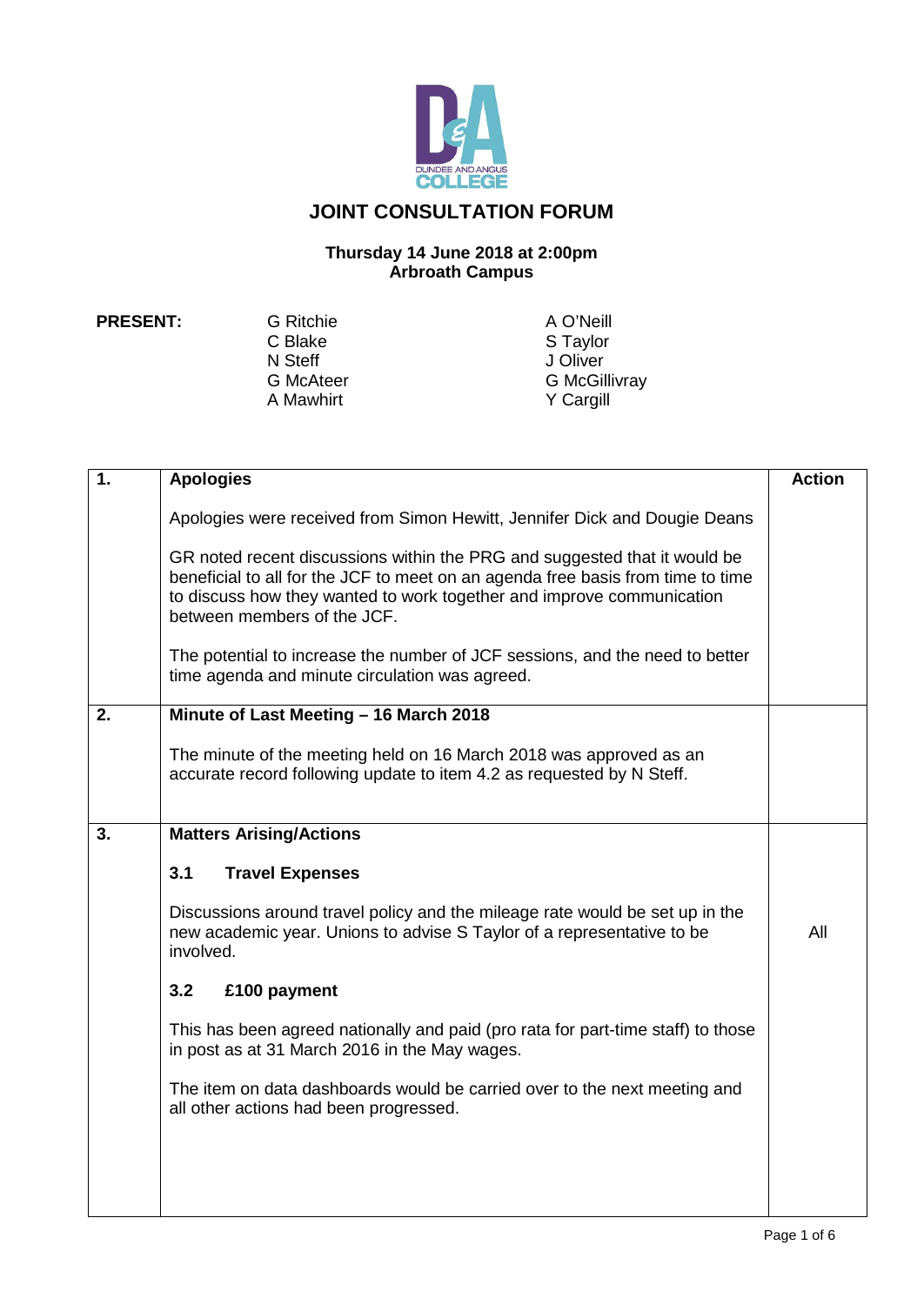|    | <b>E-Mail Access Protocol</b><br>3.3                                                                                                                                                                                                                                                                                                                                                  |    |
|----|---------------------------------------------------------------------------------------------------------------------------------------------------------------------------------------------------------------------------------------------------------------------------------------------------------------------------------------------------------------------------------------|----|
|    | A Mawhirt advised that a draft protocol to cover access to staff e-mail<br>accounts in their absence had been developed. It was agreed that this would<br>be considered by the policy review group.                                                                                                                                                                                   | AM |
| 4. | <b>College Finances</b>                                                                                                                                                                                                                                                                                                                                                               |    |
|    | 4.1 2018/19 Budget                                                                                                                                                                                                                                                                                                                                                                    |    |
|    | C Blake gave a summary of the 2018/2019 College Budget paper and said<br>that the assumptions were consistent with the multi-year strategy that was<br>presented to JCF in March 2018. She said that £570K cashback surplus<br>needed to be generated to meet the annual loan repayment.                                                                                              |    |
|    | C Blake stated the savings plan had been a major contributor in being able to<br>achieve this figure and halt further losses of cash.                                                                                                                                                                                                                                                 |    |
|    | C Blake, referring to clause 19 and 20 in her budget paper, said that as of 31<br>July 2018 we should have cash balance of £210K, compared to the financial<br>strategy forecast of £471K.                                                                                                                                                                                            |    |
|    | C Blake noted that had we not achieved the savings target that there was a<br>significant risk of running out of cash and cautioned that we still needed to<br>look for savings opportunities. She said that the budget risk schedule showed<br>nearly all downside risks – not upside risks – and if one or two of these were<br>to materialise we would go into a negative balance. |    |
|    | G McGillivray asked how we compare to other colleges financially.                                                                                                                                                                                                                                                                                                                     |    |
|    | G Ritchie said that there are a couple of colleges who have a very small<br>surplus but most colleges are in the same or worse position as Dundee &<br>Angus College. He said that some colleges had to go to the government for a<br>Section 22 report and seek further financial support.                                                                                           |    |
|    | G Ritchie compared the financial situation pre-merger with our current<br>situation and explained that the College had at least two months of funds in<br>the bank but now we have about £200K, less than 10% of one month's<br>payroll.                                                                                                                                              |    |
|    | C Blake continued saying that we do not receive additional funding to cover<br>cost of living awards and we are expected to find this funding through<br>efficiency improvements, with no indication that this will change.                                                                                                                                                           |    |
|    | The need to identify and take action before issues arise in order to stay ahead<br>of the situation was noted.                                                                                                                                                                                                                                                                        |    |
|    | Y Cargill asked about the availability of additional activity as it was known that<br>some colleges would not meet their targets.                                                                                                                                                                                                                                                     |    |
|    | S Taylor noted that Edinburgh College had temporarily given up 2000 credits<br>and that they were likely to have these returned.                                                                                                                                                                                                                                                      |    |
|    | J Oliver noted that on the back of these settlements that we still need to invest<br>in improvements to resources such as ICT and asked if there were any plans<br>in place which would prevent further degradation.                                                                                                                                                                  |    |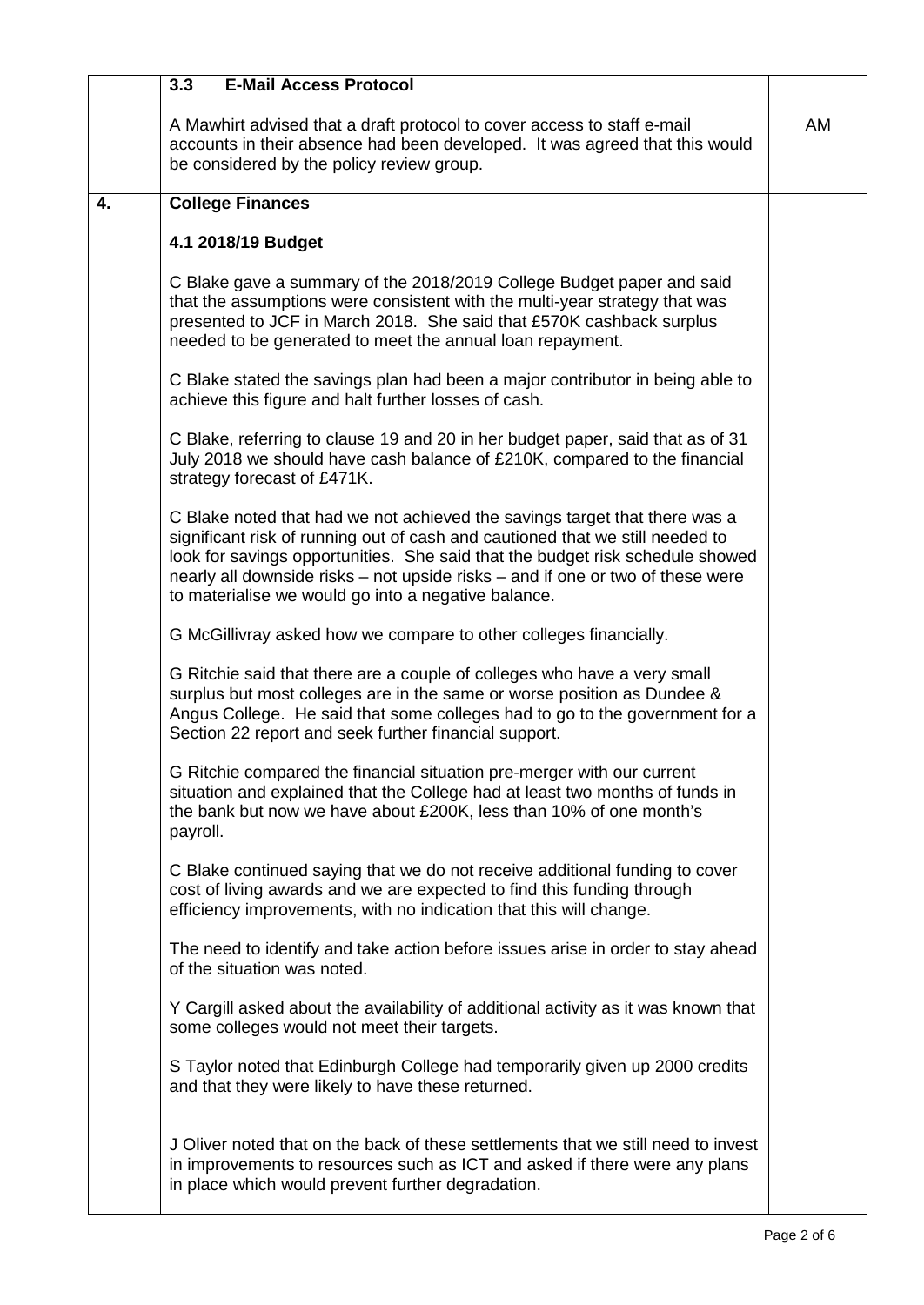|    | This point was recognised.                                                                                                                                                                                                                                                                                                                                                                                                                                                                                                                                |    |
|----|-----------------------------------------------------------------------------------------------------------------------------------------------------------------------------------------------------------------------------------------------------------------------------------------------------------------------------------------------------------------------------------------------------------------------------------------------------------------------------------------------------------------------------------------------------------|----|
|    | G Ritchie explained that the College does still has approximately £40M per<br>year to deliver the services that we offer. We have managed to reduce the<br>costs by £1M through VS etc, but we have not reviewed all of the services that<br>we offer and may have to make further decisions regarding either reducing or<br>removing activities on a planned basis.                                                                                                                                                                                      |    |
|    | G Ritchie noted approaches in some areas and used the example of some<br>colleges partnering with other public services to provide wellbeing counsellors<br>in the region.                                                                                                                                                                                                                                                                                                                                                                                |    |
|    | N Steff asked how much money we still had left in the ALF. C Blake said there<br>was approximately £4.5m available.                                                                                                                                                                                                                                                                                                                                                                                                                                       |    |
|    | There was a further discussion around what was included in staff related costs<br>and C Blake explained that this would include early retirement, travel costs,<br>pension payments to pensioners that we currently still have obligations to<br>directly through the College funds (which costs £400K/Annum), etc.                                                                                                                                                                                                                                       |    |
|    | It was agreed that it would be valuable to resurrect the annual budget<br>discussion sessions between union representatives and the College to explain<br>in detail how the budget was developed and what was covered within the<br>various headings.                                                                                                                                                                                                                                                                                                     | CB |
|    | <b>Savings Plan</b>                                                                                                                                                                                                                                                                                                                                                                                                                                                                                                                                       |    |
|    | G Ritchie summarised the discussion and said that we needed to continue<br>looking for savings but it has been very helpful to have had the £1M savings<br>from recent plan and thanked everyone for their help and support during this<br>time.                                                                                                                                                                                                                                                                                                          |    |
|    | <b>Voluntary Severance Scheme</b>                                                                                                                                                                                                                                                                                                                                                                                                                                                                                                                         |    |
|    | S Taylor confirmed that there were 30 applications (11 academic and 19<br>support/management) submitted for the last VS scheme and decisions had<br>been reached on 29 of these with 1 application to be considered. He noted<br>that there were 3 support staff and 2 academic staff who have been accepted<br>which resulted in £175K savings from this group of applicants, c90k of which<br>was over and above the savings included in the recent plan. He said that the<br>key date was the end of July but some staff have chosen to leave earlier. |    |
|    | C Blake said that she would be updating the establishment list following the<br>VS and other staffing changes and departmental restructures over the last few<br>months and could circulate this once complete.                                                                                                                                                                                                                                                                                                                                           | CВ |
| 5. | <b>Pay Claim Manager</b>                                                                                                                                                                                                                                                                                                                                                                                                                                                                                                                                  |    |
|    | S Taylor reported that the College are in the process of making changes to<br>Pay Claim Manager in terms of the new 23 hour class contact time. He<br>referred to the Paper previously circulated for Pay Claim Manager -<br>Validation Rules and noted that this highlights what the new provisions will<br>be.                                                                                                                                                                                                                                          |    |
|    | S Taylor said there will be a review at the end of each semester to ensure that<br>payments were accurate.                                                                                                                                                                                                                                                                                                                                                                                                                                                |    |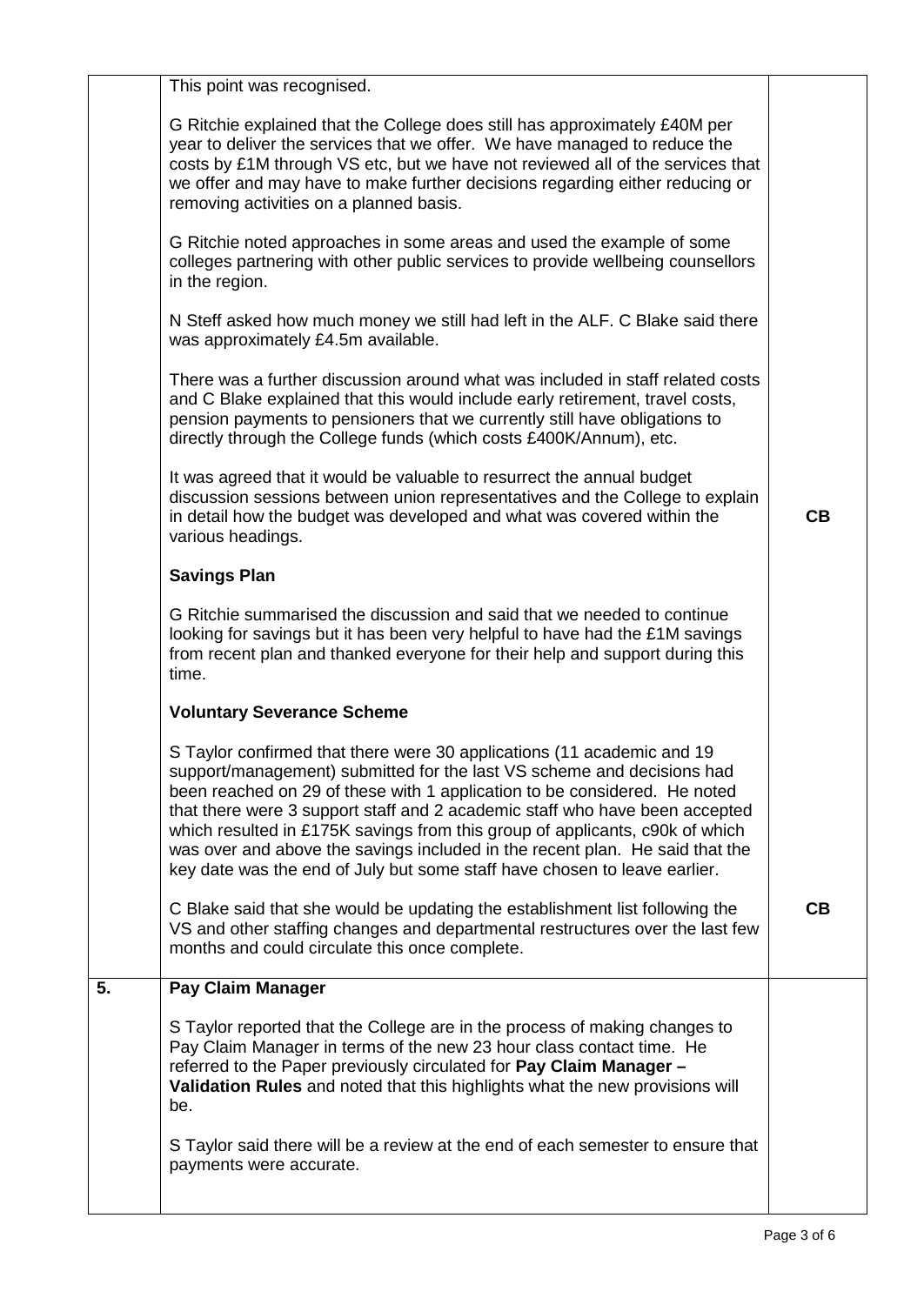|    | A O'Neill led a discussion regarding how any fractional class contact hours<br>It was agreed that worked examples would be developed<br>would be rounded.<br>and circulated for clarification and discussion (as required) outwith the<br>meeting.                                                                                                                                             |  |  |  |  |
|----|------------------------------------------------------------------------------------------------------------------------------------------------------------------------------------------------------------------------------------------------------------------------------------------------------------------------------------------------------------------------------------------------|--|--|--|--|
| 6. | <b>Good to Great Report to Board of Management</b>                                                                                                                                                                                                                                                                                                                                             |  |  |  |  |
|    | G Ritchie referred to the Interim Report June 2018 - Good to Great<br>Transformation Project and said that there are major pieces of work that are<br>being driven by the two year G2G project. The document identifies 4 key<br>areas for change:                                                                                                                                             |  |  |  |  |
|    | • Curriculum Planning<br><b>Curriculum Delivery</b><br>$\bullet$<br><b>Commercial Focus</b><br>$\bullet$                                                                                                                                                                                                                                                                                       |  |  |  |  |
|    | Support<br>$\bullet$                                                                                                                                                                                                                                                                                                                                                                           |  |  |  |  |
|    | and there are 5 key themes which make up the overall strategy                                                                                                                                                                                                                                                                                                                                  |  |  |  |  |
|    | Recruitment<br>Retention<br>$\bullet$<br>Digital<br>$\bullet$                                                                                                                                                                                                                                                                                                                                  |  |  |  |  |
|    | • Learning & Teaching<br><b>Customer Experience</b>                                                                                                                                                                                                                                                                                                                                            |  |  |  |  |
|    | G Ritchie said that the College has a budget of £850K to deliver the G2G<br>initiatives. He reported that we are making significant changes in tackling<br>health and wellbeing initiatives and discussed progress being made to<br>changes in the curriculum as well as the addition of the Help Desk. He said<br>that without this fund we would struggle to achieve what needed to be done. |  |  |  |  |
|    | G Ritchie said that the G2G project is providing us with better focus in the<br>areas that we need to improve and this will impact our ability to improve<br>planning.                                                                                                                                                                                                                         |  |  |  |  |
|    | G Ritchie said that the Metrics Tables in the Interim Report provide the Board<br>with a benchmark in progress and how the funds are being used. He said that<br>we have to date not spent a great deal of the budget but now that we are<br>starting to work on the website and we will begin to use more of the funding.                                                                     |  |  |  |  |
|    | G Ritchie thanked everyone for their work and effort around the G2G project.                                                                                                                                                                                                                                                                                                                   |  |  |  |  |
|    | J Oliver asked if this website was a replacement for the College website.                                                                                                                                                                                                                                                                                                                      |  |  |  |  |
|    | G Ritchie confirmed that this was a total revamp of the current website.                                                                                                                                                                                                                                                                                                                       |  |  |  |  |
|    | Y Cargill asked if the College would be replacing the G2G Project Manager.<br>G Ritchie reported that we would be recruiting for a part-time internal<br>secondment for the Project Manager. It was noted that there were 4<br>applications for this role.                                                                                                                                     |  |  |  |  |
|    | N Steff said that he did not believe that there was sufficient review following<br>projects and noted the value of having robust post-project evaluation that<br>included those involved in delivering and organising the project. The value, in<br>the interests of transparency, in having a summary of the evaluation/review<br>available to staff was noted. This was recognised.          |  |  |  |  |
|    |                                                                                                                                                                                                                                                                                                                                                                                                |  |  |  |  |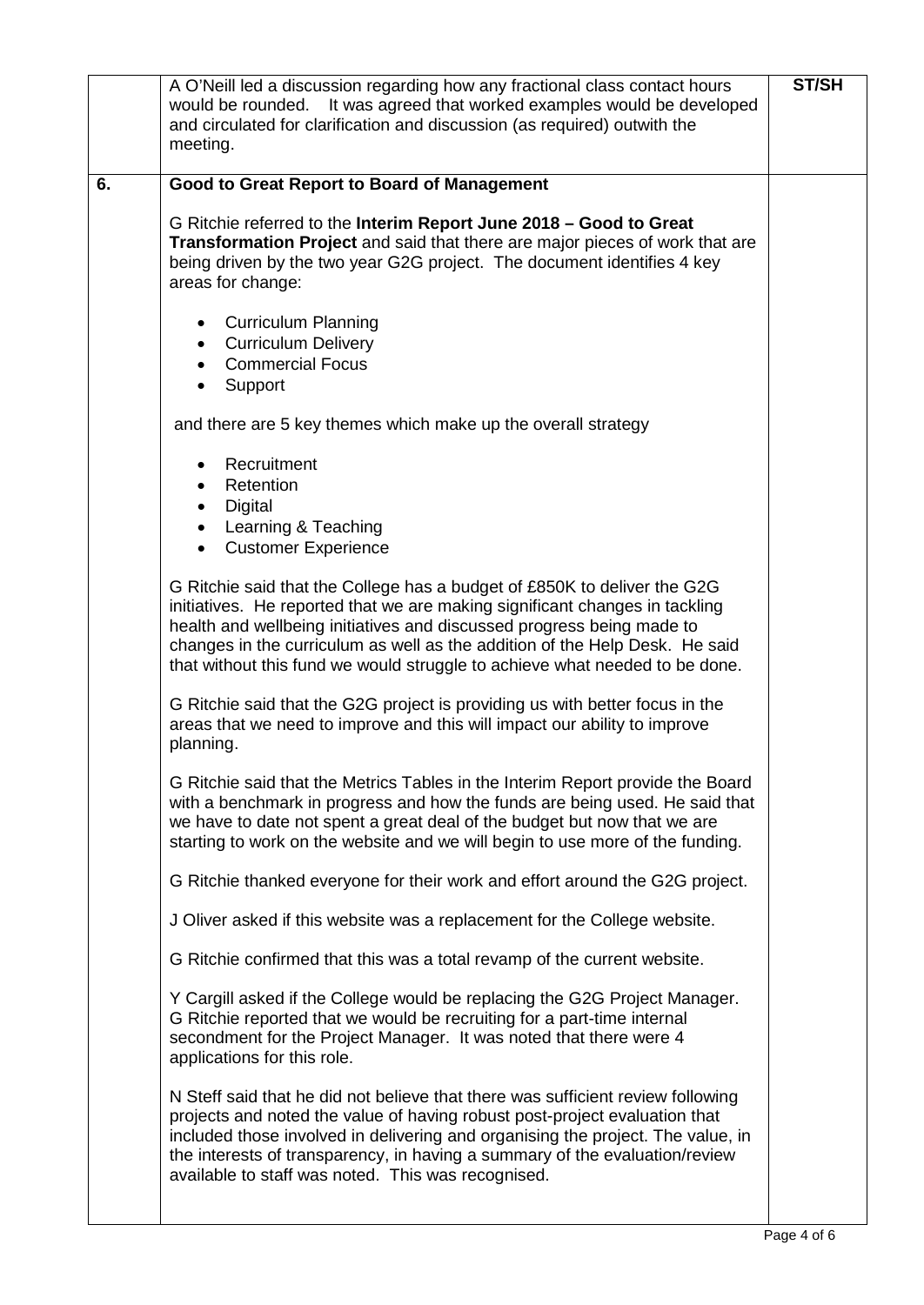|    | A general discussion took place regarding evaluation of projects and the<br>example of the Learn 2 Learn project was noted.                                                                                                                                                                                                                                                                                    |           |  |  |  |  |
|----|----------------------------------------------------------------------------------------------------------------------------------------------------------------------------------------------------------------------------------------------------------------------------------------------------------------------------------------------------------------------------------------------------------------|-----------|--|--|--|--|
|    | K Murphy said that there would need to be a further review for Learn 2 Learn<br>in August as there are some things that need to be amended.                                                                                                                                                                                                                                                                    |           |  |  |  |  |
| 7. | <b>D&amp;A College Digital Strategy</b>                                                                                                                                                                                                                                                                                                                                                                        |           |  |  |  |  |
|    | This will be deferred until next session as Simon Hewitt is unavailable.                                                                                                                                                                                                                                                                                                                                       |           |  |  |  |  |
| 8. | <b>Policy Review Group</b>                                                                                                                                                                                                                                                                                                                                                                                     |           |  |  |  |  |
|    | A Mawhirt reported that there have been new documents published as<br>follows:                                                                                                                                                                                                                                                                                                                                 |           |  |  |  |  |
|    | <b>Probationary Policy</b><br><b>Support Staff Annual Leave Guidance</b><br>$\bullet$<br><b>Professional Learning Policy</b><br>$\bullet$                                                                                                                                                                                                                                                                      |           |  |  |  |  |
|    | A Mawhirt said that briefing sessions on these new policies/guidelines have<br>been run by the People Team Advisors in each campus. These will be run<br>again and we encourage all to attend.                                                                                                                                                                                                                 |           |  |  |  |  |
|    | A Mawhirt said that the next documents to be reviewed by the PRG will be<br>Modern Apprentice Policy, Armed Forces Covenant and Assistance Dogs.                                                                                                                                                                                                                                                               |           |  |  |  |  |
|    | G McAteer stated that he had suggested a Violence in the Workplace policy<br>and noted information on that that he had sent to the People Team. It was<br>agreed that this would be looked at.                                                                                                                                                                                                                 |           |  |  |  |  |
|    | C Blake said that the new Travel Policy was still in draft form and it would be<br>helpful to identify who needed to be involved in the discussions around this<br>and will submit the draft for the next meeting.                                                                                                                                                                                             |           |  |  |  |  |
| 9. | <b>National Bargaining</b>                                                                                                                                                                                                                                                                                                                                                                                     |           |  |  |  |  |
|    | G Ritchie reported that there was no new information available regarding cost<br>of living but conversations are still ongoing with the EA for 17/18 and 18/19<br>and asked if anyone had any further information regarding agreements and<br>G McAteer reported that in an effort to eliminate unnecessary rumours that<br>discussions were being held in confidence by the national bargaining<br>committee. |           |  |  |  |  |
|    | S Taylor commented that agreement of the protocol on how information was<br>submitted to the press had been jointly agreed and that is what both sides are<br>working to.                                                                                                                                                                                                                                      |           |  |  |  |  |
|    | <b>Academic Annual Leave Term Dates</b>                                                                                                                                                                                                                                                                                                                                                                        |           |  |  |  |  |
|    | S Taylor led the discussion regarding annual leave and term-dates and noted<br>that there had been no single preferred approach to accommodate the<br>additional annual leave.                                                                                                                                                                                                                                 |           |  |  |  |  |
|    | It was agreed that the proposed change be implemented for session 2018/19<br>and that discussion on a permanent arrangement continue.                                                                                                                                                                                                                                                                          | <b>ST</b> |  |  |  |  |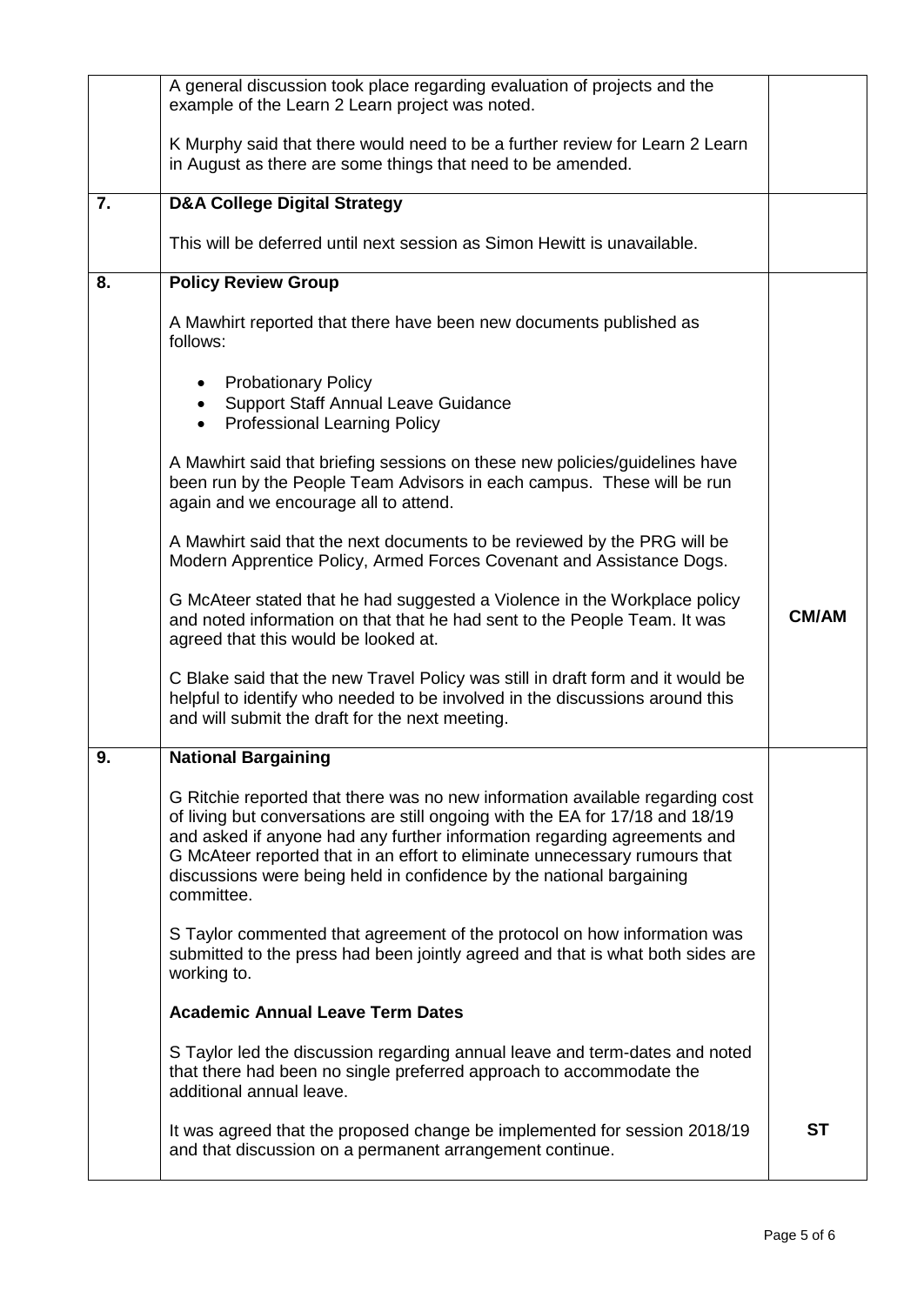|     | N Steff asked if support staff would be getting the extra two days, and<br>S Taylor confirmed that the arrangements for Term Time support staff would<br>remain the same.                                                                                                                                                                                                                                                                                  |           |  |  |  |
|-----|------------------------------------------------------------------------------------------------------------------------------------------------------------------------------------------------------------------------------------------------------------------------------------------------------------------------------------------------------------------------------------------------------------------------------------------------------------|-----------|--|--|--|
| 10. | <b>Union Items</b>                                                                                                                                                                                                                                                                                                                                                                                                                                         |           |  |  |  |
|     | Timetabling                                                                                                                                                                                                                                                                                                                                                                                                                                                |           |  |  |  |
|     | It was agreed that the further discussion would be held through the timetabling<br>group.                                                                                                                                                                                                                                                                                                                                                                  |           |  |  |  |
|     | K Murphy said that new reports to support timetable arrangements and audit<br>had been developed.                                                                                                                                                                                                                                                                                                                                                          |           |  |  |  |
|     | <b>Student Register Arrangements for the Next Academic Session</b><br>J Oliver asked if the link between bursary payments and attendance was to be<br>removed and wanted to clarify how the NC level students would be marked for<br>bursaries and attendance.                                                                                                                                                                                             |           |  |  |  |
|     | G Ritchie noted that the link was not being removed, but that there were<br>changes in national policy. Arrangements for recording attendance would<br>remain in place.                                                                                                                                                                                                                                                                                    |           |  |  |  |
|     | <b>Any Other Business</b>                                                                                                                                                                                                                                                                                                                                                                                                                                  |           |  |  |  |
|     | Y Cargill noted an issue where the Social Science students who were involved<br>in a cross college project regarding the end of WWI and Susan Gregory tried<br>to get marketing to do press release. Susan was told that the Marketing team<br>did not have time to do this. She said that there were other events and<br>positive publicity that had been ignored by marketing. G Ritchie stated that<br>this would be noted and picked up with the team. | <b>GR</b> |  |  |  |
|     | A O'Neill noted recent concerns raised with regard to data security in using<br>Yammer in Glow. This was noted, but it was not felt that this impacted on the<br>College                                                                                                                                                                                                                                                                                   |           |  |  |  |
|     | A O'Neill stated that he believed that when a full time member of staff were<br>being recruited, that a Director was required to be on the interview panel.<br>This was discussed and it was agreed that S Taylor would review and confirm<br>arrangements outwith the meeting.                                                                                                                                                                            | <b>ST</b> |  |  |  |
|     | A O'Neill noted concern at issues with the IV planning system. S Taylor<br>explained the current issues around the verification system and the need for<br>further work to be completed to address these. He said that the work on this<br>is ongoing and that further information/guidance would be issued as required.                                                                                                                                   |           |  |  |  |
| 11. | <b>Date of Next Meeting</b>                                                                                                                                                                                                                                                                                                                                                                                                                                |           |  |  |  |
|     | <b>TBC</b>                                                                                                                                                                                                                                                                                                                                                                                                                                                 |           |  |  |  |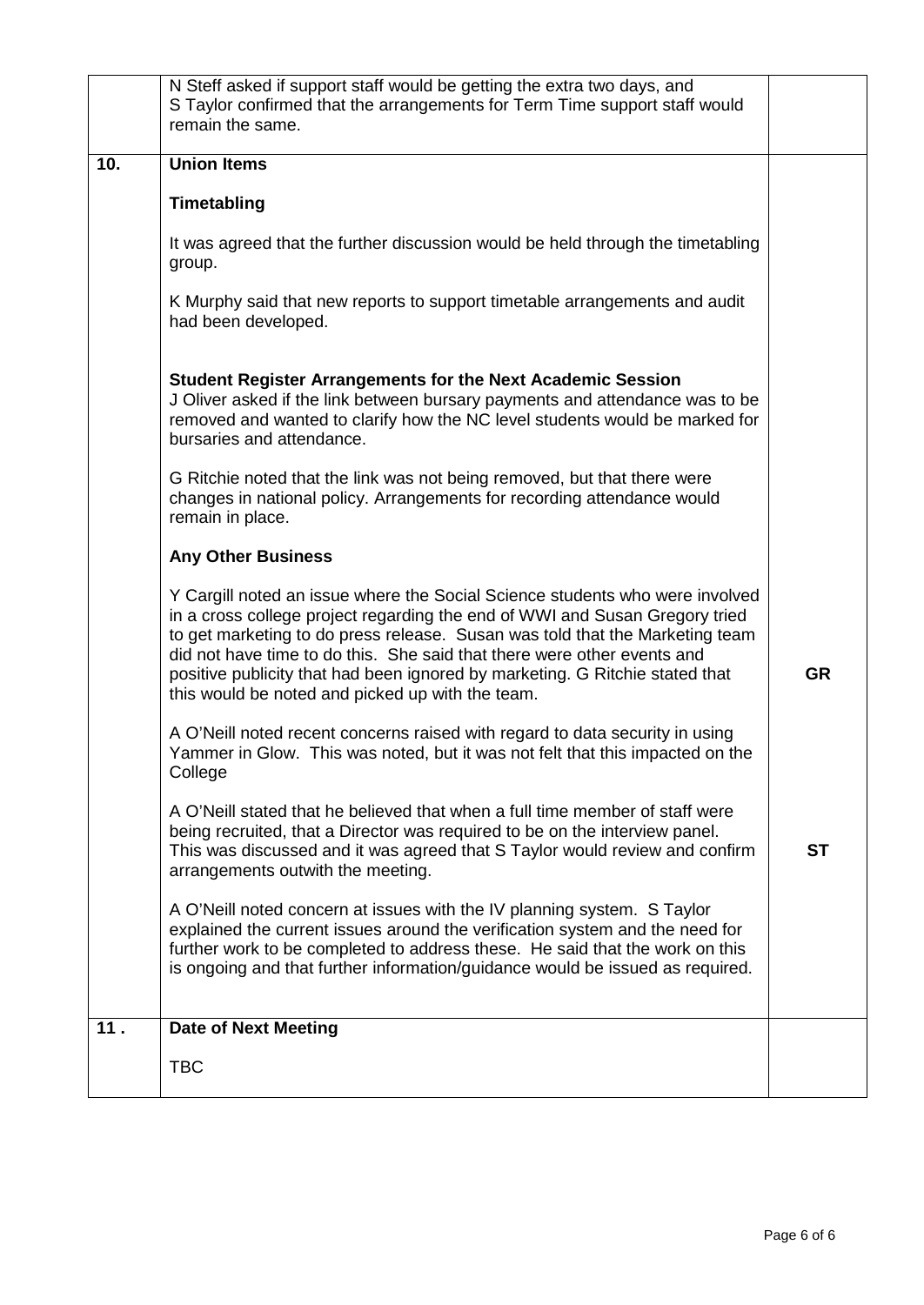

#### **JOINT CONSULTATION FORUM**

#### **Friday 24 August 2018 at 2:30pm Seminar Room 3, Arbroath Campus**

**PRESENT:** G Ritchie A O'Neill<br>C Blake A S Taylor N Steff J Oliver<br>
G McAteer G McGil A Mawhirt<br>J Dick

S Taylor G McGillivray<br>Y Cargill S Hewitt

#### **1. Apologies**

Apologies were received from C Mackie, D Deans and A Williamson.

#### **2. Welcome**

G Ritchie noted no formal agenda was issued for this meeting and the focus was to discuss ways of working, communication and the year ahead.

#### **3. Communication**

G Ritchie pledged to plan communications / updates earlier so unions receive information promptly and with time for discussion and comment. The importance of informal and ad hoc conversations was noted, with the overall aim being to achieve a more natural, two-way flow of communication that recognised and respected respective views and positions.

Y Cargill noted there are three unions involved, therefore there are times where individual contact may be less appropriate and equally, formality is a necessary part of relations. This was recognised and S Taylor highlighted the importance of agreement among the group around what good and effective communication looked like. The group were in agreement that face to face communication is preferable and beneficial where possible and appropriate.

Visibility of senior and management staff around campuses and merge-time communications were noted as good practice, however changes to finances and staffing reductions had restricted this. Fika Time and Pizza with the Principals sessions (with students) were noted as positive, however some simple things like visibility, informal conversation and meeting senior and line managers face to face at all levels were recognised as important.

N Steff suggested that the goodwill of staff was diminishing because it is perceived there is less empathy for staff from senior leaders. Some of the examples provided suggested that the lead in time to initiatives and changes can be poor, meaning organisation and planning needs to improve. This also highlighted that union reps will see early warnings of issues which could be picked up and resolved as more minor matters provided good communication exists through JCF and informal channels.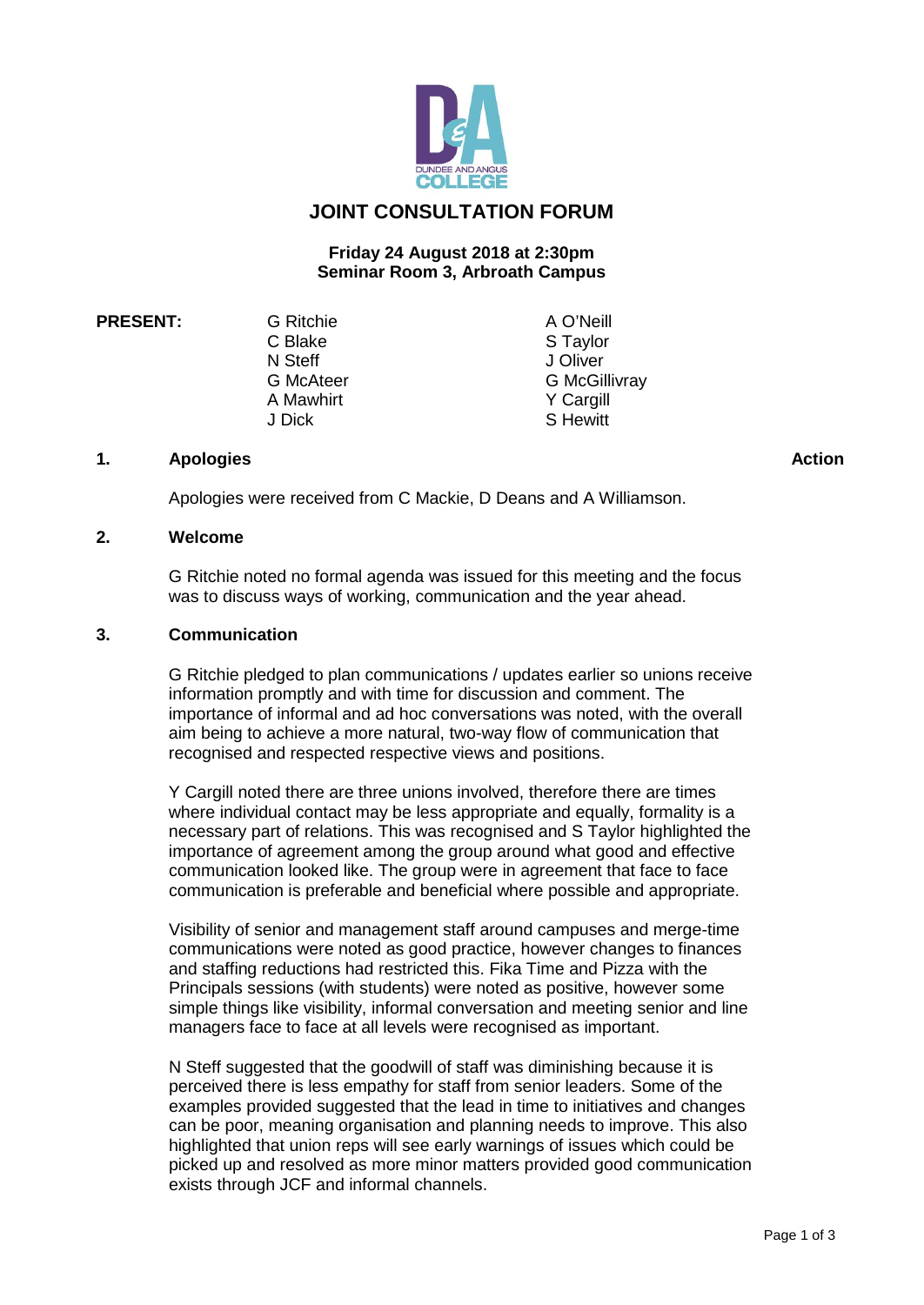J Oliver raised that some issues brought to union reps highlight there is a need for matters to be raised with a 'no blame' approach. S Taylor and C Blake agreed that informal communication and trust between unions and management would support the ability to tackle issues with this approach.

G McGillivray raised a change in the ethos around succeeding as a united college, and many experiences round the table echoed this shift. The importance of working on this collectively was agreed by the group.

From the discussion it was agreed that a short good practice guidance note be developed and agreed between the college and unions on how relationships and communication should work.

It was agreed that there was value in holding further future 'no agenda' meetings from time.

#### **4. College Finances**

G Ritchie noted the audit document picked up recently in the press is in the public domain, to highlight it is based on older figures and was not representative of the current position.

D&A is actively managing the financial deficit, which is precarious but under control. A number of colleges with significant deficit issues are looking to SFC for funding which would be contingent on a robust 'recovery plan'.

C Blake noted a range of information can be supplied to the unions, either through JCF or separate meetings. It was agreed that a briefing on the College budget and budget reporting would be organised for union representatives.

G Ritchie noted that the campus maintenance work taking place over summer was funded through ring-fenced 'backlog maintenance' funding of £2million from Scottish Government.

S Taylor confirmed that Board committee agendas, minutes and papers are available on the website usually a week after the meeting. This included budget monitoring reports. It was noted that content can be too out of context to be quickly understood / answer queries.

G Ritchie noted concerns around the future impact of unfunded cost of living increases, and the impact of this on already tight non-staffing budgets. It was noted that harmonisation costs were separate and covered by increased funding.

#### **5. Academic Restructure**

G Ritchie summarised some of the issues around roles and responsibilities that underpinned consideration of changes to the academic restructure. It was noted that D&A seemed to have higher promoted lecturing staff numbers than most other colleges.

Based on the new promoted post levels and feedback from staff, a first draft of the thinking behind an improved structure which tackles the issues with roles and responsibilities and links to other areas of the College (like administration and commercial) would be developed for late September and would be shared with the unions in advance.

**AM/ST**

**ST**

**CB**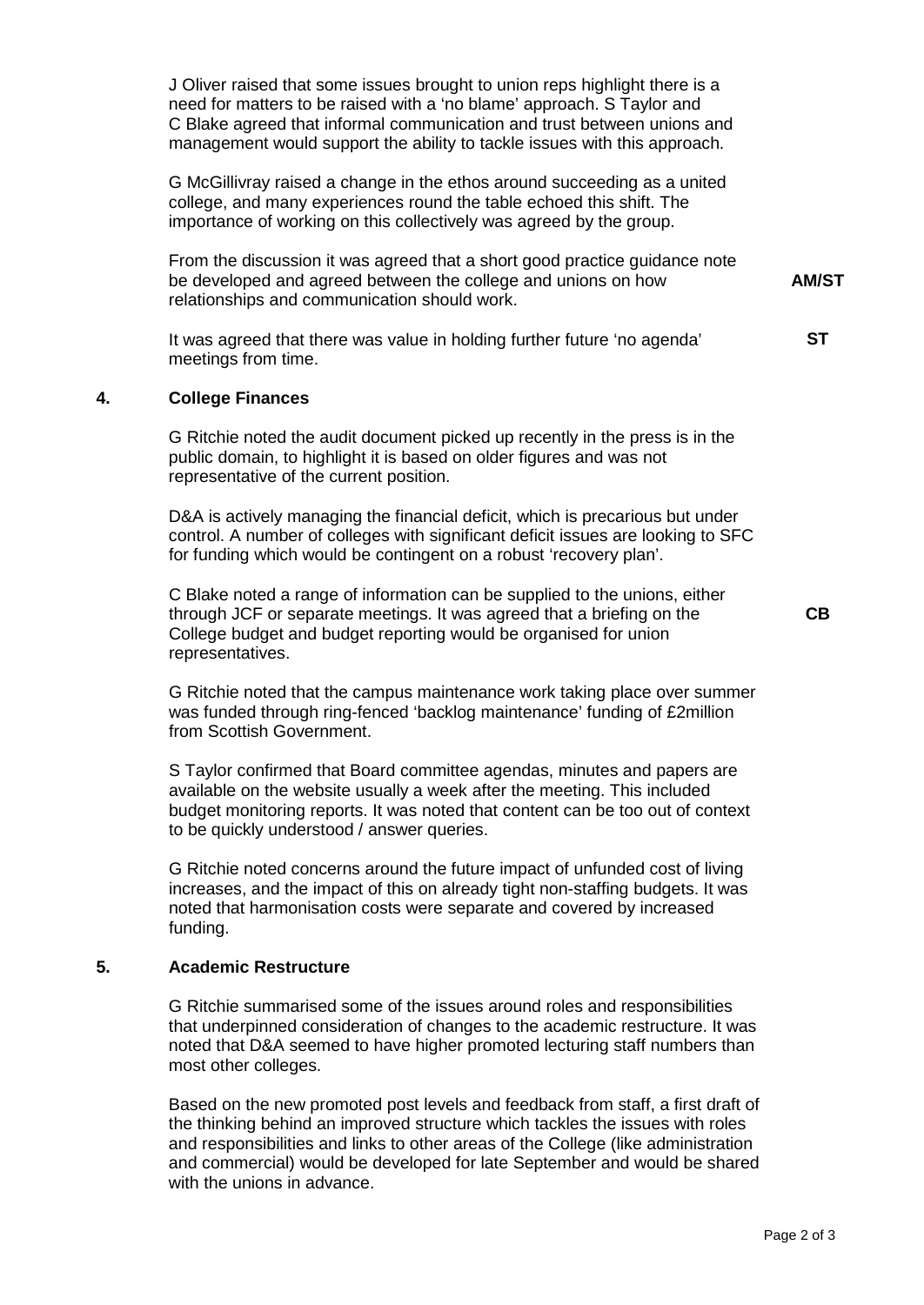It was confirmed the period of consultation is of importance, therefore the restructure would be complete within an academic session. Consultation, development and finalisation of the structure is expected to take place up until the end of 2018.

Y Cargill noted staff concerns around change of this type and asked that an early communication be issued to staff so that they were aware of the proposed timescales. This was agreed. **GR**

#### **6. Planning for 2018-19 Meetings**

The next two meetings will go in as Fridays, and T D'All will send a Doodle poll to look at the best options for meetings beyond that. **ST**

The location for meetings would remain as Arbroath, as this was the most convenient for the majority of those attending.

#### **7. Date of Next Meeting**

Friday 9 November 2018 at 2.00pm, Seminar Room 3, Arbroath Campus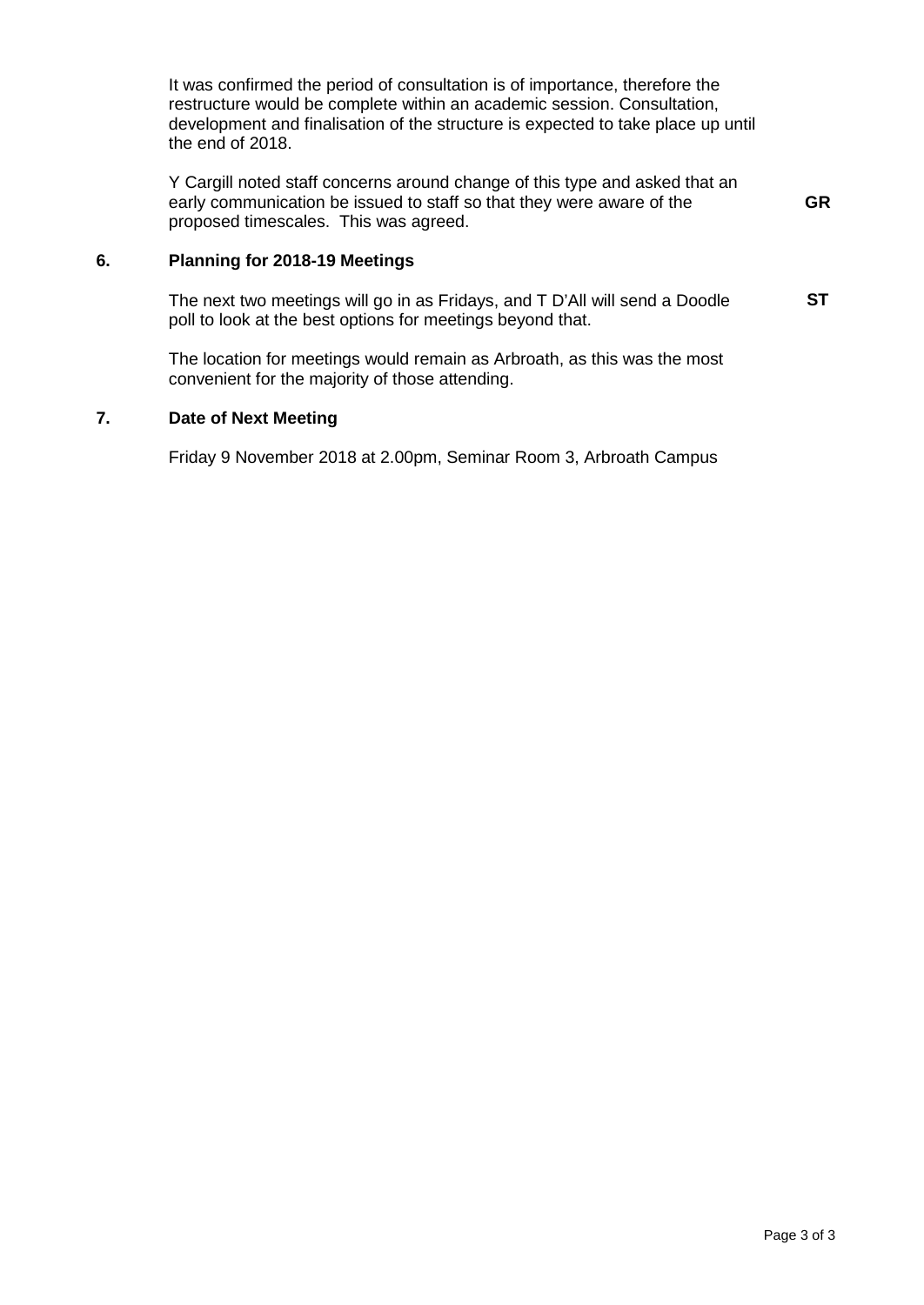

### **Human Resources and Development Committee**

### **Thursday 20 September 2018**

### **PAPER G**

### **Meeting Minutes / Updates**

**Equality & Diversity Strategy Group**

**-21 March 2018**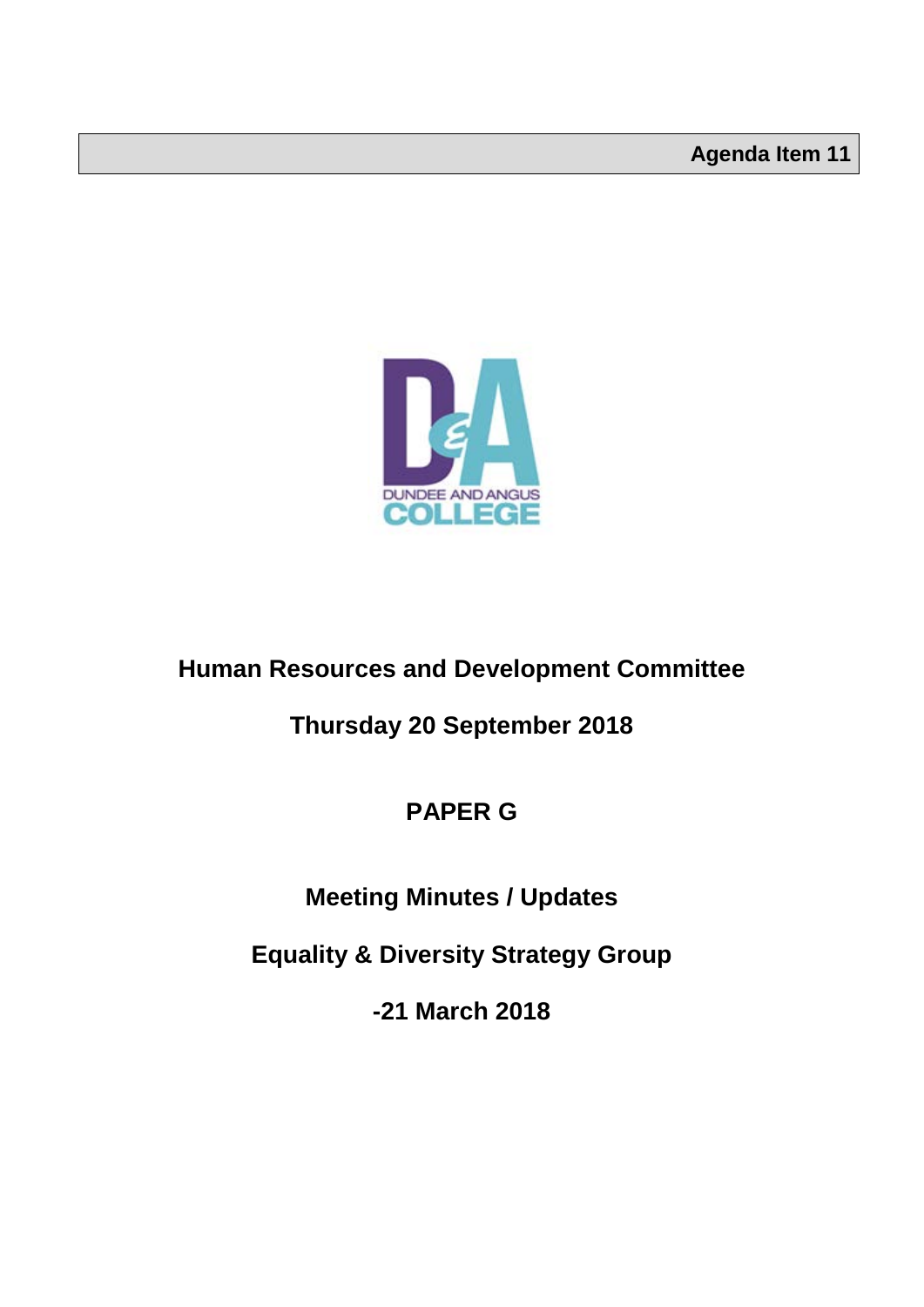

#### **EQUALITY AND DIVERSITY STRATEGY GROUP**

#### **Wednesday 21 March 2018 at 10.00am A214, Kingsway Campus**

|                  | 3.1 E&D Portal Page    |                                                                  |                                                                                                                                                            |                 |                |
|------------------|------------------------|------------------------------------------------------------------|------------------------------------------------------------------------------------------------------------------------------------------------------------|-----------------|----------------|
| 2.               | <b>Matters Arising</b> |                                                                  |                                                                                                                                                            |                 |                |
|                  | attendance list.       |                                                                  | The minute of the Equality and Diversity Strategy Group meeting held on 16<br>December 2017 was approved as an accurate record following correction to the |                 |                |
| 1.               |                        | Minute of Previous Meeting $-6$ December 2017                    |                                                                                                                                                            |                 | <b>Actions</b> |
| <b>APOLOGIES</b> |                        | S Oliver<br>C Lynagh<br>N Steff                                  | R Hamid<br>K Mansi<br>S Pickering                                                                                                                          | <b>K</b> Baxter |                |
|                  | <b>PRESENT:</b>        | S Taylor<br>A Mawhirt<br>S Thom<br><b>B</b> Grace<br>K McMonagle | <b>B</b> Scott<br>J Beresford<br>C Reid<br>J Karas                                                                                                         |                 |                |

| C Lynagh will review content and update as appropriate. | ST / CL |
|---------------------------------------------------------|---------|
| 3.2 E&D Training                                        |         |

Training had been rolled out with 300 staff completed to date and 150 completing the L&T unit. Further reminders will be issued.

#### **3.3 Group Remit Challenges**

Some progress had been made, with the following items to be considered again at the next meeting as follows.

- Group will do a walk around of their 'home' campus and / or other locations and note feedback to ST – consider at June meeting **All**
- Share examples of good equalities work being undertaken consider at June meeting **All**
- Investigate potential G2G bid to support additional plasma screens this was not being progressed, but discussion would be held with marketing to identify opportunities to include E&D themes on current screens
- Identify calendar of awareness days/events to support equalities promotion circulated to the group

**AM**